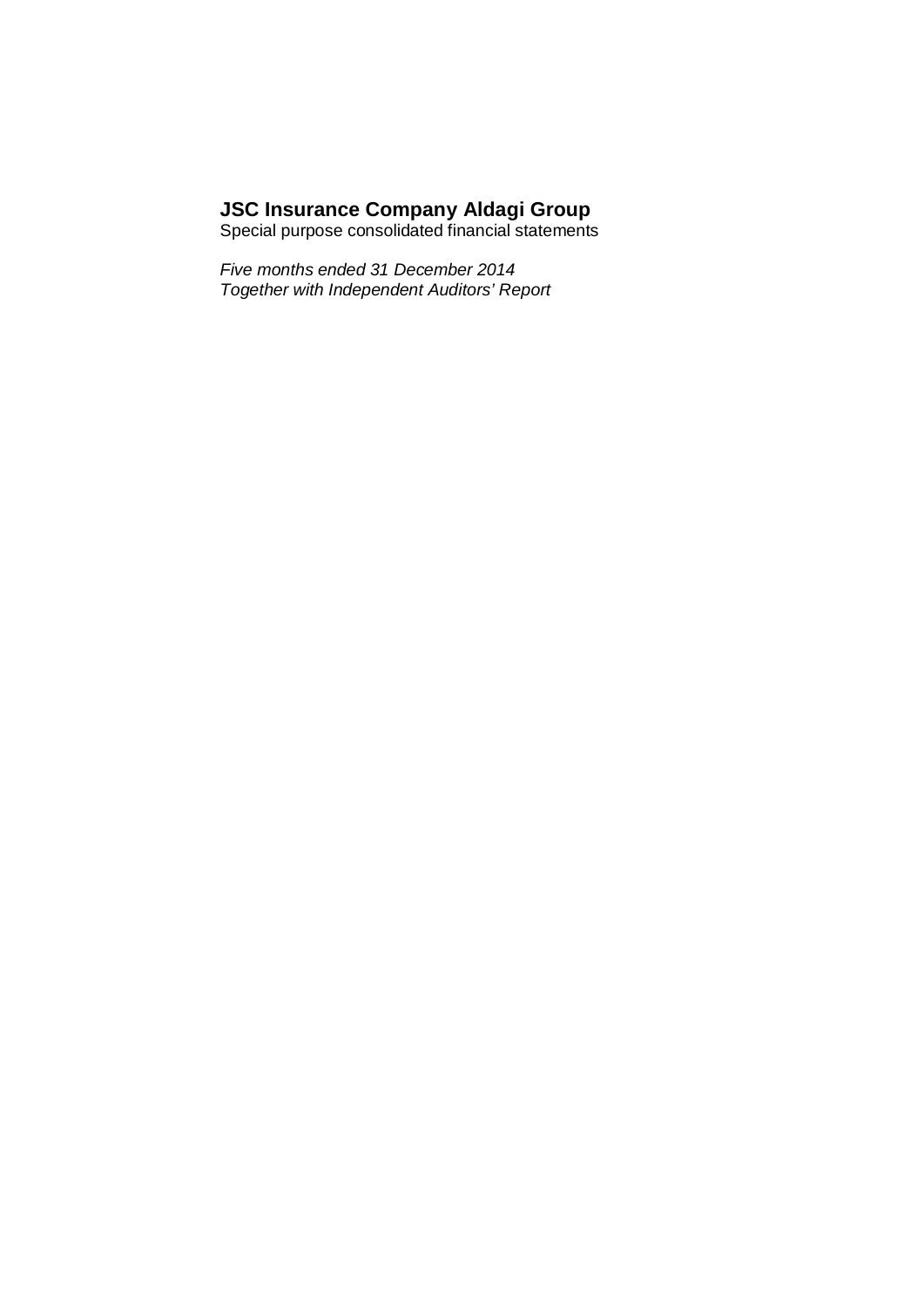# **CONTENTS**

# SPECIAL PURPOSE INDEPENDENT AUDITORS' REPORT

# NOTES TO SPECIAL PURPOSE CONSOLIDATED FINANCIAL STATEMENTS

| 1.              |  |
|-----------------|--|
| 2.              |  |
| 3.              |  |
| 4.              |  |
| 5.              |  |
| 6.              |  |
| 7.              |  |
| 8.              |  |
| 9.              |  |
| 10.             |  |
| 11.             |  |
| 12.             |  |
| 13.             |  |
| 14.             |  |
| 15.             |  |
| 16.             |  |
| 17 <sub>1</sub> |  |
| 18.             |  |
| 19.             |  |
| 20.             |  |
| 21.             |  |
| 22.             |  |
| 23.             |  |
| 24.             |  |
| 25.             |  |
| 26.             |  |
| 27.             |  |
| 28.             |  |
| 29.             |  |
| 30.             |  |
| 31.             |  |
| 32.             |  |
| 33.             |  |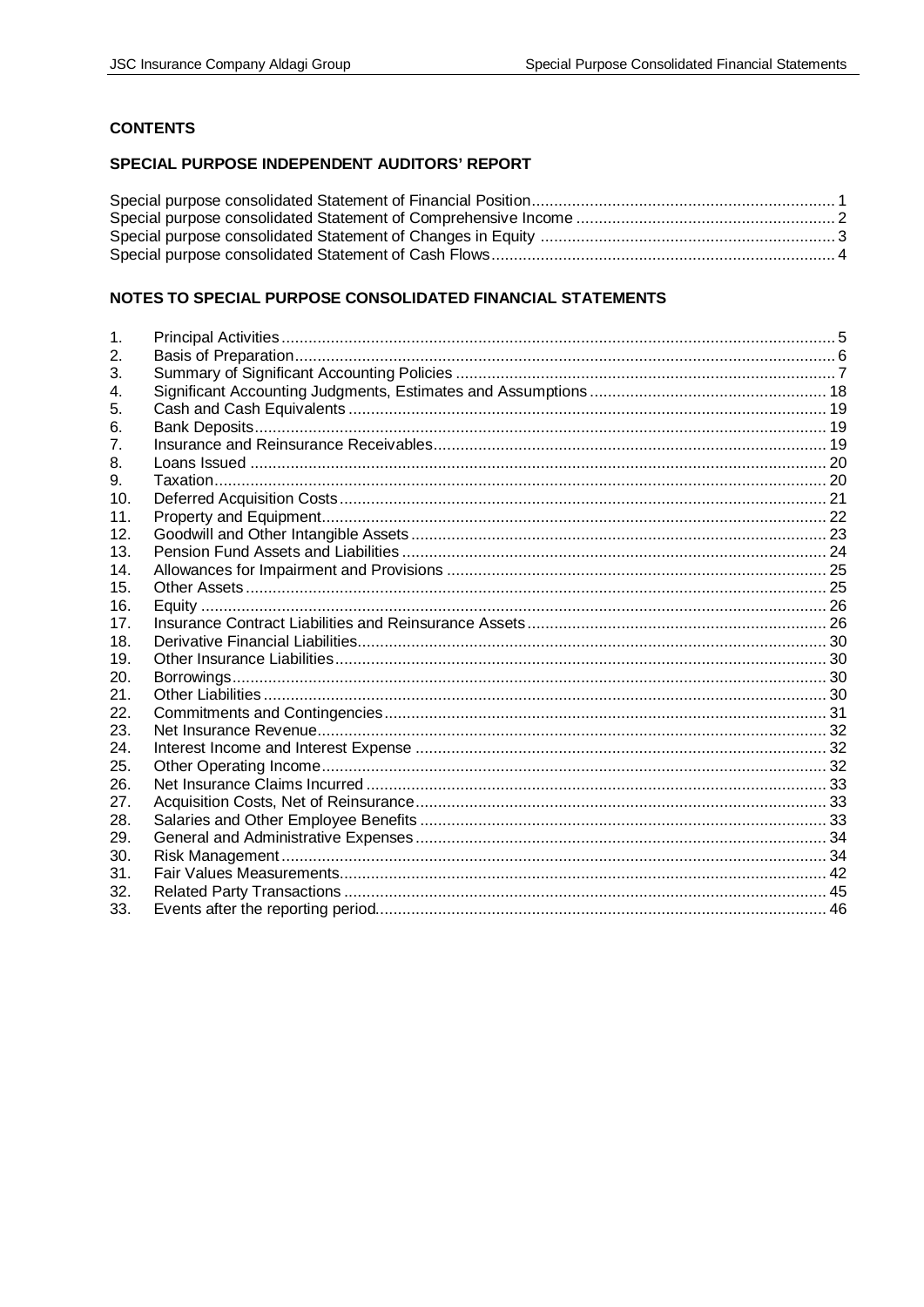

EY Georgia LLC Kote Abkhazi Street, 44 Tbilisi, 0105, Georgia Tel: +995 (32) 215 8811 Fax: +995 (32) 215 8822 www.ey.com/ge

Independent auditors' report

To the shareholders and Management Board of JSC Insurance company Aldagi

We have audited the accompanying special purpose consolidated financial statements of JSC Insurance company Aldagi and its subsidiaries ("the Group"), which comprise the consolidated statement of financial position as at 31 December 2014 and as at 1 August 2014 and consolidated statement of comprehensive income statement, consolidated statement of changes in equity and consolidated cash flow statement for 5 months ended 31 December 2014, and a summary of significant accounting policies and other explanatory information. The financial statements have been prepared by management of the Group based on requirements of Insurance State Supervision Service of Georgia ("the ISSSG").

# Management's responsibility for the financial statements

Management is responsible for the preparation of these financial statements in accordance with the requirements of the ISSSG, and for such internal control as management determines is necessary to enable the preparation of financial statements that are free from material misstatement, whether due to fraud or error.

## Auditors' responsibility

Our responsibility is to express an opinion on these financial statements based on our audit. We conducted our audit in accordance with International Standards on Auditing. Those standards require that we comply with ethical requirements and plan and perform the audit to obtain reasonable assurance about whether the financial statements are free from material misstatement.

An audit involves performing procedures to obtain audit evidence about the amounts and disclosures in the financial statements. The procedures selected depend on the auditor's judgment, including the assessment of the risks of material misstatement of the financial statements, whether due to fraud or error. In making those risk assessments, we consider internal control relevant to the entity's preparation of the financial statements in order to design audit procedures that are appropriate in the circumstances, but not for the purpose of expressing an opinion on the effectiveness of the entity's internal control. Our audit also includes evaluating the appropriateness of accounting policies used and the reasonableness of accounting estimates made by management, as well as evaluating the overall presentation of the financial statements.

We believe that the audit evidence we have obtained is sufficient and appropriate to provide a basis for our audit opinion.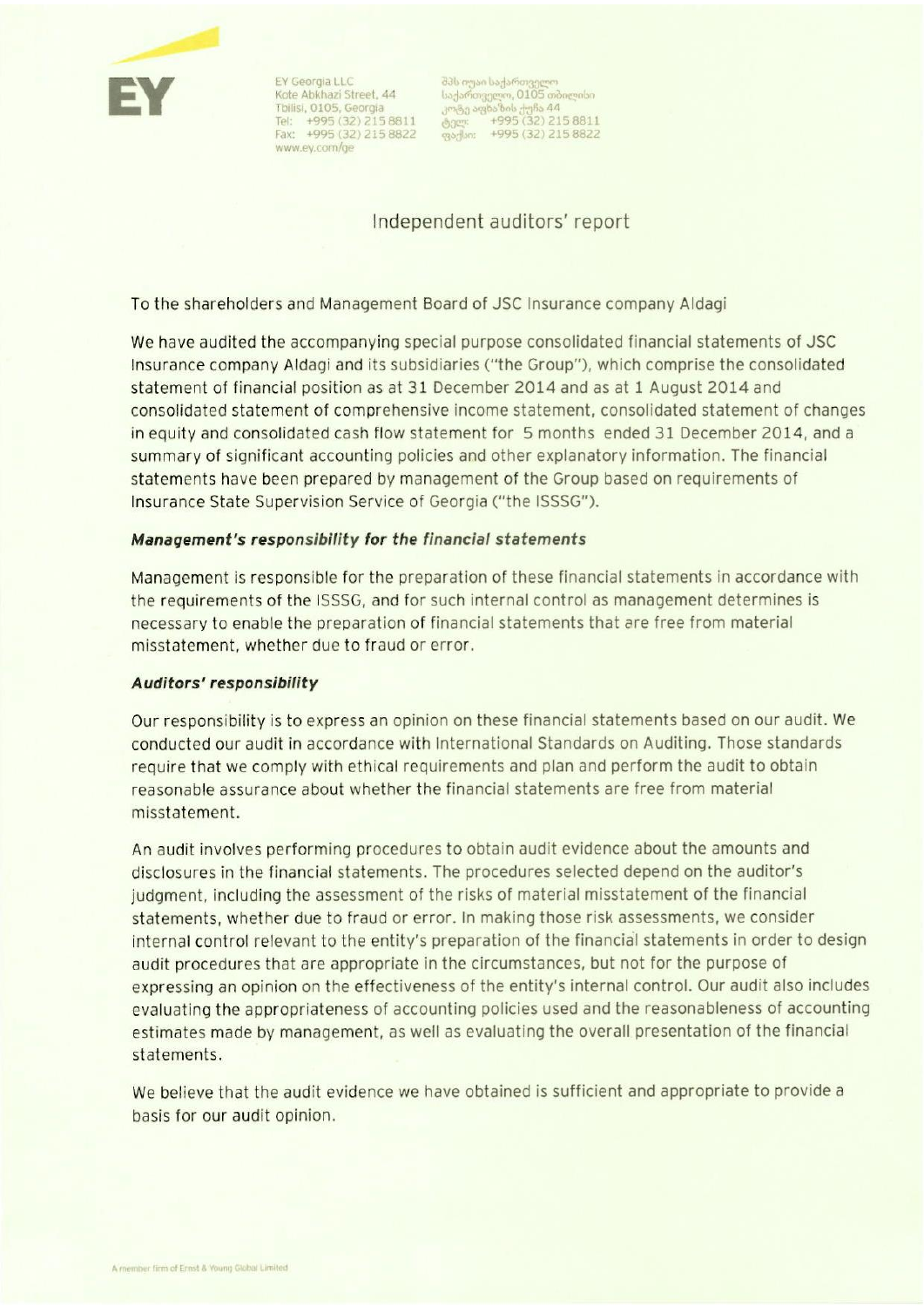

# Opinion

In our opinion, the special purpose consolidated financial statements of JSC Insurance company Aldagi for the 5 months ended 31 December, 2014 are prepared, in all material respects, in accordance with the financial reporting provisions of the ISSSG.

# Basis of accounting and restriction on use

Without modifying our opinion, we draw attention to Note 2 to the financial statements, which describe the basis of accounting. The financial statements are prepared to assist the Group to comply with the financial reporting provisions of the ISSSG to above. As a result, the financial statements may not be suitable for another purpose. Our auditors' report is intended solely for the Group and the ISSSG and should not be used by parties other than the Group or the ISSSG.

EY Georgia LLC

15 May 2015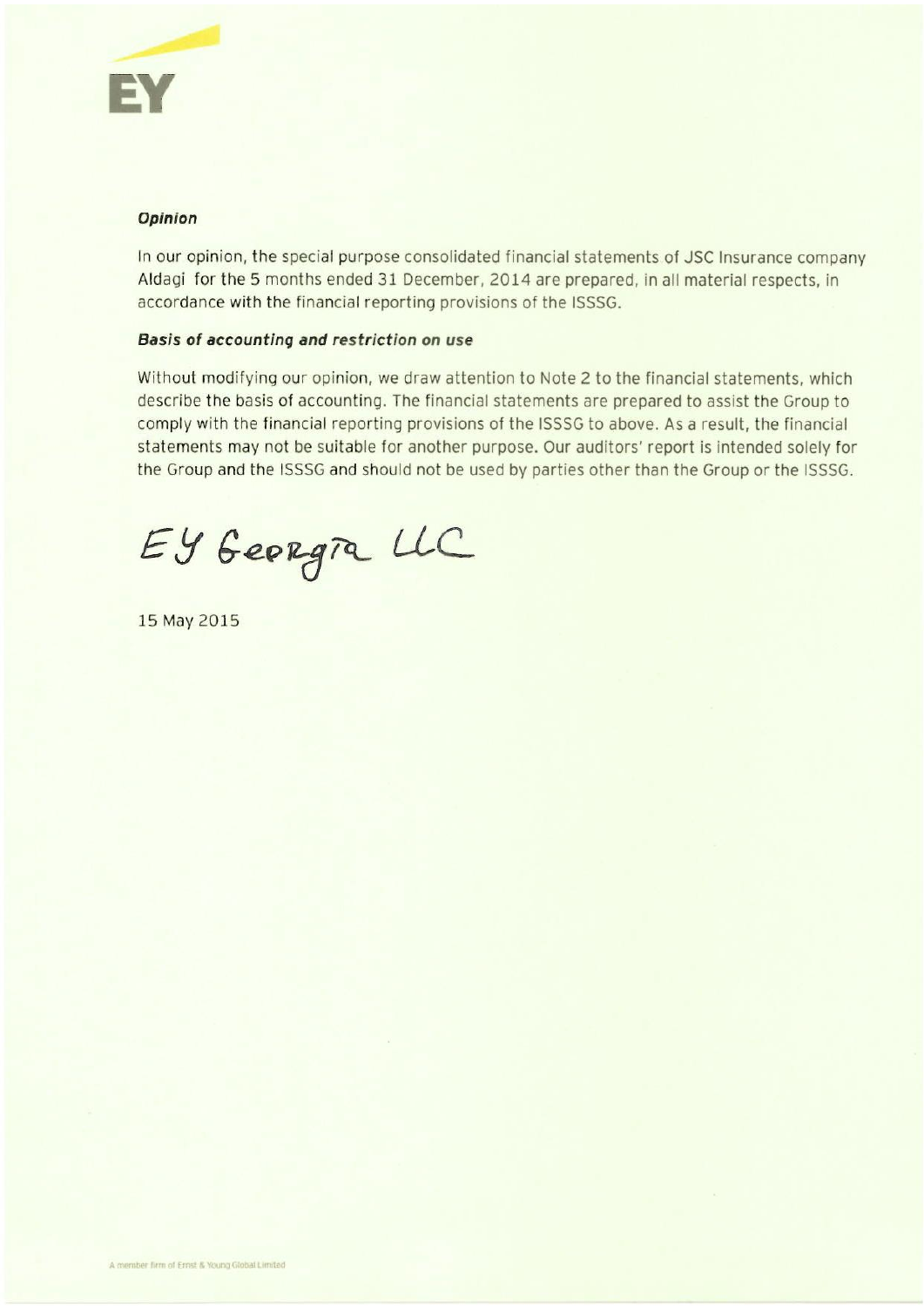JSC Insurance Company Aldagi Group

Special Purpose Consolidated Financial Statements

#### SPECIAL PURPOSE CONSOLIDATED STATEMENT OF FINANCIAL POSITION **AS AT 31 DECEMBER**

(Thousands of Georgian lari)

|                                       | <b>Notes</b>   | As at 31 December<br>2014 | As at 1 August<br>2014 |
|---------------------------------------|----------------|---------------------------|------------------------|
| <b>Assets</b>                         |                |                           |                        |
| Cash and cash equivalents             | 5              | 2,688                     | 2,776                  |
| <b>Bank deposits</b>                  | 6              | 12,655                    | 8,077                  |
| Insurance and reinsurance receivables | $\overline{7}$ | 17,828                    | 24,415                 |
| Loans issued                          | 8              | 5.216                     | 1.613                  |
| Reinsurance assets                    | 17             | 11,290                    | 16,134                 |
| Current income tax assets             |                | 82                        | 82                     |
| Deferred income tax assets            | 9              | 701                       | 476                    |
| Deferred acquisition costs            | 10             | 1,418                     | 707                    |
| Property and equipment                | 11             | 8,712                     | 8,194                  |
| Goodwill and other intangible assets  | 12             | 13,675                    | 13,557                 |
| Pension fund assets                   | 13             | 11,289                    | 10,626                 |
| Other assets                          | 15             | 2,654                     | 2,774                  |
| <b>Total assets</b>                   |                | 88,208                    | 89,431                 |
| Equity                                |                |                           |                        |
| Share capital                         | 16             | 1,600                     | 1,600                  |
| Additional paid-in capital            |                | 2,883                     | 2,529                  |
| Revaluation reserve                   |                | 85                        | 85                     |
| Retained earnings                     |                | 20,220                    | 19,101                 |
| <b>Total equity</b>                   |                | 24,788                    | 23,315                 |
| Liabilities                           |                |                           |                        |
| Insurance contract liabilities        | 17             | 27,986                    | 33,889                 |
| Derivative financial liabilities      | 18             | 1,768                     |                        |
| Other insurance liabilities           | 19             | 15,349                    | 16,414                 |
| Current income tax liabilities        |                | 527                       |                        |
| <b>Borrowings</b>                     | 20             | 2,930                     | 3,618                  |
| Pension Fund Liability                | 13             | 11,289                    | 10,626                 |
| Other liabilities                     | 21             | 3.571                     | 1,569                  |
| <b>Total liabilities</b>              |                | 63,420                    | 66,116                 |
| <b>Total equity and liabilities</b>   |                | 88,208                    | 89,431                 |

Signed and authorized for release on behalf of the Management Board of JSC Insurance Company Aldagi:

Giorgi Baratashvili

**General Director** 

Lasha Khakhutaishvili

**Chief Financial Officer** 

15 May 2015

The accompanying notes on pages 5 to 46 are an integral part of these special purpose consolidated financial statements.

.. Why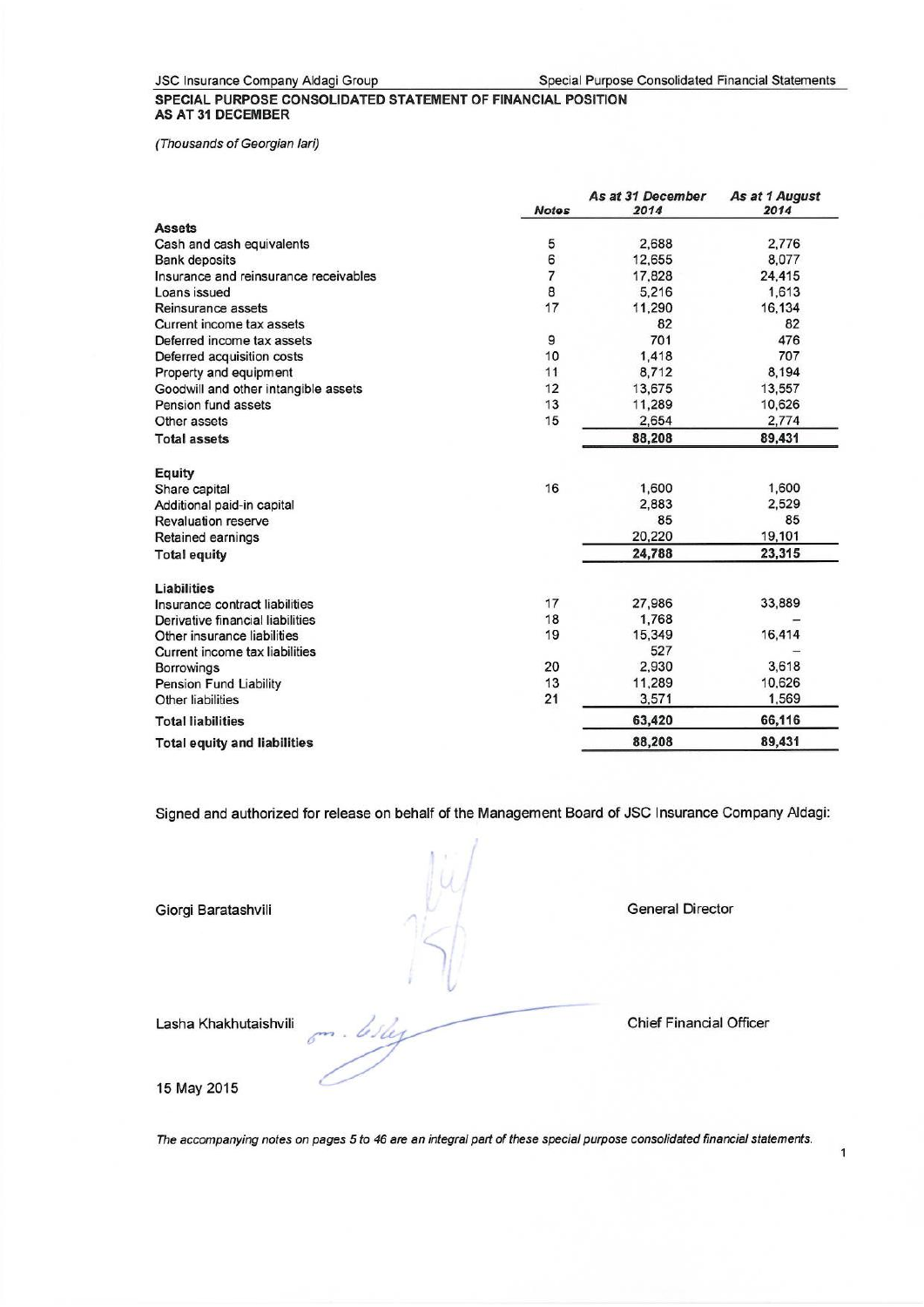## **SPECIAL PURPOSE CONSOLIDATED STATEMENT OF COMPREHENSIVE INCOME FOR THE PERIOD FROM 1 AUGUST 2014, THE SPLIT DATE, TO 31 DECEMBER 2014**

*(Thousands of Georgian lari)*

|                                                                      | <b>Notes</b> | <b>Five months ended</b><br><b>31 December 2014</b> |
|----------------------------------------------------------------------|--------------|-----------------------------------------------------|
| Gross earned premiums on insurance contracts                         |              | 22,856                                              |
| Reinsurers' share of gross earned premiums on insurance contracts    |              | (8,530)                                             |
| Net insurance revenue                                                | 23           | 14,326                                              |
| Interest income                                                      | 24           | 504                                                 |
| Other operating income                                               | 25           | 747                                                 |
| Other revenue                                                        |              | 1,251                                               |
| <b>Total revenue</b>                                                 |              | 15,577                                              |
| Gross insurance benefits and claims paid                             |              | (6, 850)                                            |
| Reinsurers' share of gross insurance benefits and claims paid        |              | 1,234                                               |
| Gross change in insurance contracts liabilities                      |              | 1,865                                               |
| Reinsurers' share of gross change in insurance contracts liabilities |              | (1, 284)                                            |
| Net insurance claims                                                 | 26           | (5,035)                                             |
| Acquisition costs, net of reinsurance                                | 27           | (1,636)                                             |
| Salaries and other employee benefits                                 | 28           | (2,739)                                             |
| General and administrative expenses                                  | 29           | (1, 724)                                            |
| Depreciation and amortization expenses                               | 11           | (264)                                               |
| Impairment charge                                                    | 14           | (272)                                               |
| Interest expense                                                     | 24           | (155)                                               |
| Foreign exchange and translation loses                               |              | (2,271)                                             |
| Other operating expenses                                             |              | (57)                                                |
| <b>Other expenses</b>                                                |              | (9, 118)                                            |
| <b>Total claims and expenses</b>                                     |              | (14, 153)                                           |
| Income before tax                                                    |              | 1,424                                               |
| Income tax expense                                                   | 9            | (305)                                               |
| Net income                                                           |              | 1,119                                               |
| Other comprehensive income                                           |              |                                                     |
| <b>Total comprehensive income</b>                                    |              | 1,119                                               |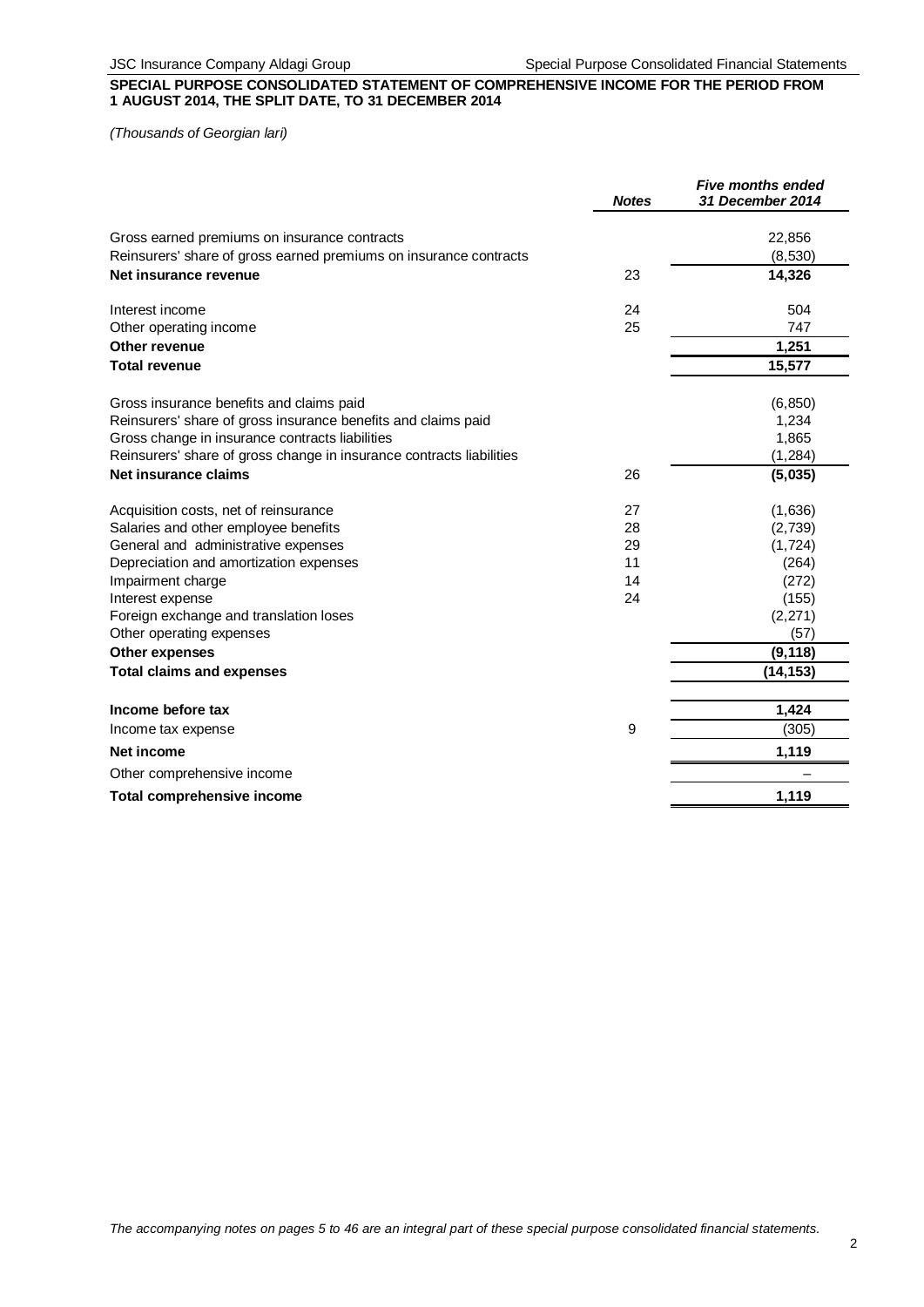## **SPECIAL PURPOSE CONSOLIDATED STATEMENT OF CHANGES IN EQUITY FOR THE FIVE MONTHS ENDED 31 DECEMBER 2014**

*(Thousands of Georgian lari)*

|                                    |                                | <b>Additional</b>  |                               |                                    |                        |
|------------------------------------|--------------------------------|--------------------|-------------------------------|------------------------------------|------------------------|
|                                    | <b>Share</b><br><b>Capital</b> | paid-in<br>capital | <b>Revaluation</b><br>reserve | <b>Retained</b><br><b>Earnings</b> | Total<br><b>Equity</b> |
| 1 August 2014                      | 1.600                          | 2.529              | 85                            | 19.101                             | 23,315                 |
| Total comprehensive income         |                                |                    | -                             | 1.119                              | 1,119                  |
| Share based transactions (Note 16) |                                | 354                | -                             |                                    | 354                    |
| 31 December 2014                   | 1,600                          | 2,883              | 85                            | 20.220                             | 24,788                 |

*The accompanying notes on pages 5 to 46 are an integral part of these special purpose consolidated financial statements.*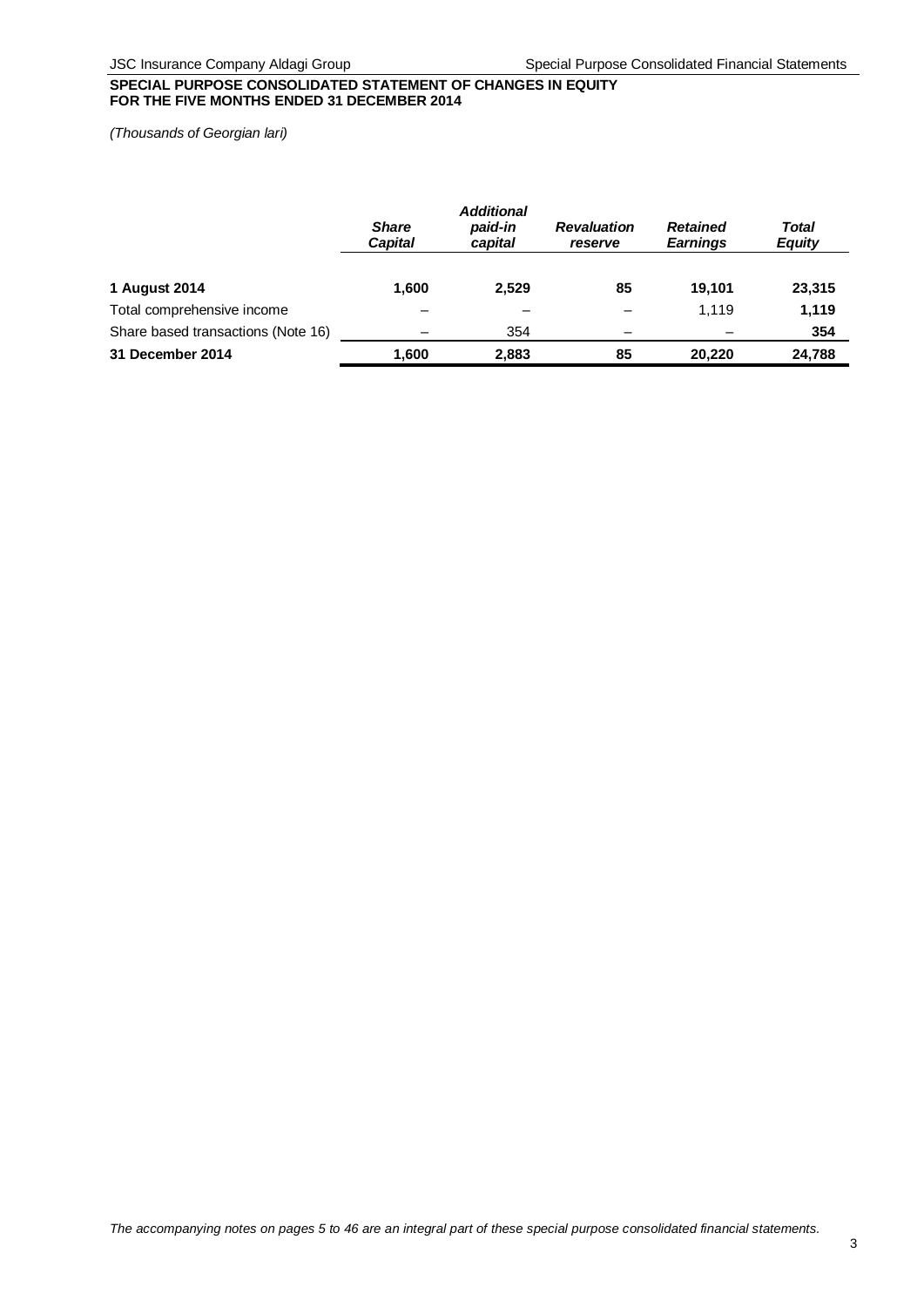# **SPECIAL PURPOSE CONSOLIDATED STATEMENT OF CASH FLOWS FOR THE FIVE MONTHS ENDED 31 DECEMBER 2014**

*(Thousands of Georgian lari)*

|                                                               | <b>Notes</b> | <b>Five months ended</b><br>31 December 2014 |
|---------------------------------------------------------------|--------------|----------------------------------------------|
| Cash flows from operating activities                          |              |                                              |
| Insurance premium received                                    |              | 21,354                                       |
| Reinsurance premium paid                                      |              | (2, 532)                                     |
| Insurance benefits and claims paid                            |              | (6, 912)                                     |
| Reinsurance claims received                                   |              | 1,722                                        |
| Acquisition costs paid                                        |              | (1,623)                                      |
| Salaries and benefits paid                                    |              | (2, 186)                                     |
| Cash paid to other suppliers of goods and services            |              | (160)                                        |
| Interest received                                             |              | 133                                          |
| Interest paid                                                 |              | (156)                                        |
| Operating taxes paid                                          |              | (64)                                         |
| Other operating income received                               |              | 845                                          |
| Other operating expenses paid                                 |              | (1, 547)                                     |
| Net cash flows from operating activities before income tax    |              | 8,874                                        |
| Income tax paid                                               |              |                                              |
| Net cash flows from operating activities                      |              | 8,874                                        |
| Cash flows from (used in) investing activities                |              |                                              |
| Purchase of premises and equipment                            |              | (611)                                        |
| Purchase of intangible assets                                 |              | (2)                                          |
| Loans issued                                                  |              | (4,234)                                      |
| Proceeds from loan issued                                     |              | 1,000                                        |
| Placement of bank deposits                                    |              | (4, 228)                                     |
| Net cash flows from used in investing activities              |              | (8,075)                                      |
| Cash flows from financing activities                          |              |                                              |
| Proceeds from borrowings                                      |              | 1,000                                        |
| Repayment of borrowings                                       |              | (1, 895)                                     |
| Net cash flows from financing activities                      |              | (895)                                        |
|                                                               |              |                                              |
| Effect of exchange rates changes on cash and cash equivalents |              | 8                                            |
| Net decrease in cash and cash equivalents                     |              | (88)                                         |
| Cash and cash equivalents, 1 August                           | 5            | 2,776                                        |
| Cash and cash equivalents, 31 December                        | 5            | 2,688                                        |
|                                                               |              |                                              |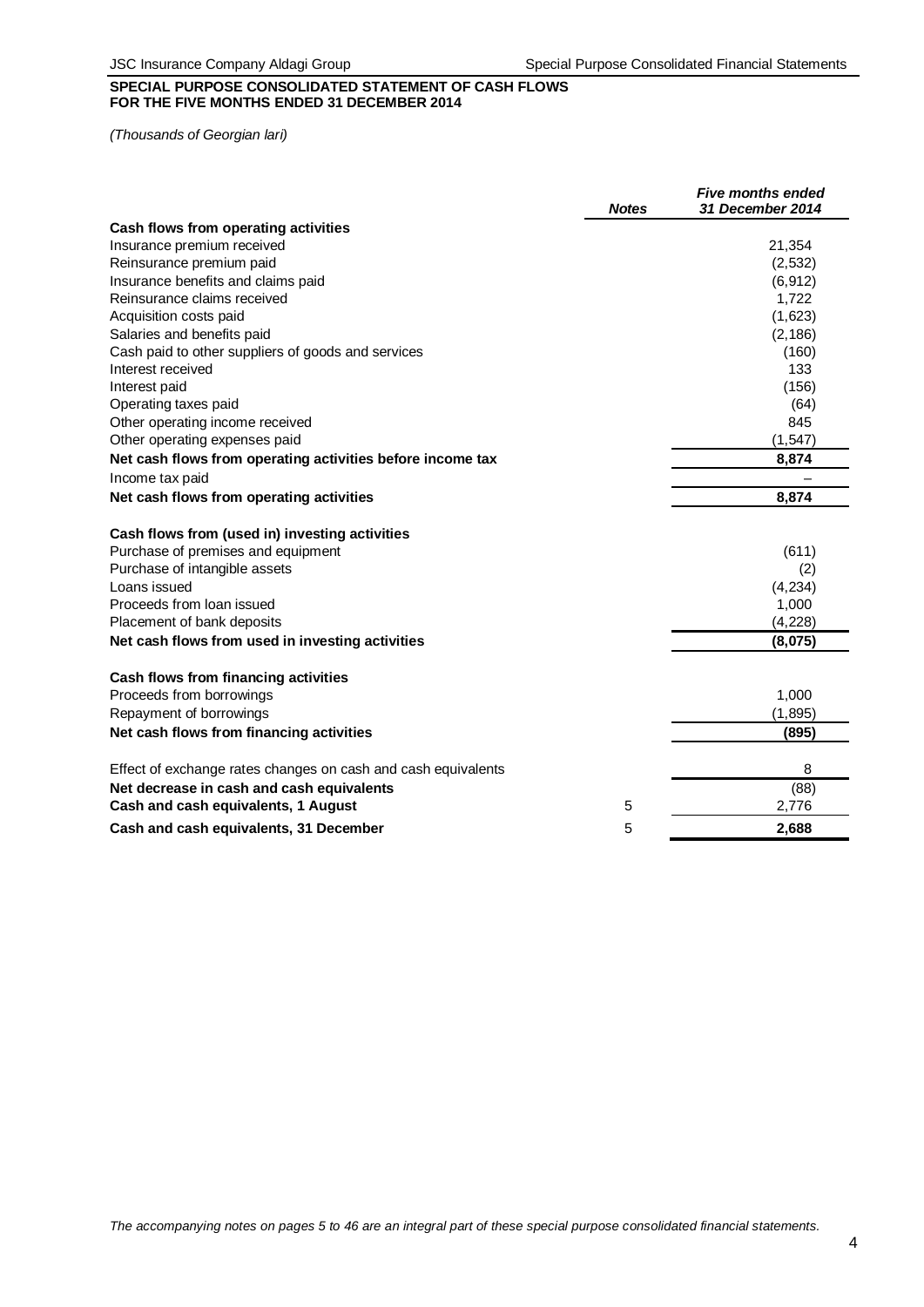## **1. Principal Activities**

JSC Insurance Company Aldagi was established on 11 August 1998 under the laws of Georgia. Together with its subsidiaries, up until 1 August 2014, it offered wide range of health insurance products, property and casualty products, and provided medical services to inpatient and outpatient customers through a network of hospitals and clinics throughout the whole Georgian territory. In 2014 JSC Insurance Company Aldagi ("pre-split Aldagi") and its subsidiaries ("pre-split Aldagi Group") began a corporate reorganization in order to separate healthcare and health insurance business from property and casualty insurance business.

As a result of the reorganization, on 1 August 2014, pre-split Aldagi's property and casualty business was separated from health insurance business and transferred to a newly established legal entity retaining the same brand name, JSC Insurance Company Aldagi (the "Company"). At the same time, healthcare providers included in the pre-split Aldagi Group were transferred to a newly established holding company, JSC EVEX. Period up until 1 August 2014 is further referred to as "the pre-split period", the remaining part of 2014 – as "the post-split period".

The Company possesses two types of insurance licences issued by the Insurance Bureau and Supervisory Board of Georgia for life and non-life insurance products, as well as a licence to act as a pension fund. The Company offers various life and non-life insurance services and insurance products relating to property, liability, and others. The main office of the Company is located in Tbilisi and it has five additional service centers in Tbilisi, Batumi, Poti, Kutaisi and Ozurgeti. The Company's legal address is 3, Pushkin Street, 0105 Tbilisi, Georgia.

The Company is the parent of the following enterprises incorporated in Georgia (together representing the "Aldagi Group" or the "Group").

|                   | Ownership/<br><b>Voting</b> |                  |                                 |                              |                        |
|-------------------|-----------------------------|------------------|---------------------------------|------------------------------|------------------------|
| <b>Subsidiary</b> | 31 December<br>2014         | 1 August<br>2014 | Date of<br>incorporation        | <b>Industry</b>              | Date of<br>acquisition |
| Aliance, LLC      | 100%                        | 100%             | 01 March<br>2000<br>27 December | Other                        | 30 April 2012          |
| Green Way, LLC    | 100%                        | 100%             | 2010<br>09 July                 | <b>Services</b><br>Tourism & | 30 April 2012          |
| Centromed, LLC    | 100%                        | 100%             | 2010                            | Hospitality                  | 30 April 2012          |

As at 31 December 2014 the Group has the following shareholders:

| <b>Shareholder</b>           | 31 December<br>2014 | 1 August<br>2014 |
|------------------------------|---------------------|------------------|
| <b>JSC Bank of Georgia</b>   | 85%                 | 85%              |
| JSC Galt and Taggart Holding | 15%                 | 15%              |
| <b>Total</b>                 | 100.00%             | 100.00%          |

As at 31 December 2014 the Group's ultimate parent is Bank of Georgia Holdings plc.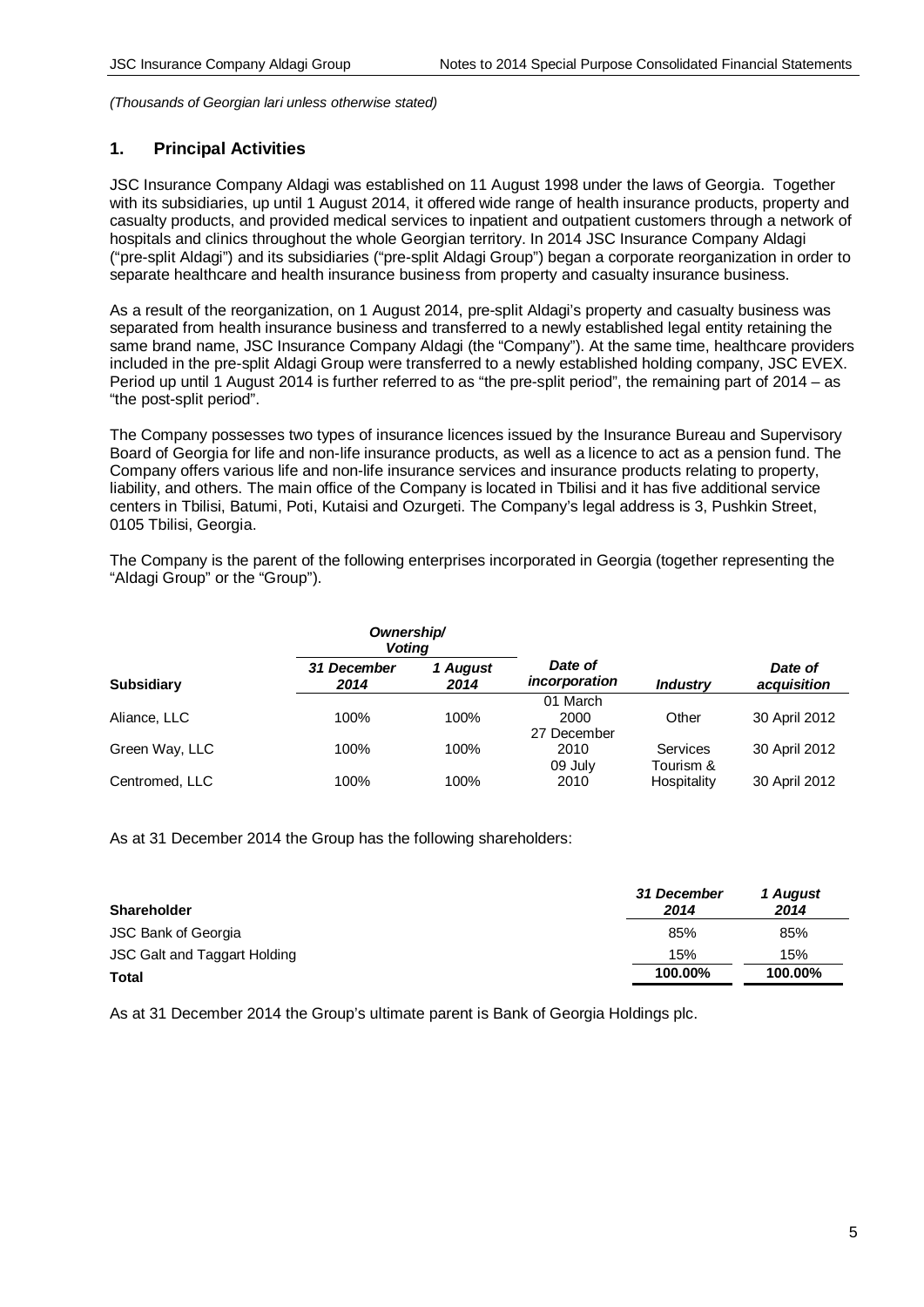# **2. Basis of Preparation**

## **General**

The special purpose consolidated financial statements of the Group for five months ended 31 December 2014 have been prepared in accordance with requirements of regulator - Insurance State Supervision Service of Georgia (ISSSG). Under these requirements, special purpose consolidated financial statements of the Company cover the post-split period only, presenting assets and liabilities transferred to the Company on 1 August 2014 according to demerger agreement as an opening statement of financial position.

Accordingly, these special purpose financial statements include consolidated statement of comprehensive income statement, consolidated statement of changes in equity, consolidated statement of cash flows for five month period starting from 1 August 2014 to 31 December 2014, and consolidated statement of financial position as at 31 December 2014 and opening consolidated statement of financial position at 1 August 2014, as well as notes comprising a summary of significant accounting policies and other explanatory information. Opening consolidated statement of financial position presents assets transferred to, and liabilities assumed by the Company as the result of the reorganization described in Note 1 above.

Group's accounting policies applied in preparation of these special purpose consolidated financial statements described in Note 3 are developed based on International Financial Reporting Standards ("IFRS") as issued by the International Accounting Standards Board (IASB), except for the cases when the Group applies specific accounting policies to comply with the requirements of the ISSSG. Management of the Group believes this is an appropriate and robust accounting framework which has been consistently applied.

The difference between Group's accounting policies applied in preparation of these special purpose consolidated financial statements and IFRS is the absence of comparative consolidated income statement, consolidated statement of comprehensive income, consolidated statements of changes in equity and statements of cash flows, as well as respective explanatory notes, and risk management, fair value measurements and related party transactions notes of opening consolidated financial position statement as at 1 August 2014.

The consolidated financial statements have been prepared under the historical cost convention except as disclosed in the accounting policies below. These consolidated financial statements are presented in thousands of Georgian lari ("GEL"), except per share amounts and unless otherwise indicated. GEL is the functional currency of the Company and its subsidiaries as the majority of their transactions are denominated, or funded in Georgian lari. Transactions in other currencies are treated as transactions in foreign currencies. The Group presents its consolidated statement of financial position broadly in order of liquidity.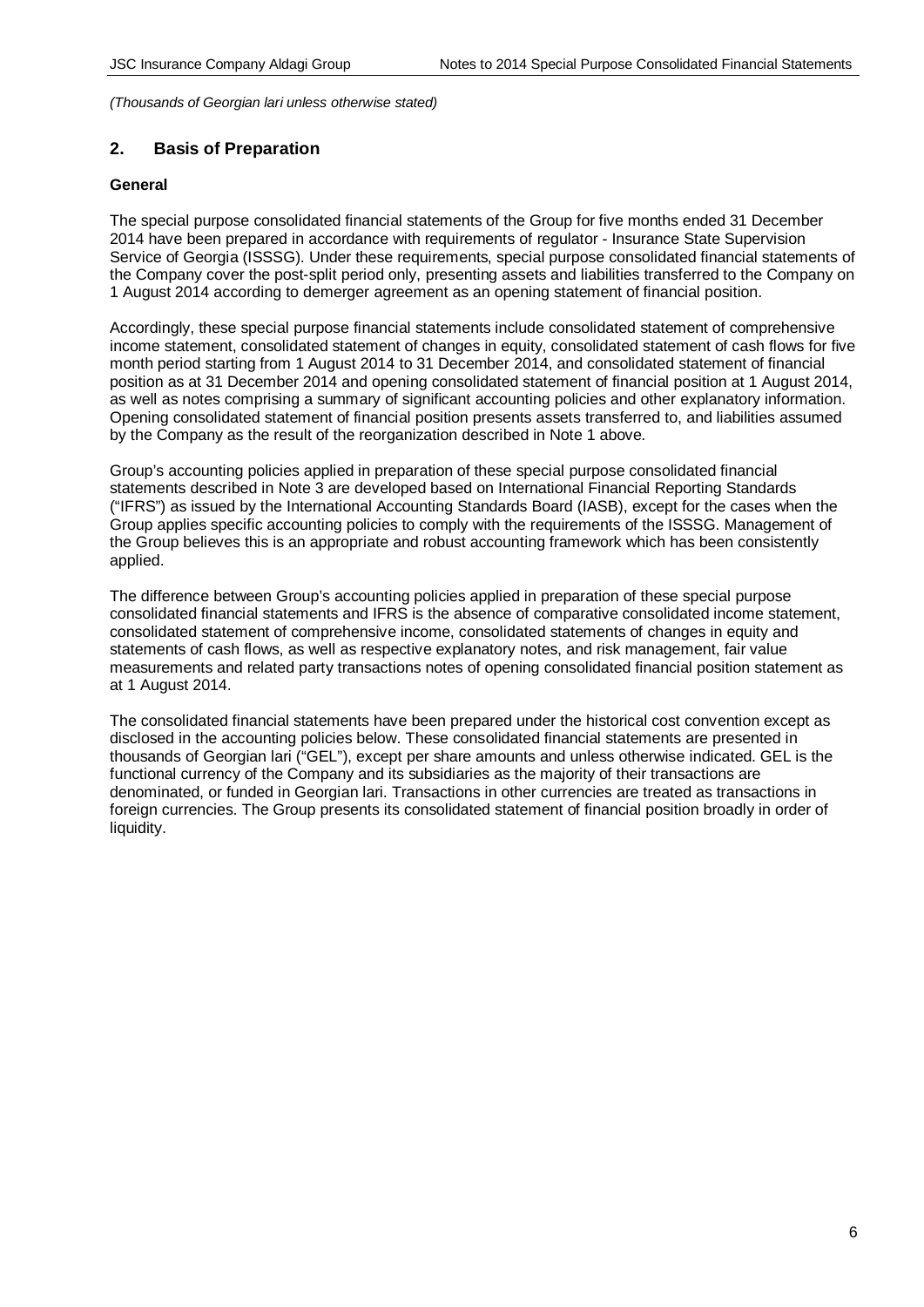# **3. Summary of Significant Accounting Policies**

#### **Basis of consolidation**

The special purpose consolidated financial statements comprise the financial statements of the Group and its subsidiaries as at 31 December 2014. Control is achieved when the Group is exposed, or has rights, to variable returns from its involvement with the investee and has the ability to affect those returns through its power over the investee. Specifically, the Group controls an investee if and only if the Group has:

- Power over the investee (i.e. existing rights that give it the current ability to direct the relevant activities of the investee)
- Exposure, or rights, to variable returns from its involvement with the investee, and
- The ability to use its power over the investee to affect its returns

Generally, there is a presumption that a majority of voting rights result in control. To support this presumption and when the Group has less than a majority of the voting or similar rights of an investee, the Group considers all relevant facts and circumstances in assessing whether it has power over an investee, including:

- The contractual arrangement with the other vote holders of the investee
- Rights arising from other contractual arrangements
- The Group's voting rights and potential voting rights

The Group re-assesses whether or not it controls an investee if facts and circumstances indicate that there are changes to one or more of the three elements of control. Consolidation of a subsidiary begins when the Group obtains control over the subsidiary and ceases when the Group loses control of the subsidiary. Assets, liabilities, income and expenses of a subsidiary acquired or disposed of during the year are included in the statement of comprehensive income from the date the Group gains control until the date the Group ceases to control the subsidiary.

## **Goodwill**

Goodwill is initially measured at cost, being the excess of the aggregate of the consideration transferred and the amount recognised for non-controlling interests, and any previous interest held, over the net identifiable assets acquired and liabilities assumed. If the fair value of the net assets acquired is in excess of the aggregate consideration transferred, the Group re-assesses whether it has correctly identified all of the assets acquired and all of the liabilities assumed and reviews the procedures used to measure the amounts to be recognised at the acquisition date. If the re-assessment still results in an excess of the fair value of net assets acquired over the aggregate consideration transferred, then the gain is recognised in profit or loss.

After initial recognition, goodwill is measured at cost less any accumulated impairment losses. For the purpose of impairment testing, goodwill acquired in a business combination is, from the acquisition date, allocated to each of the Group's cash-generating units that are expected to benefit from the combination, irrespective of whether other assets or liabilities of the acquiree are assigned to those units.

Where goodwill has been allocated to a cash-generating unit and part of the operation within that unit is disposed of, the goodwill associated with the disposed operation is included in the carrying amount of the operation when determining the gain or loss on disposal. Goodwill disposed in these circumstances is measured based on the relative values of the disposed operation and the portion of the cash-generating unit retained.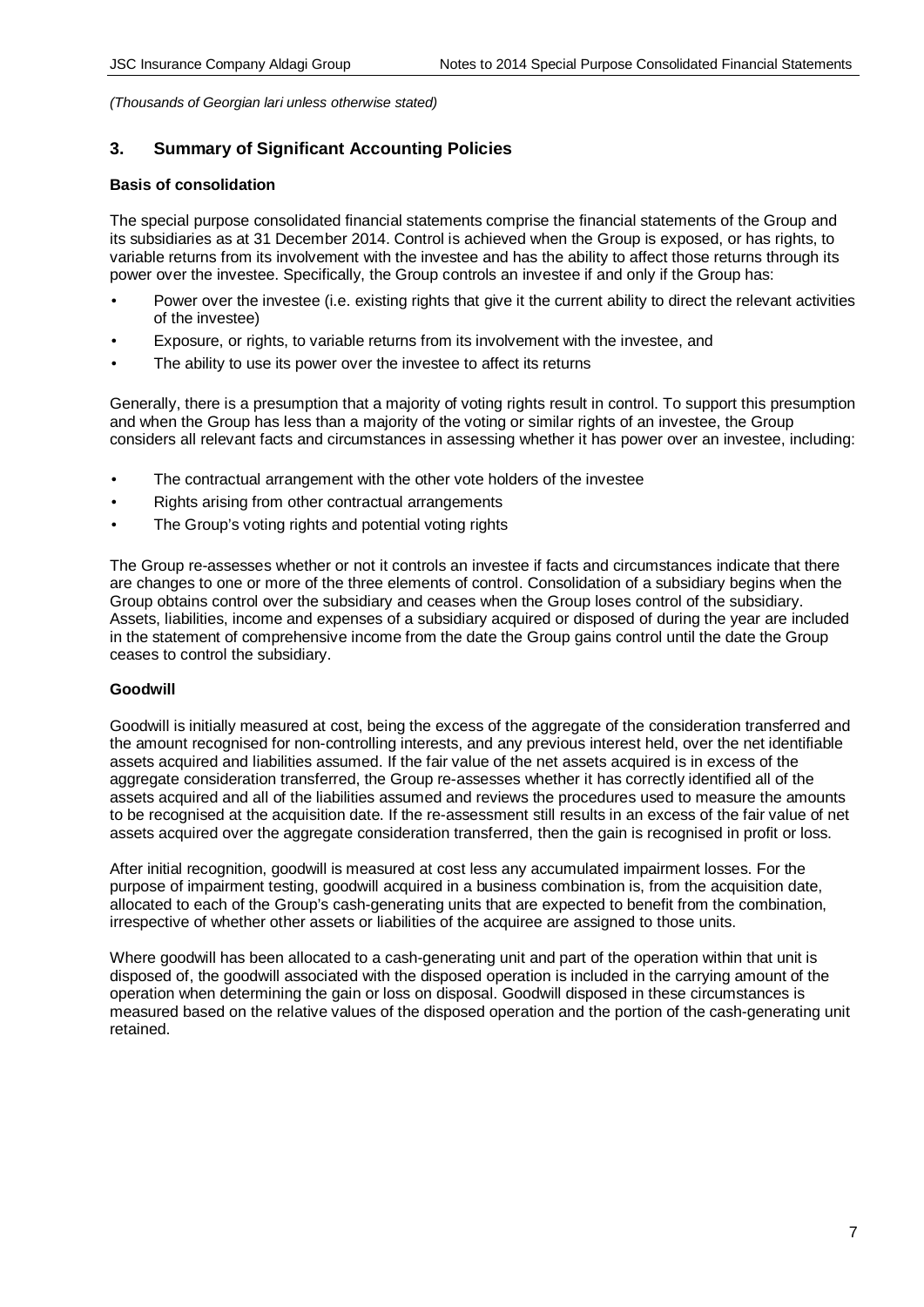# **3. Summary of Significant Accounting Policies (continued)**

## **Product classification**

#### *Insurance contracts*

Insurance contracts are defined as those containing significant insurance risk at the inception of the contract, or those where at the inception of the contract there is a scenario with commercial substance where the level of insurance risk may be significant. The significance of insurance risk is dependent on both the probability of an insured event and the magnitude of its potential effect.

Once a contract has been classified as an insurance contract, it remains an insurance contract for the remainder of its lifetime, even if the insurance risk reduces significantly during this period, unless all rights and obligations are extinguished or expire.

#### **Insurance and reinsurance receivables**

Insurance and reinsurance receivables are recognized based upon insurance policy terms and measured at cost. The carrying value of insurance and reinsurance receivables is reviewed for impairment whenever events or circumstances indicate that the carrying amount may not be recoverable, with any impairment loss recorded in the consolidated statement of comprehensive income.

Reinsurance receivables primarily include balances due from both insurance and reinsurance companies for ceded insurance liabilities. Premiums on reinsurance assumed are recognized as revenue in the same manner as they would be if the reinsurance were considered direct business, taking into account the product classification of the reinsured business. Amounts due to reinsurers are estimated in a manner consistent with the associated reinsured policies and in accordance with the reinsurance contract. Premiums ceded and claims reimbursed are presented on a gross basis.

An impairment review is performed on all reinsurance assets when an indication of impairment occurs. Reinsurance receivables are impaired only if there is objective evidence that the Group may not receive all amounts due to it under the terms of the contract and that this can be measured reliably.

## **Insurance contract liabilities**

Insurance contract liabilities include the outstanding claims provision, the provision for unearned premium and the provision for premium deficiency. General business contract liabilities are based on the estimated ultimate cost of all claims incurred but not settled at the reporting date, whether reported or not, together with related claims handling costs and reduction for the expected value of salvage and other recoveries. The liability is calculated at the reporting date based on empirical data and current assumptions. The liability is not discounted for the time value of money. No provision for equalisation or catastrophe reserves is recognised. The liabilities are derecognised when the obligation to pay a claim expires, is discharged or is cancelled.

The provision is recognised when contracts are entered into and premiums are charged, and is brought to account as premium income over the term of the contract in accordance with the pattern of insurance service provided under the contract. At each reporting date the carrying amount of unearned premium is calculated on active policies based on the insurance period and time until the expiry date of each insurance policy. The Group reviews its unexpired risk based on historical performance of separate business lines to determine overall change in expected claims. The differences between the unearned premium reserves, loss provisions and as well as the expected claims are recognised in the consolidated statement of comprehensive income by setting up a provision for premium deficiency.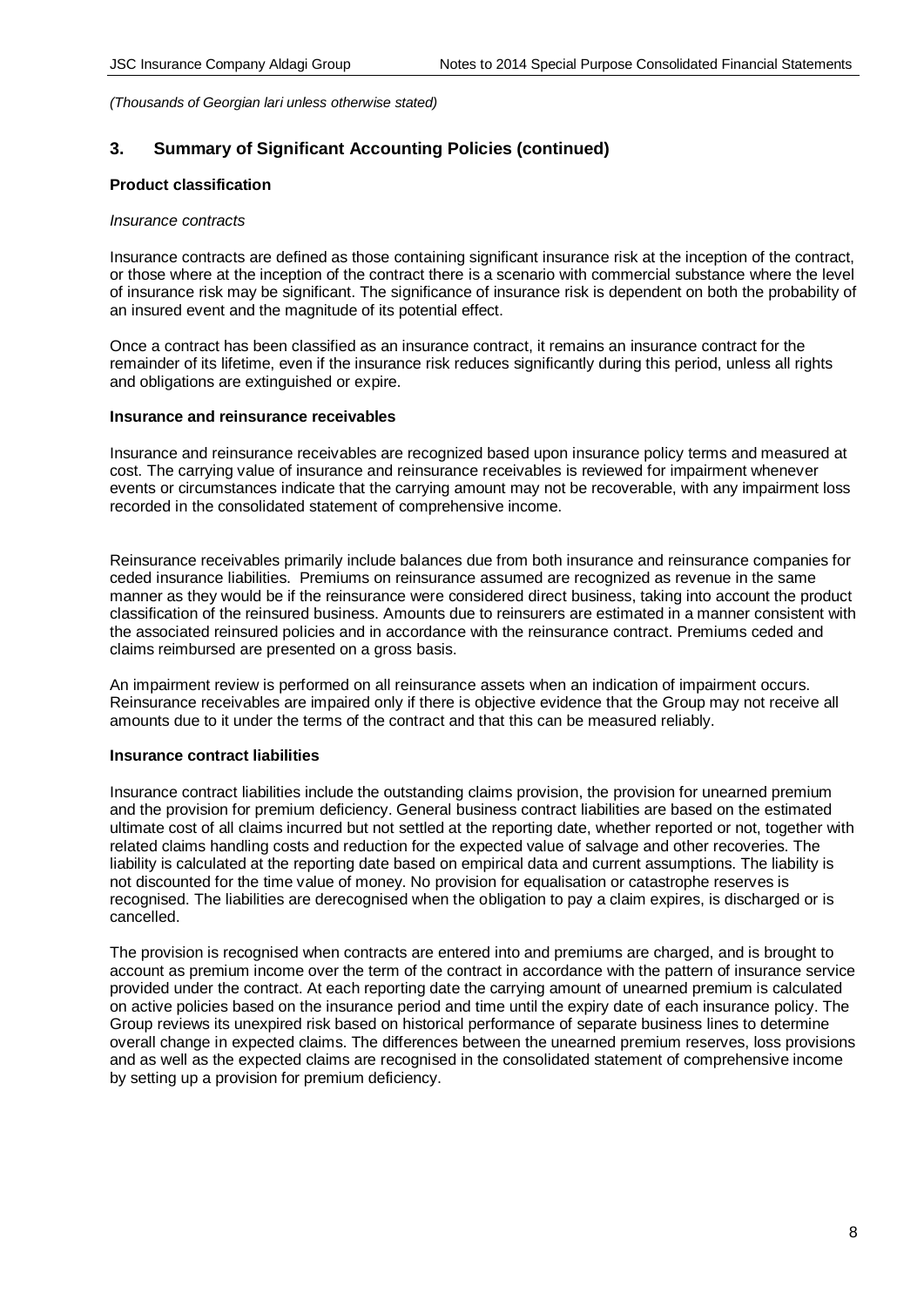# **3. Summary of Significant Accounting Policies (continued)**

#### **Reinsurance assets**

The Group cedes insurance risk in the normal course of business for all of its businesses. Reinsurance assets represent balances due from reinsurance companies. Amounts recoverable from reinsurers are estimated in a manner consistent with the outstanding claims provision or settled claims associated with the reinsurer's policies and are in accordance with the related reinsurance contract.

An impairment review is performed at each reporting date or more frequently when an indication of impairment arises during the reporting year. Impairment occurs when objective evidence exists that the Group may not recover outstanding amounts under the terms of the contract and when the impact on the amounts that the Group will receive from the reinsurer can be measured reliably. The impairment loss is recorded in the consolidated statement of comprehensive income. The reinsurers' share of each unexpired risk provision is recognized on the same basis. Reinsurance assets are derecognized when the contractual rights are extinguished or expire or when the contract is transferred to another party.

#### **Deferred acquisition costs**

Deferred acquisition costs ("DAC") are capitalized and amortized on a straight line basis over the life of the contract. All other acquisition costs are recognized as an expense when incurred. Acquisition costs deferred consist of commissions to sales agents and brokerage companies assisting in policy issuance.

#### **Cash and cash equivalents**

Cash and cash equivalents consist of cash on hand, current accounts and bank deposits that mature within three months from the date of origination and are free from contractual encumbrances.

#### **Financial assets**

Financial assets in the scope of IAS 39 are classified as either financial assets at fair value through profit or loss, loans and receivables, held-to-maturity investments, or available-for-sale financial assets, as appropriate. When financial assets are recognized initially, they are measured at fair value, plus, in the case of investments not at fair value through profit or loss, directly attributable transaction costs. The Group determines the classification of its financial assets upon initial recognition.

## *Loans and receivables*

Loans and receivables are non-derivative financial assets with fixed or determinable payments that are not quoted in an active market. These investments are initially recognized at cost, being the fair value of the consideration paid for the acquisition of the investment. All transaction costs directly attributable to the acquisition are also included in the cost of the investment. Subsequent to initial recognition, these investments are carried at amortized cost using the effective interest method. Gains and losses are recognized in the income statement when the loans and receivables are derecognized or impaired, as well as through the amortization process.

Regress and other receivables are recognized at their original invoiced value. Where the time value of money is material, receivables are carried at amortized cost.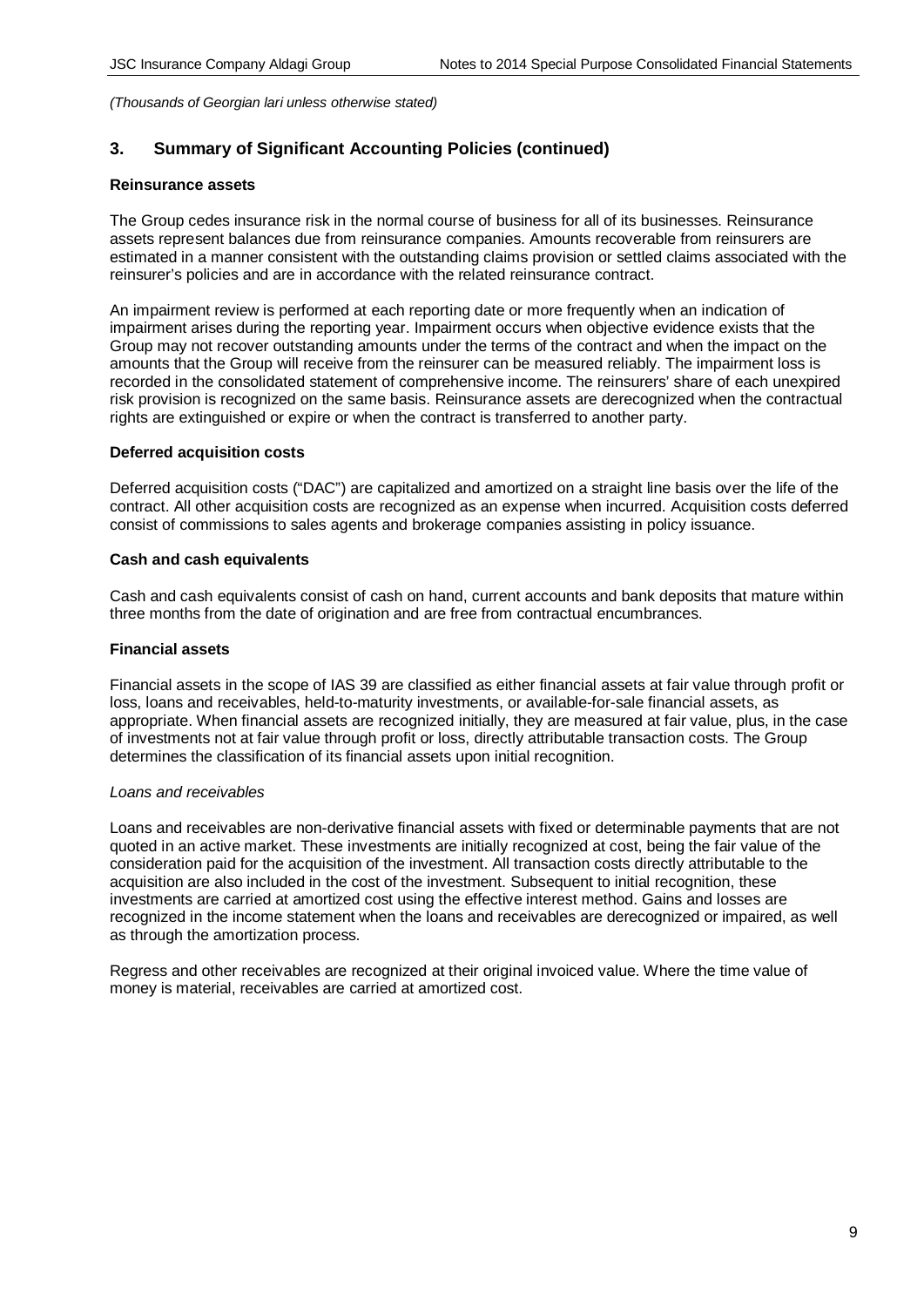# **3. Summary of Significant Accounting Policies (continued)**

## **Offsetting**

Financial assets and liabilities are offset and the net amount is reported in the consolidated statement of financial position when there is a legally enforceable right to set off the recognized amounts and there is an intention to settle on a net basis, or to realize the asset and settle the liability simultaneously. Income and expense will not be offset in the income statement unless required or permitted by any accounting standard or interpretation, as specifically disclosed in the accounting policies of the Group.

## **Allowances for impairment of loans and receivables**

The Group assesses at each reporting date whether a financial asset or group of financial assets is impaired.

If there is objective evidence that an impairment loss on financial assets carried at amortized cost has been incurred, the amount of the loss is measured as the difference between the asset's carrying amount and the present value of estimated future cash flows (excluding future credit losses that have not been incurred) discounted at the financial asset's original effective interest rate (i.e. the effective interest rate computed at initial recognition). The carrying amount of the asset is reduced through use of an allowance account. The amount of the impairment loss is recognized in the consolidated statement of comprehensive income.

## *Assets carried at amortized cost*

The calculation of the present value of the estimated future cash flows of a collateralized financial asset reflects the cash flows that may result from foreclosure less costs for obtaining and selling the collateral, whether or not the foreclosure is probable.

The Group first assesses whether objective evidence of impairment exists individually for financial assets that are individually significant, and individually or collectively for financial assets that are not individually significant. If it is determined that no objective evidence of impairment exists for an individually assessed financial asset, whether significant or not, the asset is included in a group of financial assets with similar credit risk characteristics and that group of financial assets is collectively assessed for impairment. Assets that are individually assessed for impairment and for which an impairment loss is or continues to be recognized are not included in a collective assessment of impairment.

If, in a subsequent period, the amount of the impairment loss decreases and the decrease can be related objectively to an event occurring after the impairment was recognized, the previously recognized impairment loss is reversed. Any subsequent reversal of an impairment loss is recognized in the consolidated statement of comprehensive income, to the extent that the carrying value of the asset does not exceed its amortized cost at the reversal date.

When an asset is uncollectible, it is written off against the related allowance for impairment. Such assets are written off after all necessary procedures have been completed and the amount of the loss has been determined. Subsequent recoveries of amounts previously written off decrease the charge for impairment of financial assets in the consolidated statement of comprehensive income.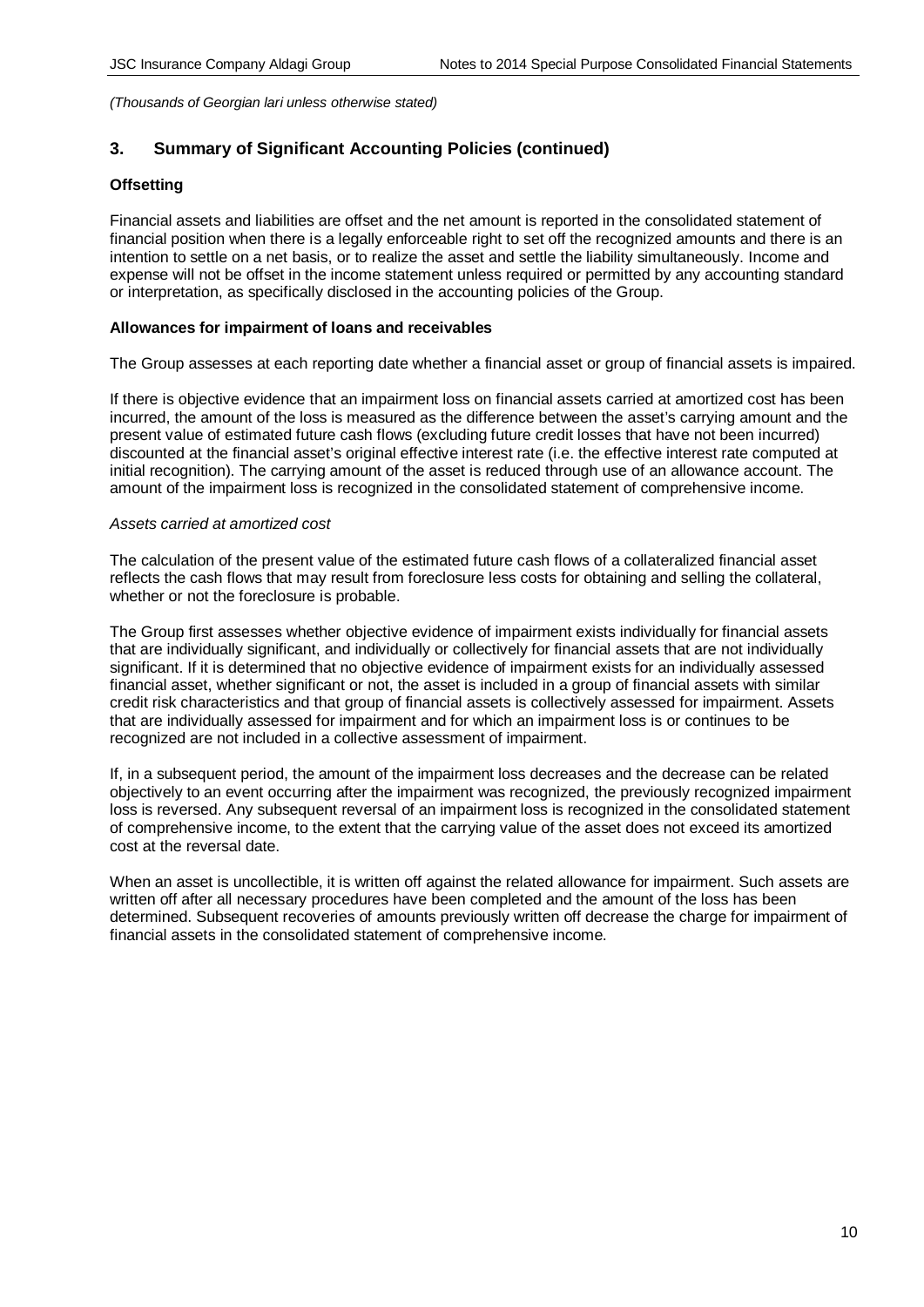# **3. Summary of Significant Accounting Policies (continued)**

## **Derecognition of financial assets and liabilities**

#### *Financial assets*

A financial asset (or, where applicable a part of a financial asset or part of a group of similar financial assets) is derecognized where:

- the rights to receive cash flows from the asset have expired;
- the Group has transferred its rights to receive cash flows from the asset, or retained the right to receive cash flows from the asset, but has assumed an obligation to pay them in full without material delay to a third party under a 'pass-through' arrangement; and
- the Group either (a) has transferred substantially all the risks and rewards of the asset, or (b) has neither transferred nor retained substantially all the risks and rewards of the asset, but has transferred control of the asset.

Where the Group has transferred its rights to receive cash flows from an asset and has neither transferred nor retained substantially all the risks and rewards of the asset nor transferred control of the asset, the asset is recognized to the extent of the Group's continuing involvement in the asset. Continuing involvement that takes the form of a guarantee over the transferred asset is measured at the lower of the original carrying amount of the asset and the maximum amount of consideration that the Group could be required to repay.

## *Financial liabilities*

A financial liability is derecognized when the obligation under the liability is discharged or cancelled or expires.

## **Derivative financial instruments**

As part of its risk management strategy, the Group uses foreign exchange contracts to manage exposures resulting from changes in foreign currency exchange rates. Such financial instruments are initially recognised and are subsequently measured at fair value. The fair values are estimated based on pricing models that take into account the current market and contractual prices of the underlying instruments and other factors. Derivatives are carried as assets when their fair value is positive and as liabilities when it is negative. Gains and losses resulting from these instruments are included in the consolidated statement of comprehensive income in foreign exchange and translation losses.

#### **Fair value measurement**

The Group measures financial instruments, such as derivatives and certain non-financial assets such as office buildings, at fair value at the end of each reporting period. Fair values of financial instruments measured at amortised cost are disclosed in Note 31.

Fair value is the price that would be received to sell an asset or paid to transfer a liability in an orderly transaction between market participants at the measurement date. The fair value measurement is based on the presumption that the transaction to sell the asset or transfer the liability takes place either:

- In the principal market for the asset or liability; or
- In the absence of a principal market, in the most advantageous market for the asset or liability.

The principal or the most advantageous market must be accessible by the Group. The fair value of an asset or a liability is measured using the assumptions that market participants would use when pricing the asset or liability, assuming that market participants act in their economic best interest. A fair value measurement of a non-financial asset takes into account a market participant's ability to generate economic benefits by using the asset in its highest and best use or by selling it to another market participant that would use the asset in its highest and best use.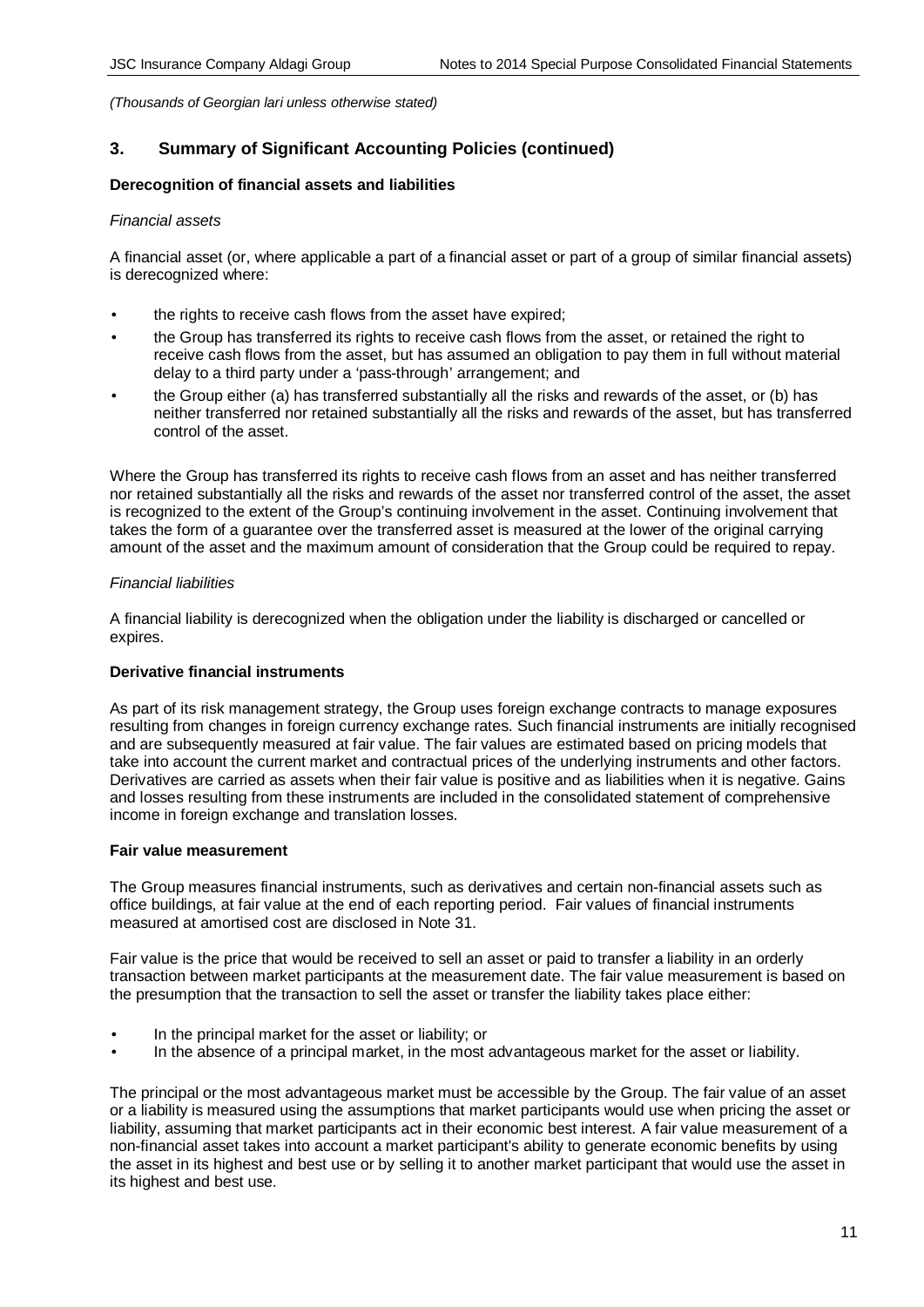# **3. Summary of Significant Accounting Policies (continued)**

## **Fair value measurement (continued)**

The Group uses valuation techniques that are appropriate in the circumstances and for which sufficient data are available to measure fair value, maximizing the use of relevant observable inputs and minimizing the use of unobservable inputs significant to the fair value measurement as a whole:

- Level 1 Quoted (unadjusted) market prices in active markets for identical assets or liabilities.
- Level 2 Valuation techniques for which the lowest level input that is significant to the fair value measurement is directly or indirectly observable.
- Level 3 Valuation techniques for which the lowest level input that is significant to the fair value measurement is unobservable.

For assets and liabilities that are recognized in the financial statements on a recurring basis, the Group determines whether transfers have occurred between levels in the hierarchy by re-assessing categorization (based on the lowest level input that is significant to the fair value measurement as a whole) at the end of each reporting period.

## **Property and equipment**

Property and equipment except for office buildings are carried at cost less accumulated depreciation and any accumulated impairment in value. Such cost includes the cost of replacing part of equipment when that cost is incurred if the recognition criteria are met.

The carrying values of property and equipment are reviewed for impairment when events or changes in circumstances indicate that the carrying value may not be recoverable. Impairment losses are recognized in the consolidated statement of comprehensive income as an expense.

Following initial recognition at cost, buildings are carried at a revalued amount, which is the fair value at the date of the revaluation less any subsequent accumulated depreciation and subsequent accumulated impairment losses. Valuations are performed frequently enough to ensure that the fair value of a revalued asset does not differ materially from its carrying amount.

Any revaluation surplus is credited to the asset revaluation reserve included in consolidated statement of comprehensive income, except to the extent that it reverses a revaluation decrease of the same asset previously recognized in the consolidated statement of comprehensive income, in which case the increase is recognized in the consolidated statement of comprehensive income. A revaluation deficit is recognized in the consolidated statement of comprehensive income, except that a deficit directly offsetting a previous surplus on the same asset is directly offset against the surplus in the asset revaluation reserve.

Accumulated depreciation as at the revaluation date is eliminated against the gross carrying amount of the asset and the net amount is restated to the revalued amount of the asset. Upon disposal, any revaluation reserve relating to the particular asset being sold is transferred to retained earnings.

Depreciation of an asset begins when it is available for use. Depreciation is calculated on a straight-line basis over the following estimated useful lives:

|                         | Years  |
|-------------------------|--------|
| Office buildings        | 50-100 |
| Furniture and fixtures  | $5-10$ |
| Computers and equipment | $5-10$ |
| Motor vehicles          | 5      |

The asset's residual values, useful lives and methods are reviewed, and adjusted as appropriate, at each financial year-end.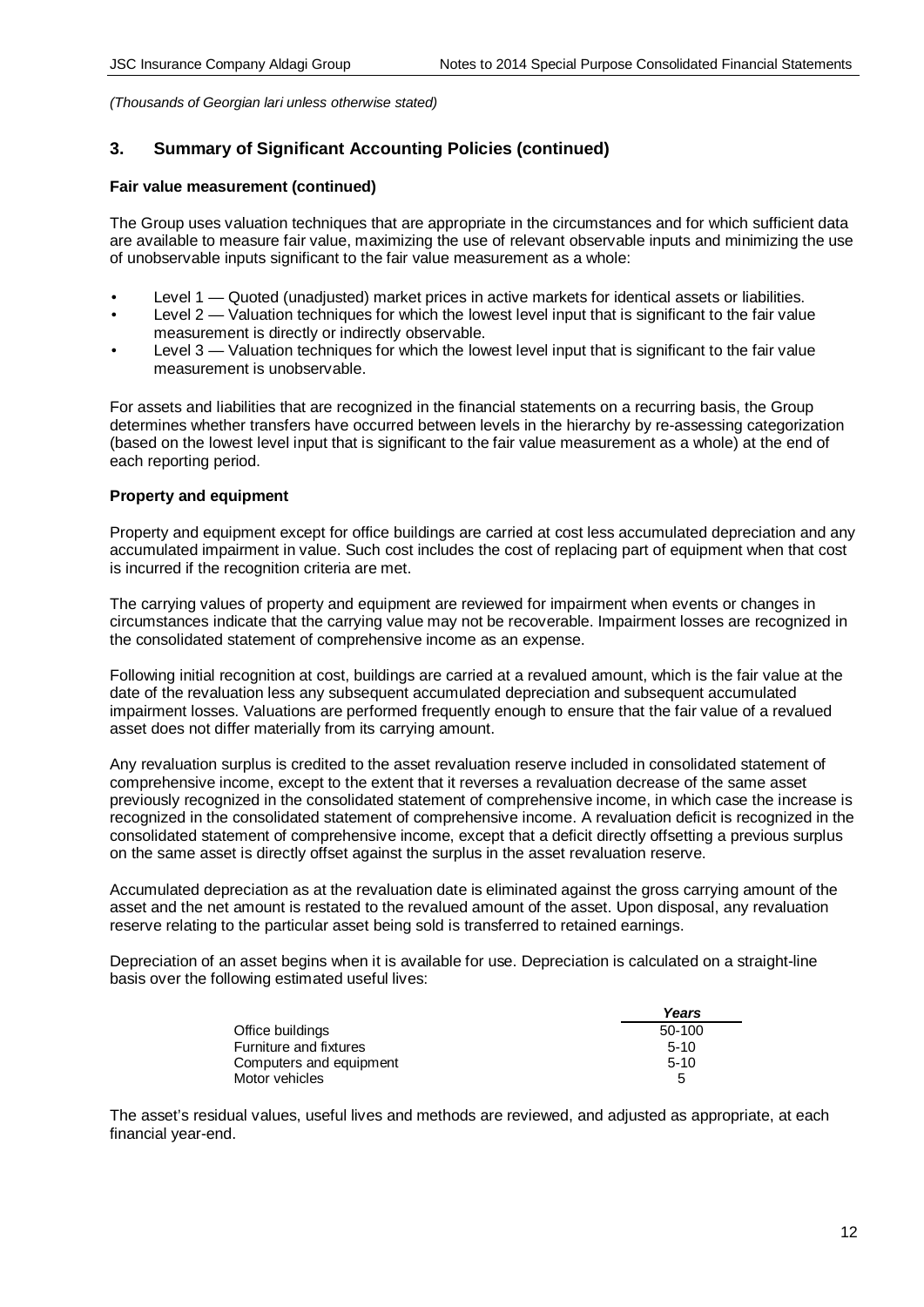# **3. Summary of Significant Accounting Policies (continued)**

## **Property and equipment (continued)**

Costs related to repairs and renewals are charged when incurred and included in other operating expenses, unless they qualify for capitalization.

An item of property and equipment is derecognized upon disposal or when no further future economic benefits are expected from its use or disposal. Any gain or loss arising on derecognizing of the asset (calculated as the difference between the net disposal proceeds and the carrying amount of the asset) is included in the consolidated statement of comprehensive income in the year the asset is derecognized.

Assets under construction comprises costs directly related to construction of property, plant and equipment including an appropriate allocation of directly attributable variable and fixed overheads that have been incurred during the construction. Depreciation of these assets, on the same basis as similar property assets, commences when the assets are available for use.

## **Pension Fund Assets and Liabilities**

The Group provides management and employees of the Group, management and employees of the parent of the Group – JSC Bank of Georgia, as well as the Group non-related broad client base with private pension plans. These are defined contribution pension plans covering substantially all full-time employees of the Group and JSC Bank of Georgia. The Group collects contributions from its employees as well as employees of JSC Bank of Georgia and other clients. When a client reaches the pension age, aggregated contributions, plus any income earned on the employee's behalf are paid to the employee according to the schedule agreed with the client. Aggregated amounts are distributed during the period when the employee will receive accumulated contributions. In case of leaving the occupied position, the client is entitled to accumulated contributions in form of a lump sum.

The Group holds the licence to act as a pension fund. Under this licence the Group is authorized to receive pension contribution from the population of Georgia, with obligation to repay contributions plus earnings.

Assets and liabilities of the Fund are accounted for within Pension Fund Assets and Pension Fund Liabilities. Pension Fund Assets and Pension Fund liabilities are measured at amortized cost or fair value, depending on classification made at initial recognition.

## **Borrowings**

Borrowings are initially recognized at fair value plus directly attributable transaction costs.

After initial recognition, these are measured at amortised cost using the effective interest rate ("EIR") method. Gains and losses are recognised in profit or loss when the liabilities are derecognised as well as through the EIR amortisation process.

A borrowing is derecognised when the obligation under the liability is discharged or cancelled or expires.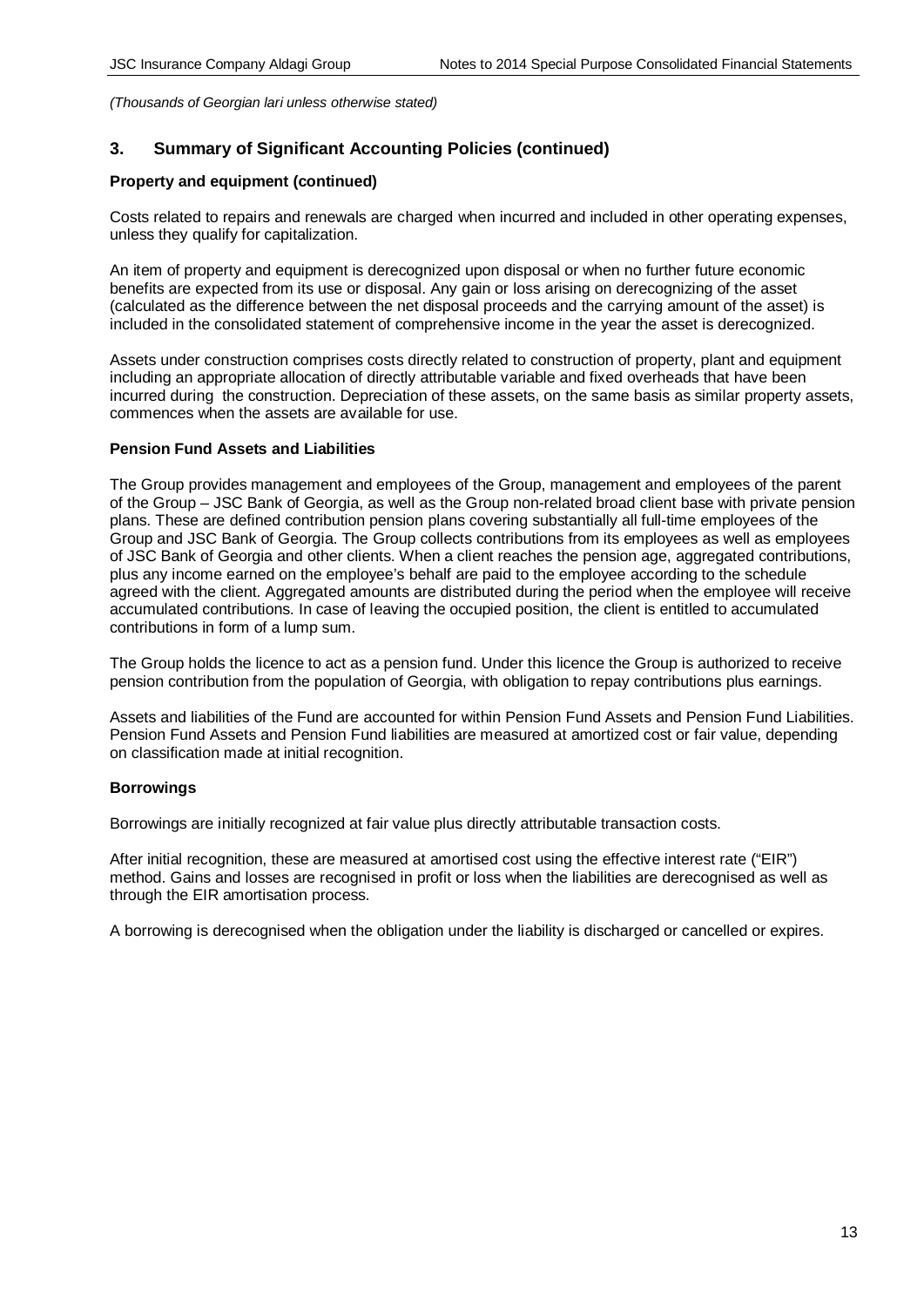# **3. Summary of Significant Accounting Policies (continued)**

## **Taxation**

The current income tax expense is calculated in accordance with the regulations in force in Georgia.

Deferred tax assets and liabilities are calculated in respect of temporary differences using the liability method. Deferred income taxes are provided for all temporary differences arising between the tax bases of assets and liabilities and their carrying values for financial reporting purposes, except where the deferred income tax arises from the initial recognition of goodwill or of an asset or liability in a transaction that is not a business combination and, at the time of the transaction, affects neither the accounting profit nor taxable profit or loss.

A deferred tax asset is recorded only to the extent that it is probable that taxable profit will be available against which the deductible temporary differences can be utilised. Deferred tax assets and liabilities are measured at tax rates that are expected to apply to the period when the asset is realised or the liability is settled, based on tax rates that have been enacted or substantively enacted at the reporting date.

Deferred income tax is provided on temporary differences arising on investments in subsidiaries, associates and joint ventures, except where the timing of the reversal of the temporary difference can be controlled and it is probable that the temporary difference will not reverse in the foreseeable future.

Georgia also has various operating taxes that are assessed on the Group's activities. These taxes are included as a component of other operating expenses.

#### **Intangible assets**

Intangible assets include computer software and licenses.

Intangible assets acquired separately are measured on initial recognition at cost. The cost of intangible assets acquired in a business combination is fair value as at the date of acquisition. Following initial recognition, intangible assets are carried at cost less any accumulated amortization and any accumulated impairment losses.

The useful lives of intangible assets are assessed to be either finite or indefinite. Intangible assets with finite lives are amortized over the useful economic lives of 4 to 10 years and assessed for impairment whenever there is an indication that the intangible asset may be impaired. Amortization periods and methods for intangible assets with finite useful lives are reviewed at least at each financial year-end.

Intangible assets with indefinite useful lives are not amortized, but tested for impairment annually either individually or at the cash-generating unit level. The useful life of an intangible asset with an indefinite life is reviewed annually to determine whether indefinite life assessment continues to be supportable.

Costs associated with maintaining computer software programs are recorded as an expense as incurred. Software development costs (relating to the design and testing of new or substantially improved software) are recognized as intangible assets only when the Group can demonstrate the technical feasibility of completing the software so that it will be available for use or sale, its intention to complete and its ability to use or sell the asset, how the asset will generate future economic benefits, the availability of resources to complete and the ability to measure reliably the expenditure during the development. Other software development costs are recognized as an expense as incurred.

## **Provisions and contingent liabilities**

Provisions are recognized when the Group has a present legal or constructive obligation as a result of past events, and it is probable that an outflow of resources embodying economic benefits will be required to settle the obligation and a reliable estimate of the amount of obligation can be made.

Where the Group expects a provision to be reimbursed, for example under an insurance contract, the reimbursement is recognized as a separate asset but only when the reimbursement is more probable than not.

Contingent liabilities are not recognized in the consolidated statement of financial position but are disclosed unless the possibility of any outflow in settlement is remote. A contingent asset is not recognized in the consolidated statement of financial position but disclosed when an inflow of economic benefits is probable.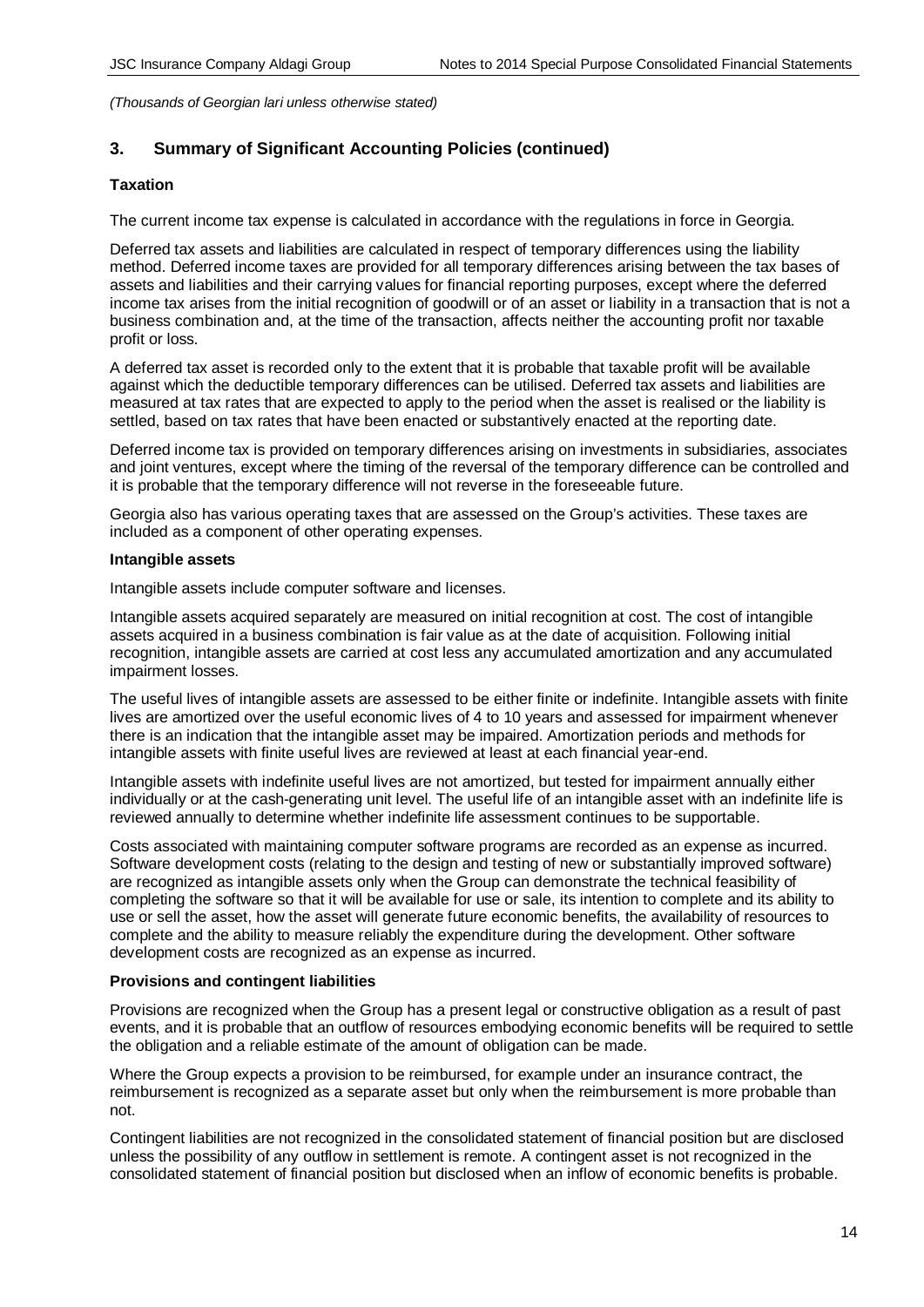## **3. Summary of Significant Accounting Policies (continued)**

#### **Share-based payment transactions**

Senior executives of the Group receive share-based remuneration settled in equity instruments of the Group's ultimate parent, BGH. Grants are made by both the BGH and the Group. Respective grants made by BGH are treated as equity settled transactions, while those made by the Group itself - as cash-settled transactions.

## *Equity-settled transactions*

The cost of equity settled transactions with employees is measured by reference to the fair value at the date on which they are granted.

The cost of equity settled transactions is recognized together with the corresponding increase in additional paid in capital, over the period in which the performance and/or service conditions are fulfilled, ending on the date when the relevant employee is fully entitled to the award ("the vesting date"). The cumulative expense recognized for equity settled transactions at each reporting date until the vesting date reflects the extent to which the vesting period has expired and the Group's best estimate of the number of equity instruments that will ultimately vest.

#### *Cash-settled transactions*

The cost of cash-settled transactions is measured initially at fair value at the grant date based on market. This fair value is expensed over the period until the vesting date with recognition of a corresponding liability. The liability is remeasured to fair value at each reporting date up to, and including the settlement date, with changes in fair value recognized in employee benefits expense.

#### **Share capital**

#### *Share capital*

Ordinary shares are classified as equity. Any excess of the fair value of consideration received over the par value of shares issued is recognized as additional paid-in capital.

## **Income and expense recognition**

## *Premium written*

Insurance premiums written are recognized on policy inception and earned on a pro rata basis over the term of the related policy coverage. Insurance premiums written reflect business incepted during the year, are shown before deduction of commission and exclude any sales-based taxes or duties. Unearned premiums are those proportions of the premiums written in a year that relate to periods of risk after the reporting date. Unearned premiums are computed principally on monthly pro rata basis.

## *Premiums ceded*

Premiums payable in respect of reinsurance ceded are recognized in the period in which the reinsurance contract is entered into and include estimates where the amounts are not determined at the reporting date. Premiums are expensed over the period of the reinsurance contract, calculated principally on a daily pro rata basis.

#### *Provision for unearned premiums*

The proportion of written premiums attributable to subsequent periods is deferred as unearned premium. The change in the provision for unearned premium is taken to the consolidated statement of comprehensive income in the order that revenue is recognized over the period of risk or, for annuities, the amount of expected future benefit payments.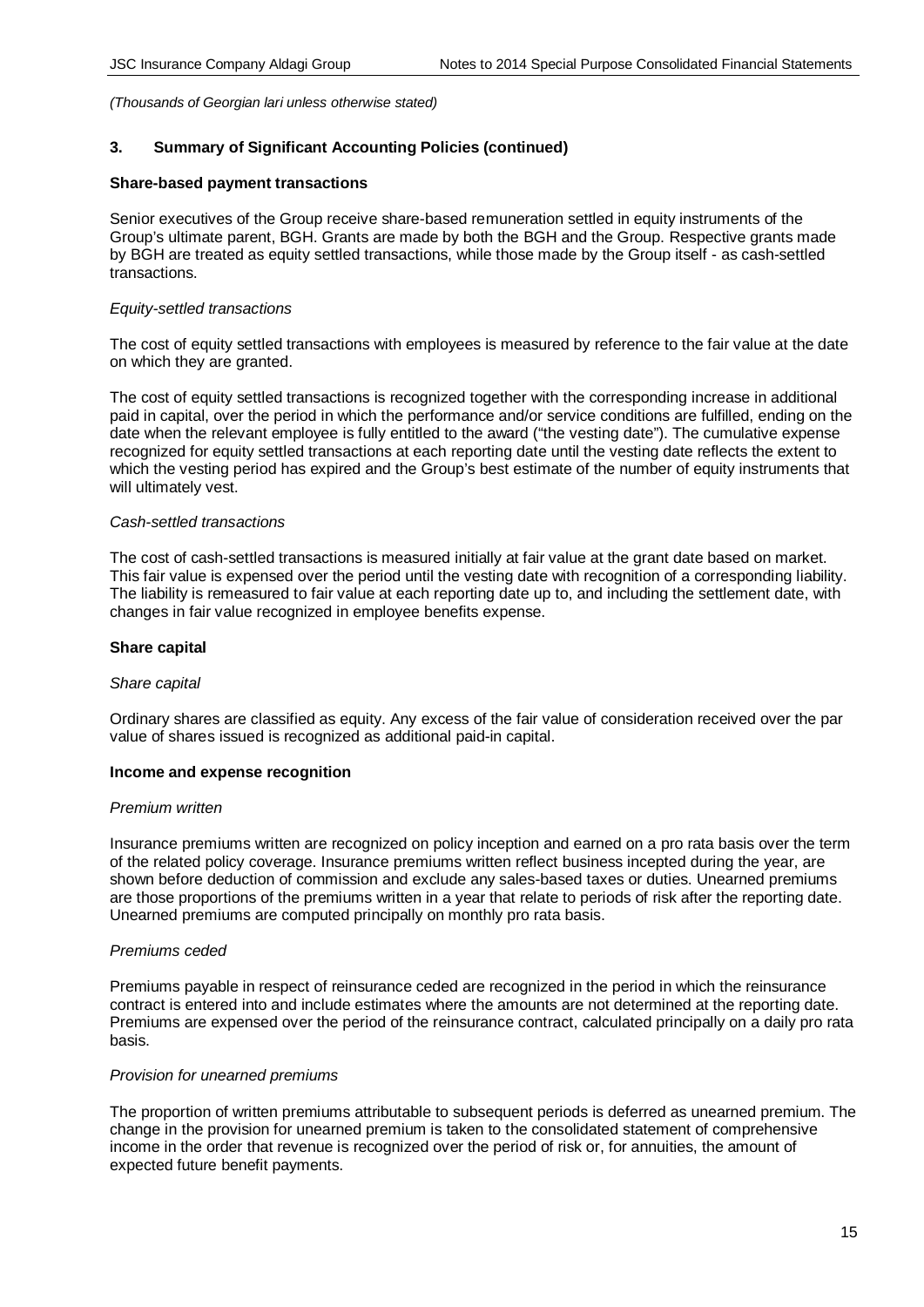# **3. Summary of Significant Accounting Policies (continued)**

#### **Income and expense recognition (continued)**

#### *Benefits and claims*

Life insurance business claims reflect the cost of all claims incurred during the year, including claims handling costs. Death claims and surrenders are recorded on the basis of notifications received. Maturities and annuity payments are recorded when due. Benefits recorded are then accrued to the liability.

General insurance claims incurred include all claim losses occurring during the year, whether reported or not, including the related handling costs and reduction for the value of salvage and other recoveries and any adjustments to claims outstanding from previous years.

Claims handling costs include internal and external costs incurred in connection with the negotiation and settlement of claims. Internal costs include all direct expenses of the claims department and any part of the general administrative costs directly attributable to the claims function.

## **Foreign currency translation**

The consolidated financial statements are presented in Georgian lari, which is the Company's and its subsidiaries functional and presentation currency. Transactions in foreign currencies are initially recorded in the functional currency, converted at the rate of exchange ruling at the date of the transaction. Monetary assets and liabilities denominated in foreign currencies are translated into Georgian lari at official exchange rates declared by the National Bank of Georgia ("NBG") and effective as of the reporting date. Gains and losses resulting from the translation of foreign currency transactions are recognized in the consolidated statement of comprehensive income as gains less losses from foreign currencies - translation differences, except where it relates to items where gains or losses are recognized directly in equity, the gain or loss is then recognized net of the exchange component in equity. Non-monetary items that are measured in terms of historical cost in a foreign currency are translated using the exchange rates as at the dates of the initial transactions. Non-monetary items measured at fair value in a foreign currency are translated using the exchange rates at the date when the fair value was determined.

Differences between the contractual exchange rate of a transaction in a foreign currency and the NBG exchange rate on the date of the transaction are included in gains less losses from dealing in foreign currencies. The official NBG exchange rates at 31 December 2014 and 1 August 2014, were 1.8636 and 1.7388 Georgian lari to 1 US dollar, respectively.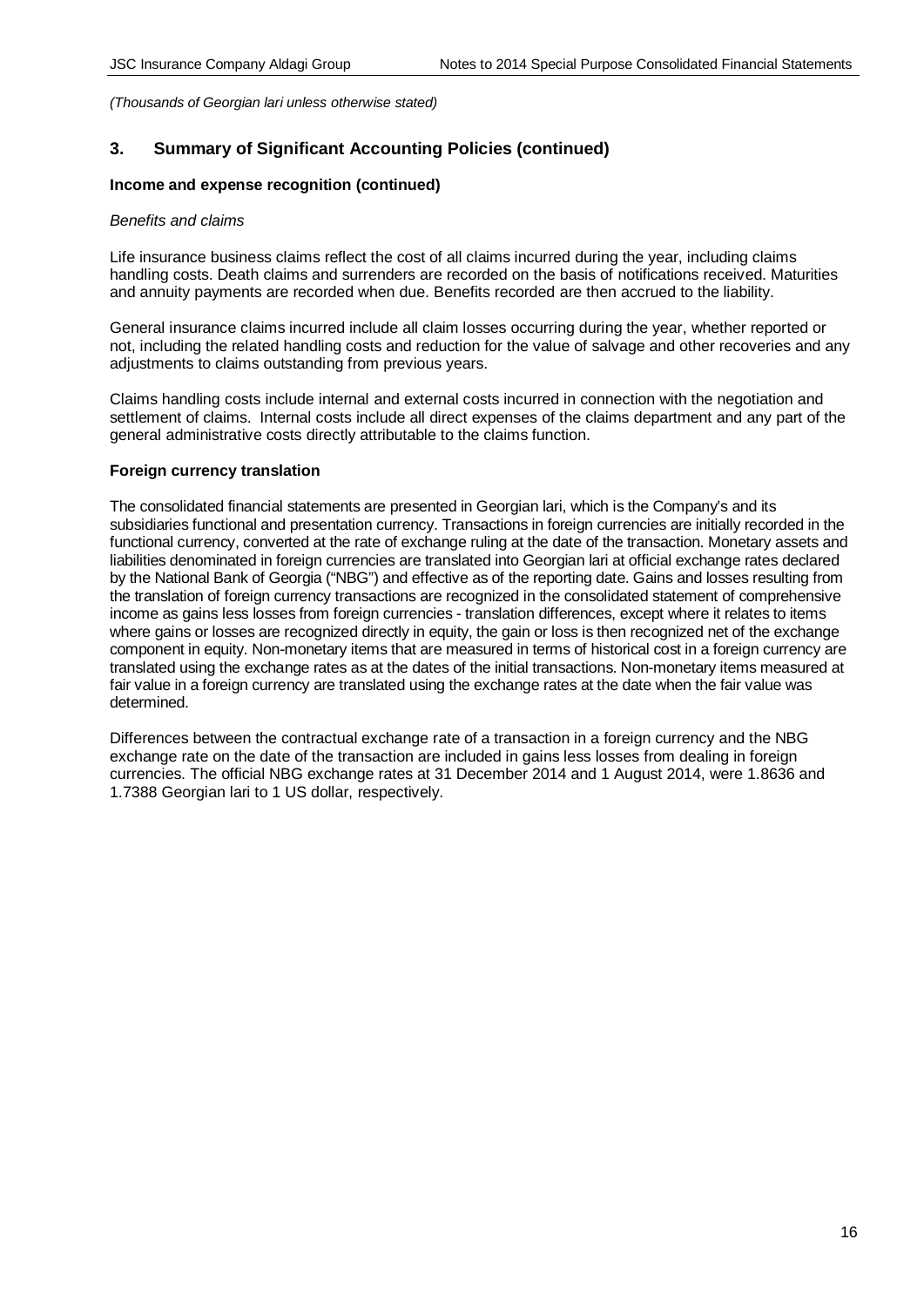# **3. Summary of Significant Accounting Policies (continued)**

#### **Standards and interpretations issued but not yet effective**

Up to the date of approval of the consolidated financial statements, certain new standards, interpretations and amendments to existing standards have been published that are not yet effective for the current reporting period and which the Group has not early adopted. Such standards that are expected to have an impact on the Group, or the impacts of which are currently being assessed are as follows:

#### *IFRS 9 Financial Instruments*

In July 2014, the IASB issued the final version of IFRS 9 *Financial Instruments* which reflects all phases of the financial instruments project and replaces IAS 39 *Financial Instruments: Recognition and Measurement* and all previous versions of IFRS 9. The standard introduces new requirements for classification and measurement, impairment, and hedge accounting. IFRS 9 is effective for annual periods beginning on or after 1 January 2018, with early application permitted. Retrospective application is required, but comparative information is not compulsory. Early application of previous versions of IFRS 9 (2009, 2010 and 2013) is permitted if the date of initial application is before 1 February 2015. The adoption of IFRS 9 will have an effect on the classification and measurement of the Group's financial assets, but no impact on the classification and measurement of the Group's financial liabilities.

## *IFRS 15 Revenue from Contracts with Customers*

IFRS 15 was issued in May 2014 and establishes a new five-step model that will apply to revenue arising from contracts with customers. Under IFRS 15 revenue is recognised at an amount that reflects the consideration to which an entity expects to be entitled in exchange for transferring goods or services to a customer. The principles in IFRS 15 provide a more structured approach to measuring and recognising revenue. The new revenue standard is applicable to all entities and will supersede all current revenue recognition requirements under IFRS. Either a full or modified retrospective application is required for annual periods beginning on or after 1 January 2017 with early adoption permitted. The Group is currently assessing the impact of IFRS 15.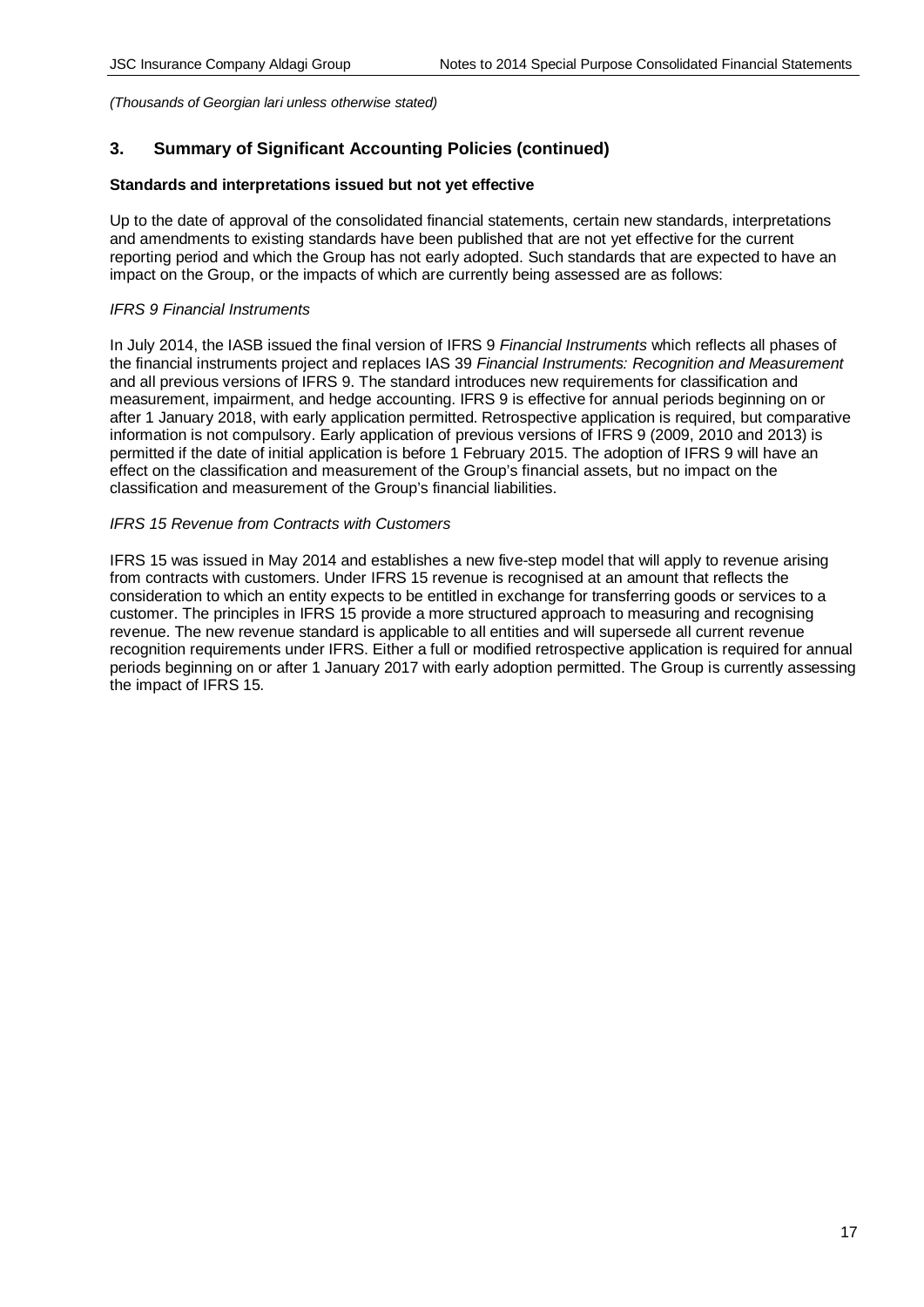# **4. Significant Accounting Judgments, Estimates and Assumptions**

#### **Use of estimates, assumptions and judgments**

The preparation of the financial statements necessitates the use of estimates, assumptions and judgments. These estimates and assumptions affect the reported amounts of assets and liabilities and contingent liabilities at the reporting date as well as affecting the reported income and expenses for the year. Although the estimates are based on management's best knowledge and judgment of current facts as at the reporting date, the actual outcome may differ from these estimates.

## **Estimation uncertainty**

The key assumptions concerning the future and other key sources of estimation uncertainty at the reporting date, that have a significant risk of causing a material adjustment to the carrying amounts of assets and liabilities within the next financial year are discussed below:

#### *Claims liability arising from insurance contracts*

The estimation of the ultimate liability arising from claims made under life and general insurance contracts is the Group's most critical accounting estimate. There are several sources of uncertainty that need to be considered in the estimation of the liability that the Group will ultimately pay for those claims.

Estimates have to be made both for the expected ultimate cost of claims reported at the reporting date and for the expected ultimate cost of claims incurred but not yet reported (IBNR) at the reporting date. It can take a significant period of time before the ultimate claims cost can be established with certainty. General insurance claims provisions are not discounted for the time value of money.

The carrying value of insurance claims provisions as at 31 December 2014 was GEL 7,535 (As at 1 August 2014: GEL 9,399). For more details on insurance claims provisions please refer to note 17.

## *Allowance for impairment of Insurance Receivables and Reinsurance Receivables*

The Group regularly reviews its insurance receivables to assess impairment. For accounting purposes, the Group uses an incurred loss model for the recognition of losses on impaired financial assets. This means that losses can only be recognised when objective evidence of a specific loss event has been observed. Triggering events include significant financial difficulty of the customer and/or breach of contract such as default of payment. The amount of allowance is reduced by an amount of debt that the Group has adequate reasons to believe will be recovered. Management judgment is that historical trends can serve as a basis for predicting incurred losses and that this approach can be used to estimate the amount of recoverable debts as at the reporting period end. The carrying amount of allowance on insurance receivables as at 31 December 2014 was GEL 2,664 (As at 1 August 2014: GEL2,114). For further details on allowance for impairment of insurance receivables and reinsurance receivables are disclosed in note 7 and 14.

## *Impairment of goodwill*

The Group determines whether goodwill is impaired at least on an annual basis. This requires an estimation of the value in use of the cash-generating units to which the goodwill is allocated. Estimating the value in use requires the Group to make an estimate of the expected future cash flows from the cash-generating unit and also to choose a suitable discount rate in order to calculate the present value of those cash flows. No impairment loss was identified as at 31 December 2014 and 1 August 2014. The key assumptions used to determine carrying amount of goodwill are provided in note 12.

#### *Measurement of fair value of office buildings*

The fair value of office buildings is determined by independent professionally qualified appraisers. Fair value is determined using a combination of the internal capitalisation method (also known as discounted future cash flow method) and the sales comparison method.

The estimates described above are subject to change as new transaction data and market evidence become available.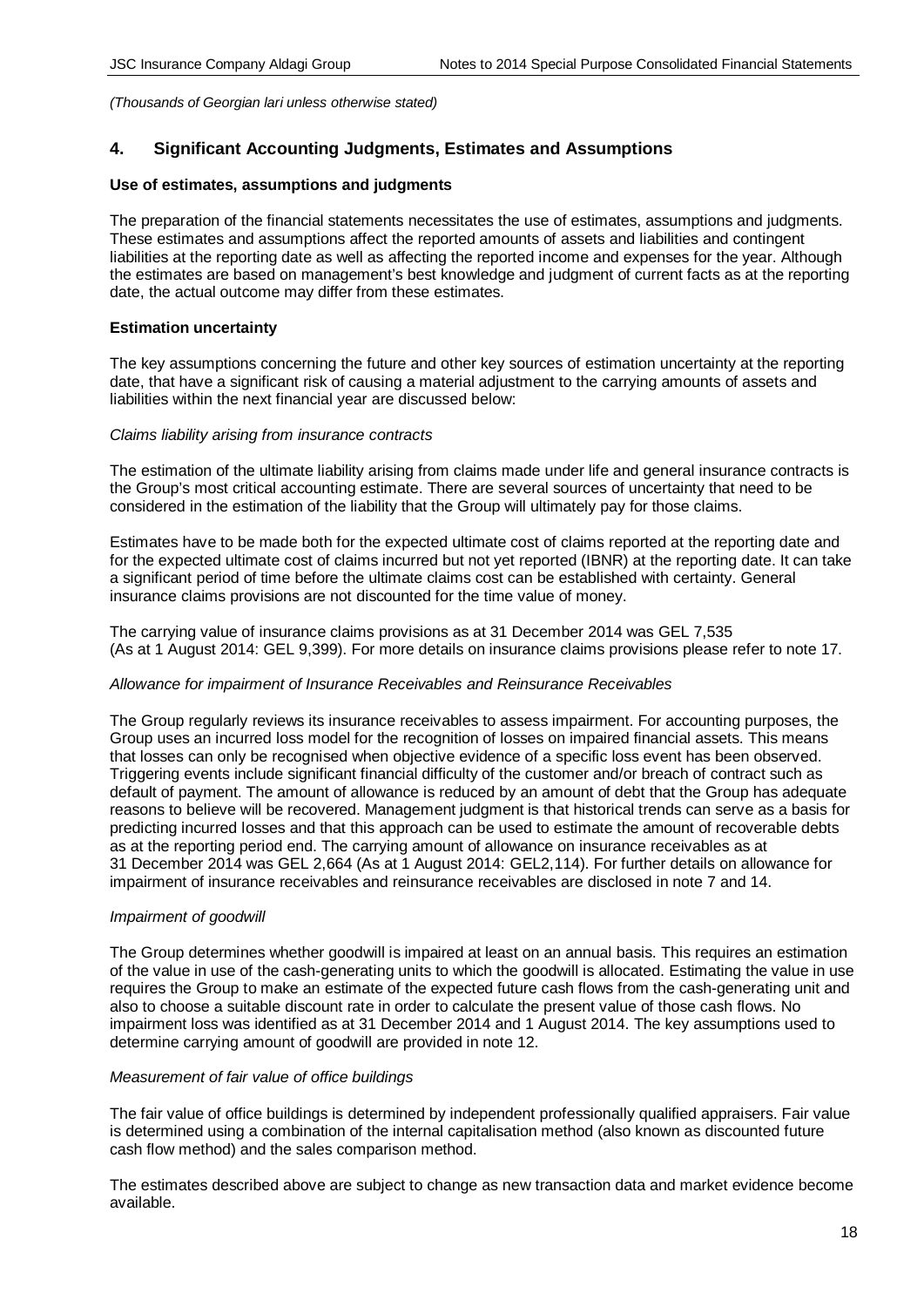# **5. Cash and Cash Equivalents**

Cash and cash equivalents as of 31 December 2014 and 1 August 2014 comprise:

|                                 | As at<br>31 December 2014 | As at<br>1 August 2014 |
|---------------------------------|---------------------------|------------------------|
| Cash on hand                    | 30                        | -                      |
| Current accounts                | 2.658                     | 2.776                  |
| Total cash and cash equivalents | 2.688                     | 2.776                  |

Cash and Cash Equivalents of JSC Insurance Company Aldagi on stand-alone basis comprise GEL 2,651 (As at 1 August 2014 – GEL 2,682). The ISSSG requirement is to maintain minimum level of cash and cash equivalents at 10% of the insurance contract liabilities subject to reservation as defined by ISSSG regulatory reserve requirement resolution, which as of the reporting date amounts to GEL 2,090 (As at 1 August 2014 – GEL 1,999).

## **6. Bank Deposits**

Bank deposits as of 31 December 2014 and 1 August 2014 comprise:

|                         | As at<br>31 December 2014 | As at<br>1 August 2014 |
|-------------------------|---------------------------|------------------------|
| - JSC TBC Bank          | 2,922                     | 2,349                  |
| - JSC Bank of Georgia   | 2,563                     | 1,002                  |
| - JSC Kor Standart Bank | 2,149                     | 2,147                  |
| - JSC PrivatBank        | 1,503                     | 751                    |
| - JSC BTA Bank          | 1.064                     | 749                    |
| - JSC Basis Bank        | 1.020                     |                        |
| - JSC Bank Constanta    | 859                       | 828                    |
| - JSC Liberty Bank      | 575                       | 251                    |
| Total bank deposits     | 12,655                    | 8,077                  |

Bank deposits are represented by short (for 3 to 12 months) and medium-term placements with Georgian banks and earn annual interest of 7% to 12% (As at 1 August 2014 – 7.0% to 14.5%).

## **7. Insurance and Reinsurance Receivables**

Insurance and reinsurance receivables as of 31 December 2014 and 1 August 2014 comprise:

|                                                                    | As at<br>31 December 2014 | As at<br>1 August 2014 |
|--------------------------------------------------------------------|---------------------------|------------------------|
| Due from policyholders                                             | 19.157                    | 24.455                 |
| Due from reinsurers                                                | 1,335                     | 2.074                  |
|                                                                    | 20.492                    | 26.529                 |
| Less – allowance for impairment for amounts due from policyholders |                           |                        |
| (Note 14)                                                          | (2,664)                   | (2, 114)               |
| Total insurance and reinsurance receivables                        | 17.828                    | 24,415                 |

The carrying amounts disclosed above reasonably approximate their fair values at the year end.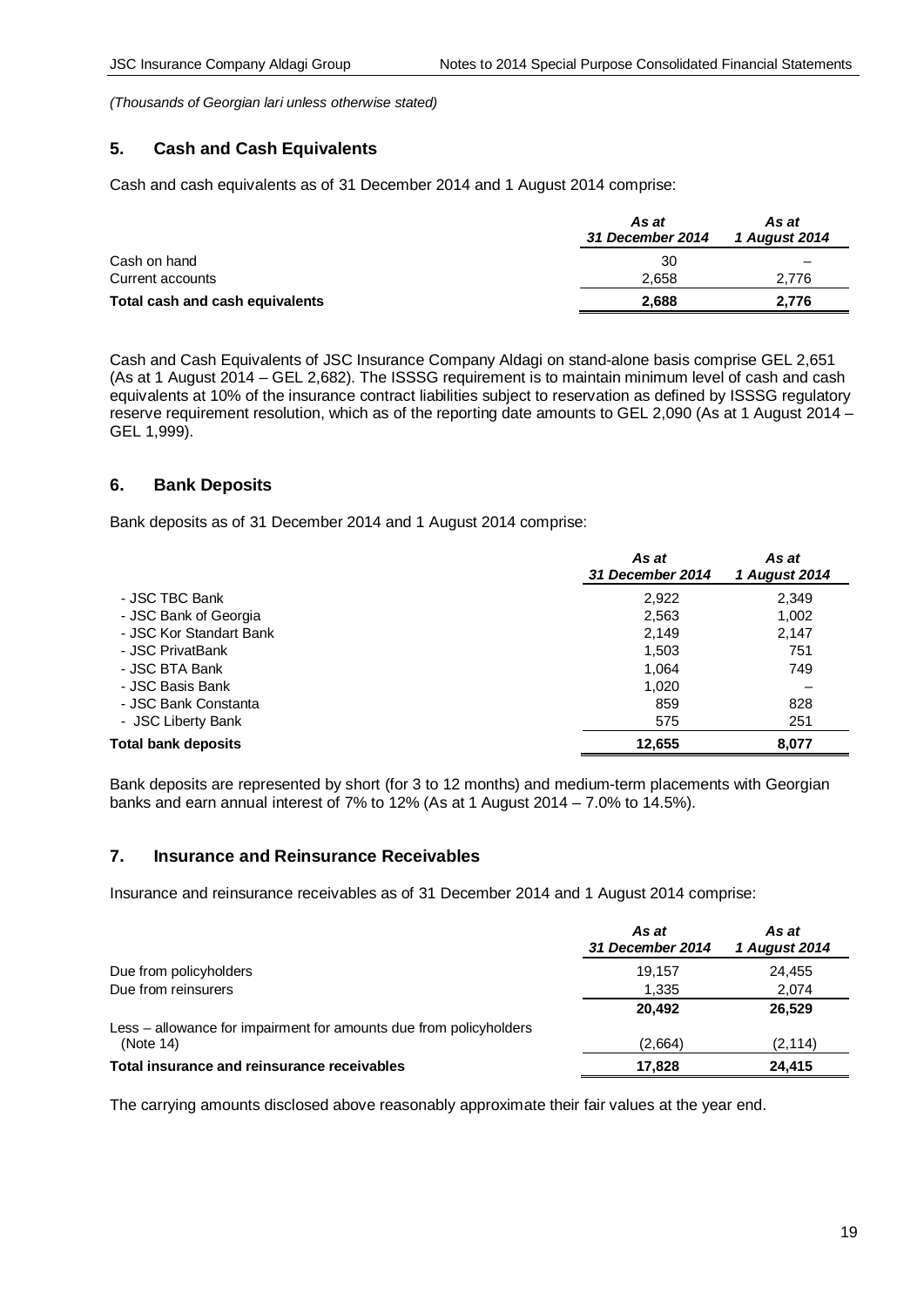## **8. Loans Issued**

As of 31 December 2014, Loans issued by the Group consist mainly of the loans granted to JSC Insurance Company Imedi L and Block Georgia.

|                               | <b>As at 31</b><br><b>December</b><br>2014 | As at 1<br><b>August</b><br>2014 |
|-------------------------------|--------------------------------------------|----------------------------------|
| JSC Insurance Company Imedi L | 2,419                                      |                                  |
| <b>Block Georgia</b>          | 1,799                                      | 1,613                            |
| Unimed Samtskhe, LLC          | 529                                        |                                  |
| <b>JSC United Capital</b>     | 469                                        |                                  |
| <b>Total loans issued</b>     | 5,216                                      | 1,613                            |

# **9. Taxation**

The corporate income tax expenses comprise:

|                                                                         | <b>Five months</b><br>ended<br>31 December<br>2014 |
|-------------------------------------------------------------------------|----------------------------------------------------|
| Current tax charge                                                      | 530                                                |
| Deferred tax charge – origination and reversal of temporary differences | (225)                                              |
| Income tax expense                                                      | 305                                                |

Georgian legal entities must file individual tax declarations. The corporate tax rate was 15% for 2014.

The effective income tax rate differs from the statutory income tax rates. As of 31 December a reconciliation of the income tax expense based on statutory rates with actual is as follows:

|                                                      | <b>Five months</b><br>ended<br>31 December<br>2014 |
|------------------------------------------------------|----------------------------------------------------|
| Income before tax                                    | 1,424                                              |
| Statutory tax rate                                   | 15%                                                |
| Theoretical income tax expense at the statutory rate | 214                                                |
| Non-taxable income                                   | (83)                                               |
| Non-deductible expenses                              | 174                                                |
| Income tax expense                                   | 305                                                |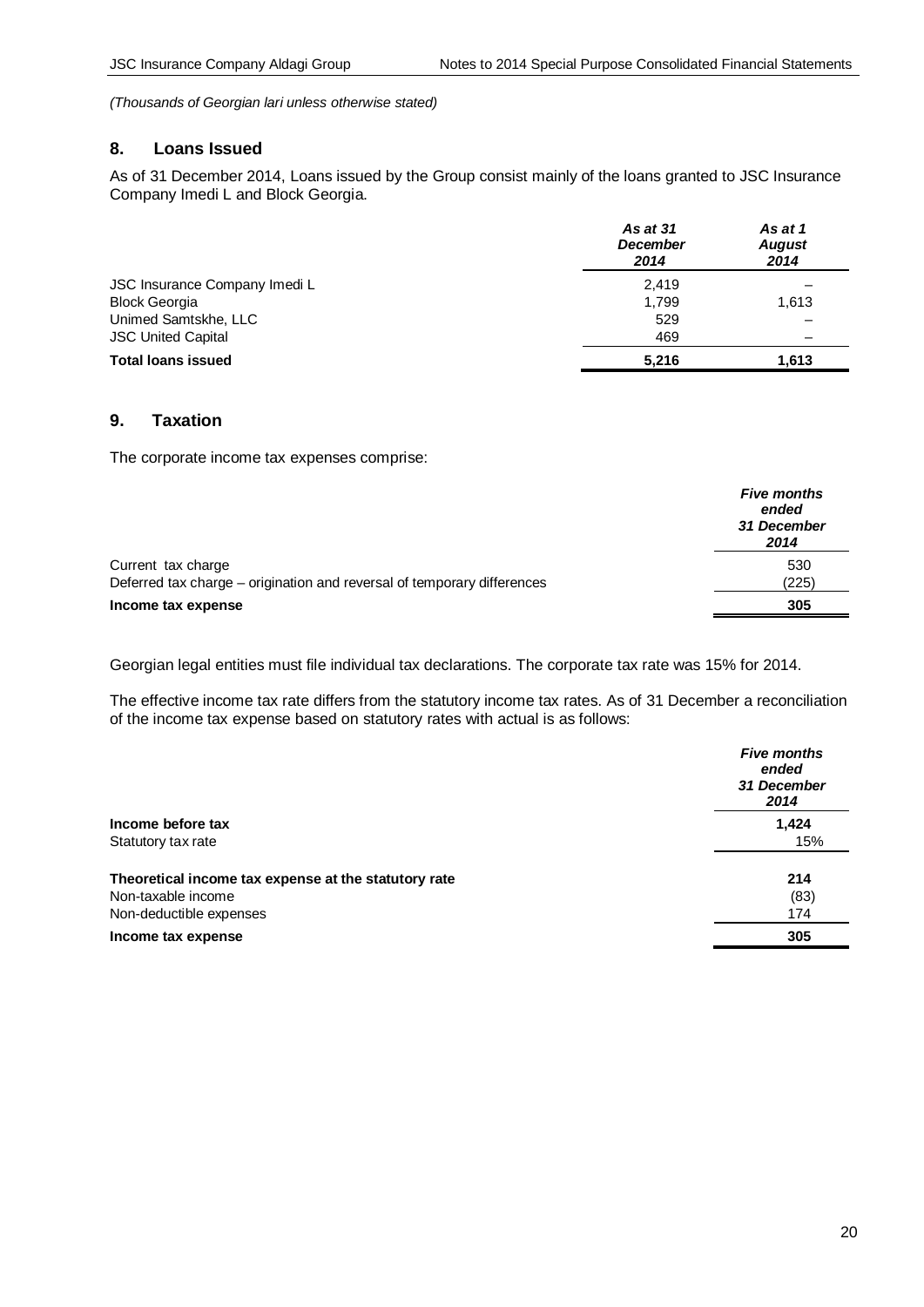# **9. Taxation (continued)**

Deferred tax assets and liabilities as of 31 December and their movements for the respective years comprise:

|                                                    | As at 1 August<br>2014 | In the income<br><b>statement</b> | As at 31 December<br>2014 |
|----------------------------------------------------|------------------------|-----------------------------------|---------------------------|
| Tax effect of deductible temporary<br>differences: |                        |                                   |                           |
| Insurance receivables                              | 995                    | 89                                | 1,084                     |
| Tax loss carried forward                           | 368                    | 199                               | 567                       |
| Other assets                                       | 720                    | 99                                | 819                       |
| Investments in subsidiaries                        | 87                     |                                   | 87                        |
| Deferred tax assets                                | 2,170                  | 387                               | 2,557                     |
| Tax effect of deductible temporary<br>differences: |                        |                                   |                           |
| Insurance contracts liabilities                    | 237                    | (17)                              | 220                       |
| Property and equipment                             | 168                    | 24                                | 192                       |
| Intangible assets                                  | 1,289                  | 135                               | 1,424                     |
| Other liabilities                                  |                        | 20                                | 20                        |
| <b>Deferred tax Liabilities</b>                    | 1,694                  | 162                               | 1,856                     |
| Net Deferred tax assets                            | 476                    | 225                               | 701                       |

Deferred income tax assets and liabilities are offset when there is a legally enforceable right to offset current tax assets against current tax liabilities and when the deferred income tax assets and liabilities relate to income taxes levied by the same taxation authority on either the taxable entity or different taxable entities where there is an intention to settle the balances on a net basis.

Georgia currently has a number of laws related to various taxes imposed by state governmental authorities. Applicable taxes include value added tax, corporate income tax (profits tax), and a turnover based tax, together with others. Laws related to these taxes have not been in force for significant periods in contrast to more developed market economies. Therefore, regulations are often unclear or non-existent and few precedents have been established. This creates tax risks in Georgia substantially more significant than typically found in countries with more developed tax systems.

Management believes that the Group is in substantial compliance with the tax laws affecting its operations. However, the risk remains that relevant authorities could take differing positions with regard to interpretive issues.

The Group's operations and financial position will continue to be affected by Georgian political developments, including the application and interpretation of existing and future legislation and tax regulations. Such possible occurrences and their effect on the Group could have a material impact on the Group's operations or its financial position in Georgia.

# **10. Deferred Acquisition Costs**

Deferred acquisition costs ("DAC") on direct, assumed and ceded reinsurance are as follows:

| At 1 August 2014            | 707   |
|-----------------------------|-------|
| Expenses deferred (note 27) | 822   |
| Amortization (note 27)      | (111) |
| At 31 December 2014         | 1.418 |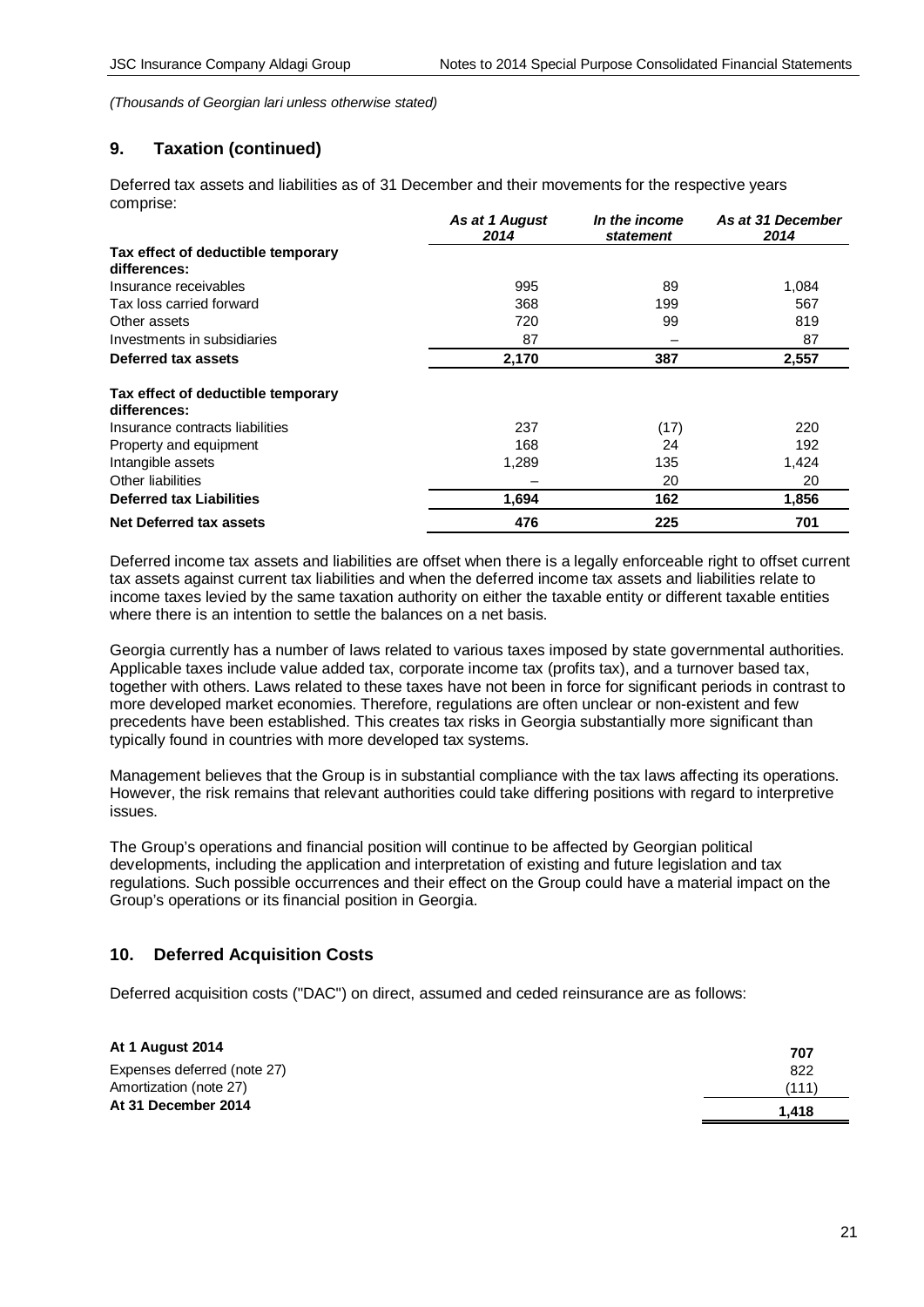JSC Insurance Company Aldagi Group

(Thousands of Georgian lari unless otherwise stated)

# 11. Property and Equipment

The movements in property and equipment were as follows:

|                                  |                  | Furniture               |                  |                  |                    | Assets       |                       |
|----------------------------------|------------------|-------------------------|------------------|------------------|--------------------|--------------|-----------------------|
|                                  | Land and         | and                     | <b>Computers</b> | <b>Motor</b>     | Leasehold          | under        |                       |
|                                  | <b>Buildings</b> | fixtures                | and equipment    | vehicles         | improvements       | construction | Total                 |
| Cost                             |                  |                         |                  |                  |                    |              |                       |
| 1 August 2014                    | 4,435            |                         |                  |                  | $\frac{13}{10}$    |              |                       |
| Additions                        |                  | 573<br>220<br>(25)      | 880<br>59        | $\frac{147}{63}$ |                    | 3,284<br>449 | 9,457<br>802<br>(176) |
| <b>Disposals</b>                 |                  |                         | (65)             |                  |                    | (85)         |                       |
| Transfer*                        | 3,648            | I                       | I                | I                | I                  | (3.648)      | I                     |
| 31 December 2014                 | 8,083            | 768                     | 874              | <b>209</b>       | 149                | Ī            | 10,083                |
| Accumulated depreciation         |                  |                         |                  |                  |                    |              |                       |
| 1 August 2014                    | 325              |                         |                  | 56               | $\scriptstyle\sim$ | I            |                       |
| Depreciation charge              | 89               | $274$<br>48             | 565<br>55        | $\frac{6}{5}$    |                    | I            | 1,263<br>176<br>(68)  |
| <b>Disposals</b>                 |                  | $\widehat{\mathcal{C}}$ | (65)             | I                | I                  | ı            |                       |
| 31 December 2014                 | 381              | 319                     | 555              | 113              | ∾                  | I            | 1,371                 |
| Net book value:<br>1 August 2014 | 4,110            | 299                     | 315              | 8                | 136                | 3,284        | 8,194                 |
| 31 December 2014                 | 7,702            | 449                     | 319              | 96               | 146                | ı            | 8,712                 |
|                                  |                  |                         |                  |                  |                    |              |                       |

\*In September 2014 construction of hotel in Batumi, Adjara region, was finalised and the asset under construction of Centromed, LLC was transferred to Land and<br>Buildings.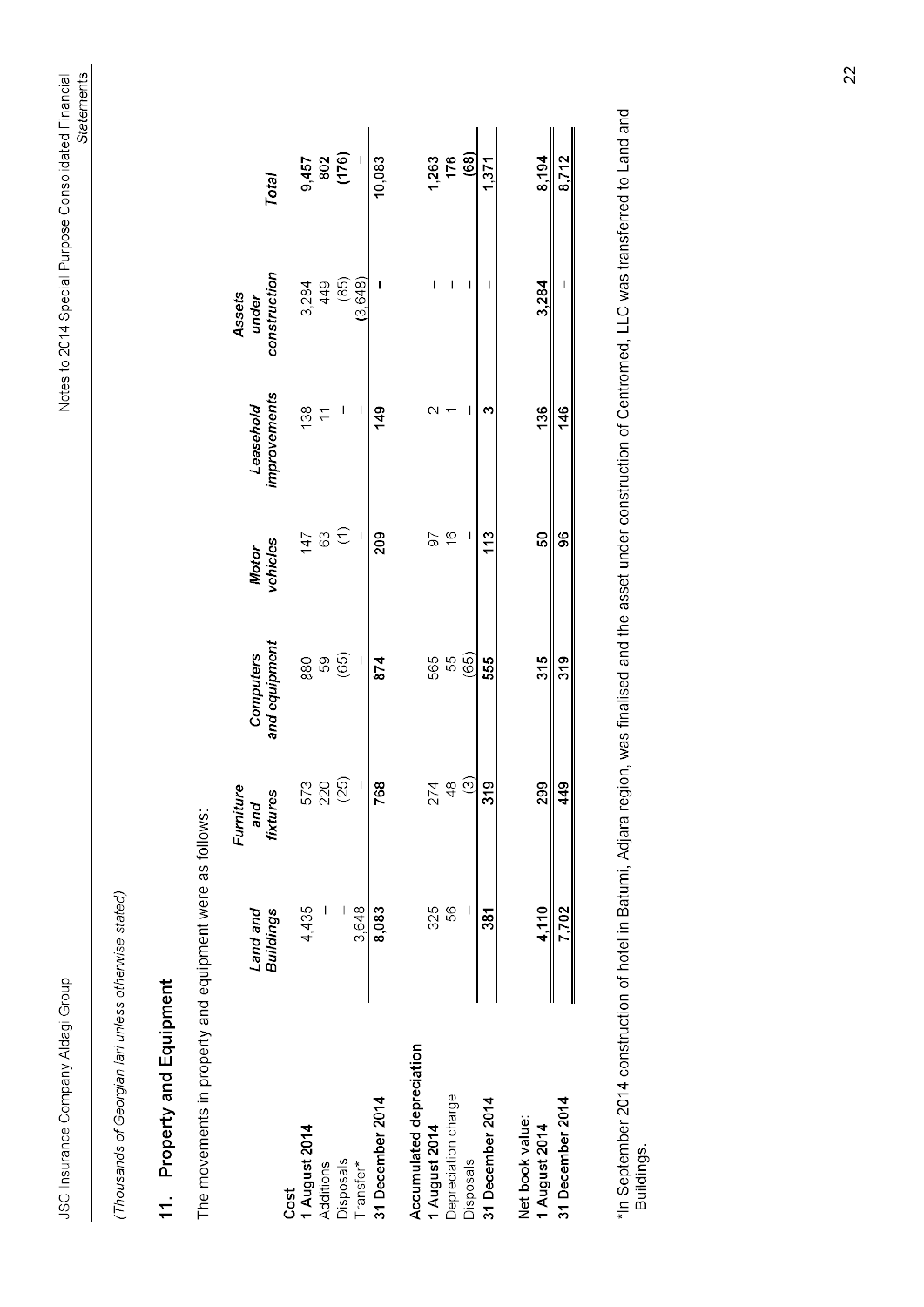# **11. Property and Equipment (continued)**

Premises of the Group are subject to revaluation on a regular basis. The date of latest revaluation is 31 December 2013. As at 31 December 2014 the Group analysed market prices for its office buildings and concluded that the market price of premises was not materially different from their carrying value. Refer to Note 4 and 31 for details on fair value measurements of the Group's premises. If the office buildings had been measured using the cost model, the carrying amounts of the office buildings as at 31 December 2014, and 1 August 2014 would have been as follows:

|                                         | As at<br>31 December<br>2014 | As at<br>1 August<br>2014 |
|-----------------------------------------|------------------------------|---------------------------|
| Cost                                    | 8.109                        | 4.460                     |
| Accumulated depreciation and impairment | (476)                        | (411)                     |
| Net carrying amount                     | 7,633                        | 4,049                     |

# **12. Goodwill and Other Intangible Assets**

The movements in goodwill and other intangible assets were as follows:

|                                 |                 |                 | <b>Computer</b> |              |
|---------------------------------|-----------------|-----------------|-----------------|--------------|
|                                 | <b>Goodwill</b> | <b>Licenses</b> | software        | <b>Total</b> |
| Cost                            |                 |                 |                 |              |
| 1 August 2014                   | 13,063          | 136             | 681             | 13,880       |
| Additions                       |                 | 14              | 192             | 206          |
| 31 December 2014                | 13,063          | 150             | 873             | 14,086       |
| <b>Accumulated amortization</b> |                 |                 |                 |              |
| 1 August 2014                   |                 | 54              | 269             | 323          |
| Amortization charge             |                 | 13              | 75              | 88           |
| 31 December 2014                |                 | 67              | 344             | 411          |
| Net book value:                 |                 |                 |                 |              |
| 1 August 2014                   | 13,063          | 82              | 412             | 13,557       |
| 31 December 2014                | 13,063          | 83              | 529             | 13,675       |

The recoverable amount of the total cash-generating unit has been determined based on a value-in-use calculation. The Group used cash flow projections based on financial budget approved by senior management covering from a one to three-year period.

As of 31 December 2014, goodwill acquired through business combinations has been allocated to the following cash-generating units for impairment testing purposes:

- JSC Insurance Company Aldagi BCI
- Insurance Company Partner, LLC
- JSC Insurance Company Imedi-L international

The recoverable amount of each cash-generating unit has been determined based on a value-in-use calculation through a cash flow projection based on the approved budget under the assumption that business will steadily grow and the cash flows will be stable. The discount rate applied to cash flow projections is the weighted average cost of capital ("WACC") of all cash-generating units. Discount rates were not adjusted for either a constant or a declining growth rate beyond the two-year period covered in financial budgets. For the purposes of the impairment test, a 0% permanent growth rate has been assumed when assessing the future operating cash flows of the cash-generating units.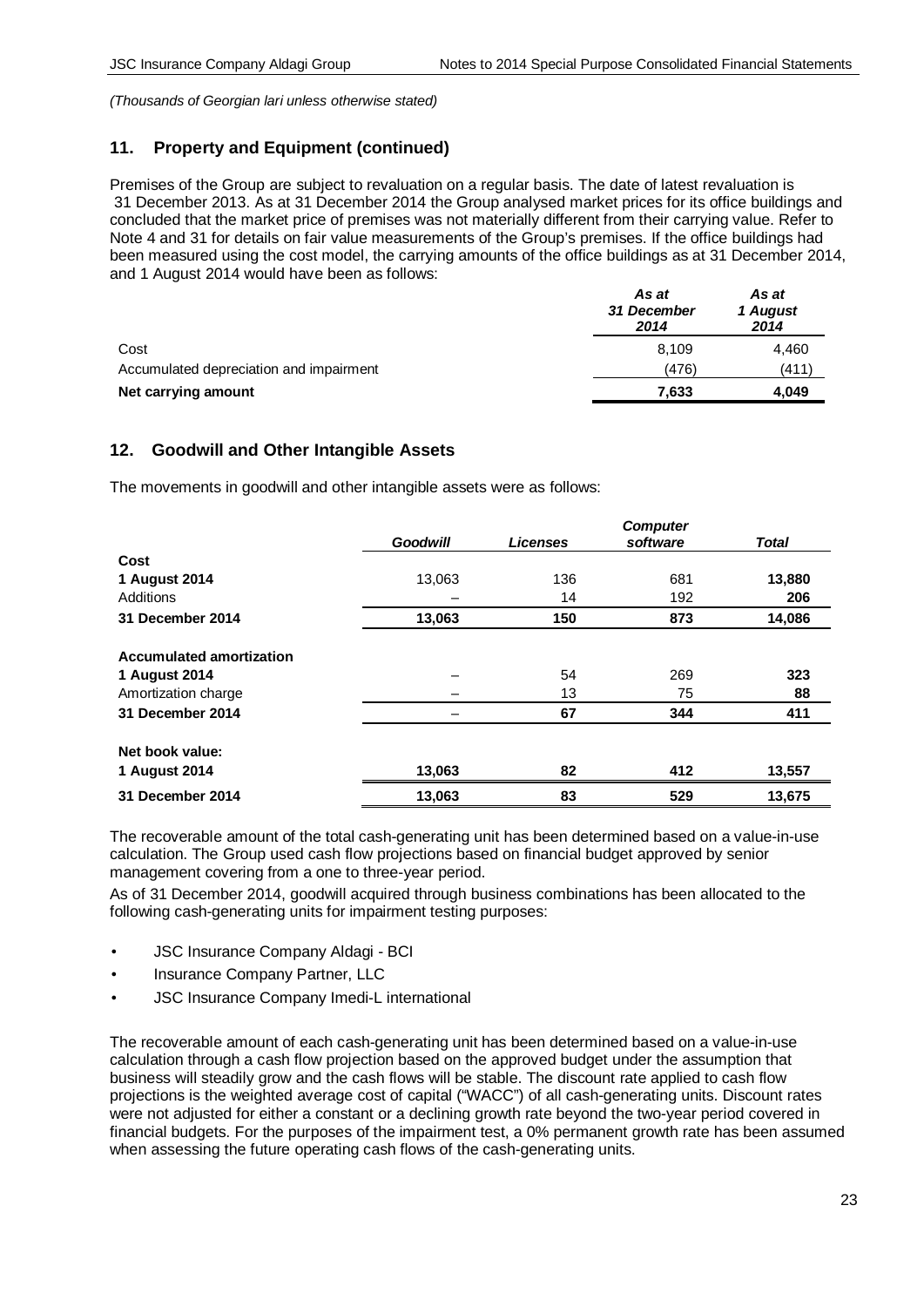# **12. Goodwill and Other Intangible Assets (continued)**

The carrying amount of goodwill allocated to each of the cash-generating units follows:

|                                    |                                                                       |                                              | <b>Carrying amount of goodwill</b> |                  |
|------------------------------------|-----------------------------------------------------------------------|----------------------------------------------|------------------------------------|------------------|
|                                    | Effective annual<br>growth rate in<br>three-year<br>financial budgets | <b>WACC</b> applied for<br><i>impairment</i> | <b>31 December</b><br>2014         | 1 August<br>2014 |
| JSC Insurance Company Aldagi - BCI | 31.07%                                                                | 14.54%                                       | 12.299                             | 12.299           |
| Insurance Company Partner, LLC     | 31.07%                                                                | 14.54%                                       | 389                                | 389              |
| JSC Insurance Company Imedi L      | 31.07%                                                                | 14.54%                                       | 375                                | 375              |
| Total:                             |                                                                       |                                              | 13.063                             | 13.063           |

# **13. Pension Fund Assets and Liabilities**

Effective 2 June 2005, the Group established a private pension scheme. Contributions made by the Group's employees and other individuals are recorded as an accumulated pension liability to be repaid to the pension plan clients after pension age. Also, any income earned on this accumulated pension liability on behalf of the insured individuals will be accumulated and added to the pension benefit obligation. When an employee reaches pension age, aggregated contributions, plus any earnings earned on the employee's behalf are returned to the employee according to the schedule agreed with the employee.

Having collected funds from individuals, the Group conducts investment activities on behalf of these individuals in order to receive additional profit on accumulated amounts. The total net accumulated amount of a single member of the pension plan equals the total net contributions made by him/her, plus any net investment income generated by the funds. Investment activities on behalf of pension plan members and the Group are managed by JSC Insurance Company Aldagi. According to the current arrangement of the plan, the pension age for men and women is 65 and 60 years, respectively.

As of 31 December 2014 and 1 August 2014 pension fund liabilities consisted of:

|                                                           | As at<br>31 December<br>2014 | As at<br>1 August<br>2014 |
|-----------------------------------------------------------|------------------------------|---------------------------|
| Total net contributions to the pension fund               | 7.458                        | 6.951                     |
| Total net income earned on net pension fund contributions | 3.831                        | 3,675                     |
| <b>Pension Fund Liabilities</b>                           | 11.289                       | 10.626                    |

The movement of pension fund liabilities during 2014 was as follows:

|                                                 | As at<br>31 December<br>2014 |
|-------------------------------------------------|------------------------------|
| Pension fund liabilities as of 1 August         | 10,626                       |
| Total pension fund instalments during the year  | 1,365                        |
| Administration commission                       | (14)                         |
| Management commission                           | (80)                         |
| Investment income commission                    | (52)                         |
| Membership commission                           | (2)                          |
| Net income (net of physical persons income tax) | 304                          |
| Funds withdrawn by participants                 | (858)                        |
| Total accumulated pension fund during the year  | 663                          |
| Pension fund liabilities as of 31 December      | 11,289                       |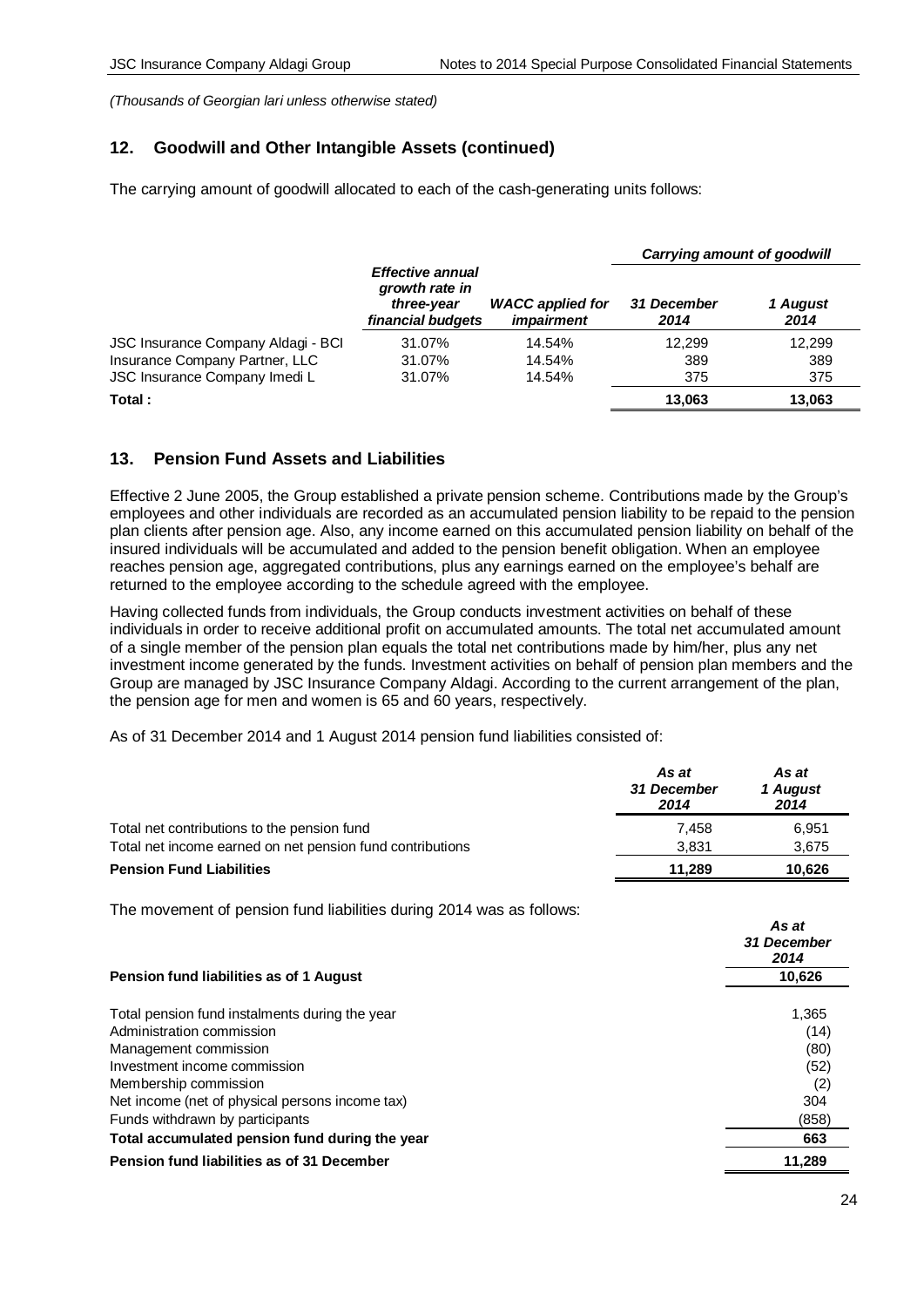# **13. Pension Fund Assets and Liabilities (continued)**

Pension fund assets as of 31 December 2014 consist mainly of Cash at bank and deposits with local commercial banks:

|                                     | As at<br>31 December 2014 1 August 2014 | As at  |
|-------------------------------------|-----------------------------------------|--------|
| Cash at bank                        | 2,398                                   | 1,839  |
| Bank deposits                       | 8.746                                   | 8,609  |
| Available-for-sale financial assets | 145                                     | 178    |
| <b>Pension Fund Assets</b>          | 11.289                                  | 10.626 |

The Group's Pension Plan is in compliance with the requirements of the insurance regulator on pension liabilities allocation.

The Group has contributed GEL 167 as of 31 December 2014 (1 August 2014: GEL 150) to its employees' defined contribution pension plan.

# **14. Allowances for Impairment and Provisions**

The movements in the allowance for insurance and reinsurance receivables and other assets were as follows:

|                                 | <i><b>Insurance and</b></i><br>reinsurance<br>receivables<br>(note 7) | Other assets<br>(note 15) | <b>Total</b> |
|---------------------------------|-----------------------------------------------------------------------|---------------------------|--------------|
| 1 August 2014                   | 2,114                                                                 |                           | 2,114        |
| Charge                          | 281                                                                   | (9)                       | 272          |
| Write-off                       | (72)                                                                  | 9                         | (63)         |
| Currency translation difference | 341                                                                   |                           | 341          |
| 31 December 2014                | 2,664                                                                 |                           | 2,664        |

Allowances for impairment of assets are deducted from the carrying amounts of the related assets.

# **15. Other Assets**

Other assets as of 31 December 2014 and 1 August 2014 comprise:

|                                                           | As at<br>31 December 2014 | As at<br>1 August 2014 |
|-----------------------------------------------------------|---------------------------|------------------------|
| Advances and prepayments                                  | 988                       | 1,112                  |
| Trade receivables                                         | 774                       | 681                    |
| Receivables from regression                               | 424                       | 472                    |
| Assets transferred from subrogation                       | 267                       | 330                    |
| Inventory                                                 | 76                        | 36                     |
| Prepaid operating taxes                                   | 35                        | 18                     |
| Other                                                     | 90                        | 125                    |
|                                                           | 2,654                     | 2,774                  |
| Less – Allowance for impairment of other assets (Note 14) |                           |                        |
| <b>Total other assets</b>                                 | 2,654                     | 2,774                  |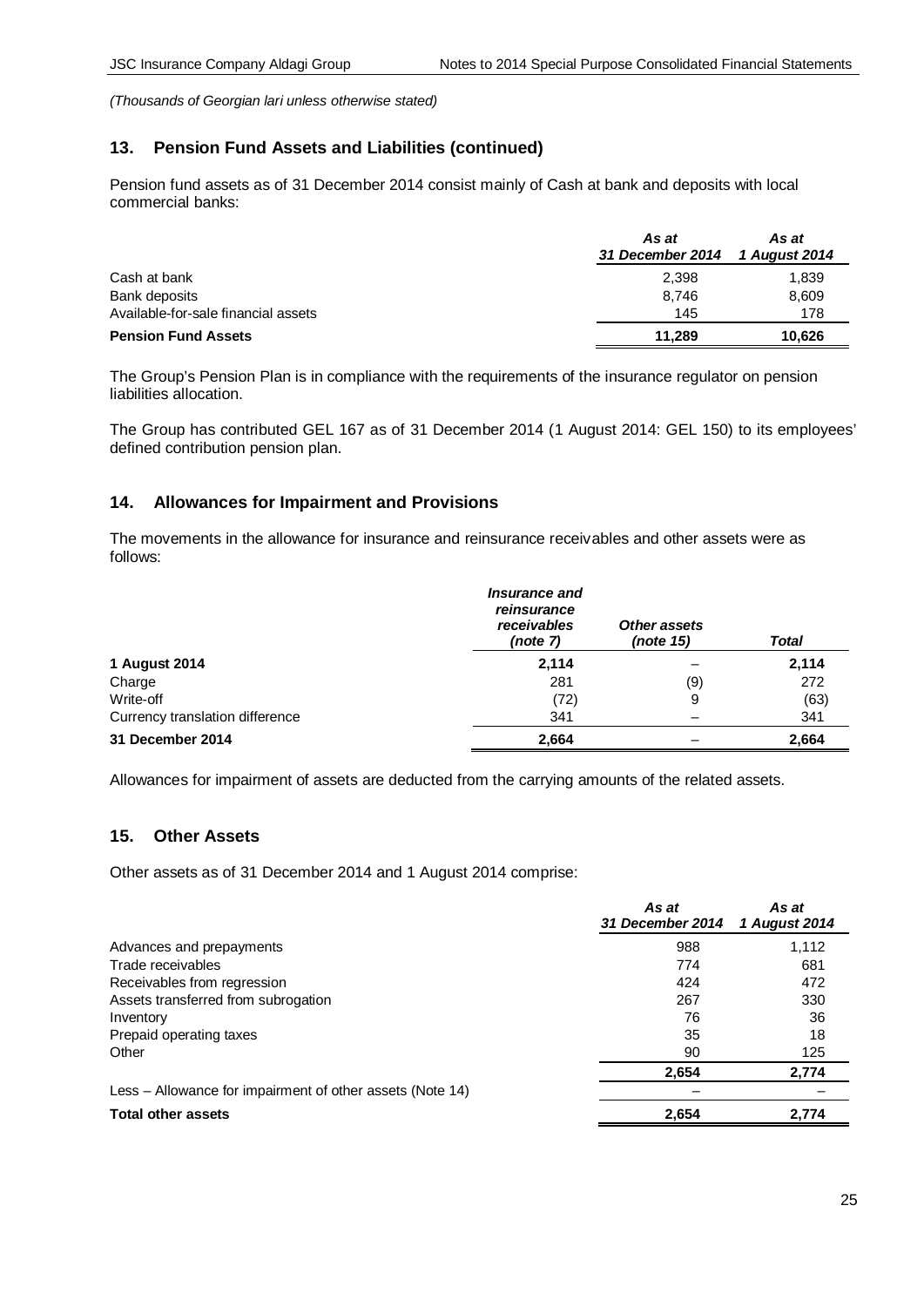## **16. Equity**

As of 31 December 2014 and 1 August 2014 the number of authorized ordinary shares was 1,600,359 with a nominal value per share of one Georgian lari. Authorized shares amount to 1,600,359 at par value of one Georgian lari. All authorized shares have been issued and fully paid.

The share capital of the Group was contributed by the shareholders in Georgian lari and they are entitled to dividends and any capital distribution in Georgian lari. No dividends were declared or paid during the reporting period.

|                                                                      | <b>GEL '000</b> |
|----------------------------------------------------------------------|-----------------|
| Share premium                                                        |                 |
| At 1 August 2014                                                     | 2.529           |
| Increase in share premium to fund salaries and compensation expenses | 354             |
| At 31 December 2014                                                  | 2,883           |

The revaluation reserve for office buildings is used to record increases in the fair value of buildings and decreases to the extent that such decrease relates to an increase on the same asset previously recognized in consolidated statement of comprehensive income.

Regulatory capital requirements in Georgia are set by the ISSSG and are applied to JSC Insurance Company Aldagi solely on a stand-alone basis. The ISSSG requirement is to maintain a minimum Capital of GEL 1,500, of which 80% should be kept as cash at bank or bank deposits. Bank confirmation letter is submitted to ISSSG on a quarterly basis in order to prove compliance with the above-mentioned regulatory requirement.

JSC Insurance Company Aldagi regularly and consistently complies with the ISSSG regulatory capital requirement.

## **17. Insurance Contract Liabilities and Reinsurance Assets**

Insurance contract liabilities and reinsurance assets as of 31 December 2014 and 1 August 2014 comprise:

|                                                          | As at<br>31 December<br>2014 | As at<br>1 August<br>2014 |
|----------------------------------------------------------|------------------------------|---------------------------|
| Insurance contracts liabilities                          |                              |                           |
| - Unearned premiums provision                            | 20,452                       | 24,490                    |
| - Claims reserves                                        | 7.534                        | 9,399                     |
| Total insurance contracts liabilities                    | 27,986                       | 33,889                    |
| Reinsurance assets                                       |                              |                           |
| - Reinsurers' share in unearned premiums provision       | 6,043                        | 9,603                     |
| - Reinsurers' share in claims reserves                   | 5.247                        | 6,531                     |
| Total reinsurance assets                                 | 11,290                       | 16,134                    |
| Insurance contracts liabilities net of reinsurance       |                              |                           |
| - Unearned premiums provision                            | 14,409                       | 14,887                    |
| - Claims reserves                                        | 2,287                        | 2,868                     |
| Total insurance contracts liabilities net of reinsurance | 16,696                       | 17,755                    |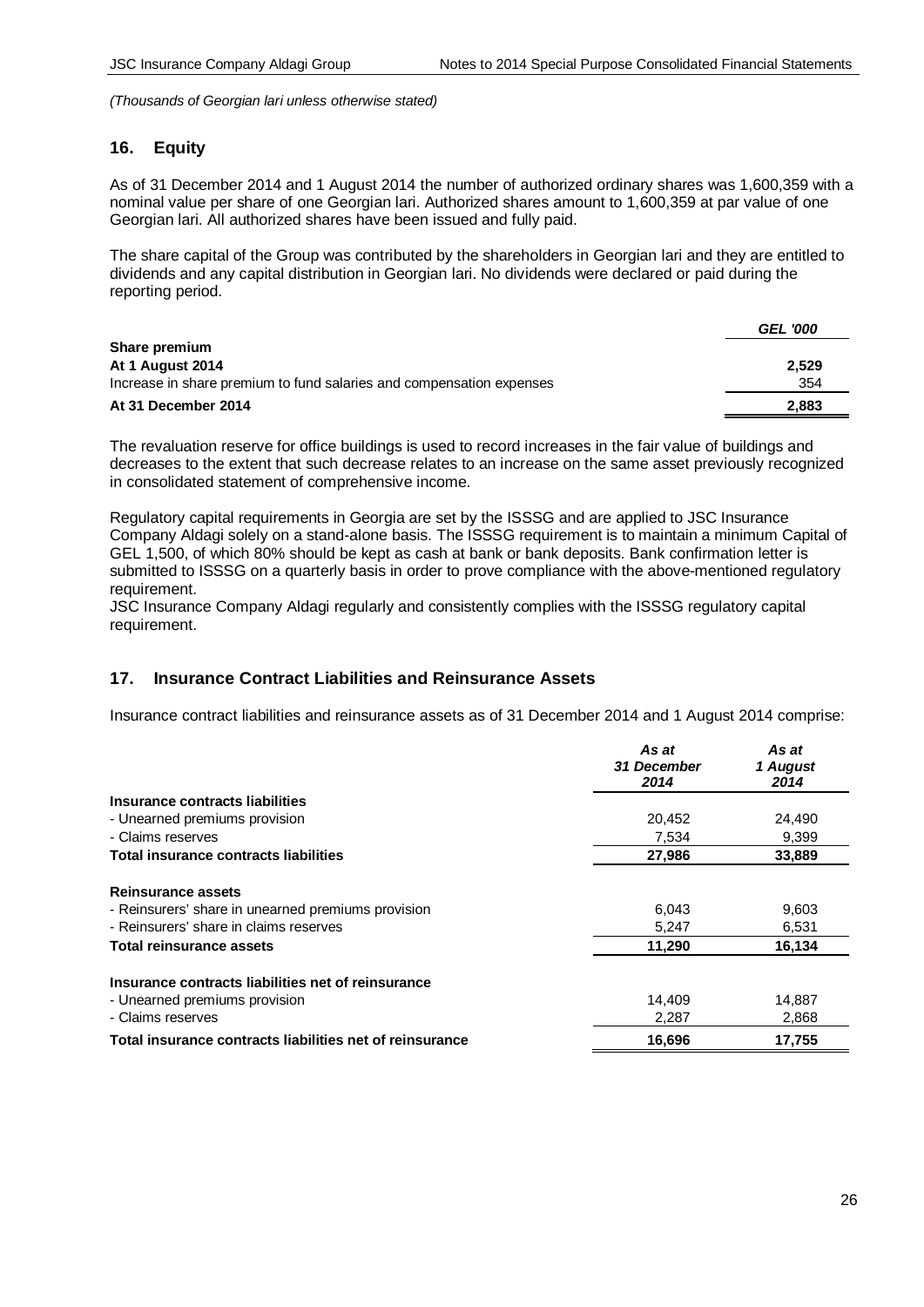# **17. Insurance Contract Liabilities and Reinsurance Assets (continued)**

Insurance contract liabilities as of 31 December 2014 and 1 August 2014 comprise:

|                                                 |              | As at 31 December 2014                              |                                               |            |                                       | As at 1 August 2014                           |            |  |
|-------------------------------------------------|--------------|-----------------------------------------------------|-----------------------------------------------|------------|---------------------------------------|-----------------------------------------------|------------|--|
|                                                 | <b>Notes</b> | <i><b>Insurance</b></i><br>contracts<br>liabilities | <b>Reinsurers'</b><br>share of<br>liabilities | <b>Net</b> | Insurance<br>contracts<br>liabilities | <b>Reinsurers'</b><br>share of<br>liabilities | <b>Net</b> |  |
| Life insurance contracts<br>General insurance   |              | 180                                                 | 28                                            | 152        | 205                                   | 26                                            | 179        |  |
| contracts                                       | (a)          | 27,806                                              | 11.262                                        | 16.544     | 33.684                                | 16.108                                        | 17.576     |  |
| <b>Total insurance</b><br>contracts liabilities |              | 27.986                                              | 11.290                                        | 16.696     | 33,889                                | 16.134                                        | 17.755     |  |

(a) General insurance contract liabilities may be analysed as follows. Provision for claims settlement expenses is included in gross insurance contract liabilities.

|                                                            |              | As at 31 December 2014                              |                                               |            | As at 1 August 2014                                 |                                               |            |  |
|------------------------------------------------------------|--------------|-----------------------------------------------------|-----------------------------------------------|------------|-----------------------------------------------------|-----------------------------------------------|------------|--|
|                                                            | <b>Notes</b> | <i><b>Insurance</b></i><br>contracts<br>liabilities | <b>Reinsurers'</b><br>share of<br>liabilities | <b>Net</b> | <i><b>Insurance</b></i><br>contracts<br>liabilities | <b>Reinsurers'</b><br>share of<br>liabilities | <b>Net</b> |  |
| Outstanding claims<br>reserves                             | (1)          | 7.388                                               | 5.248                                         | 2.140      | 9.251                                               | 6.532                                         | 2,719      |  |
| Provision for unearned<br>premiums                         | (2)          | 20.418                                              | 6.014                                         | 14.404     | 24,433                                              | 9,576                                         | 14,857     |  |
| <b>Total general</b><br>insurance contracts<br>liabilities |              | 27,806                                              | 11.262                                        | 16.544     | 33,684                                              | 16,108                                        | 17,576     |  |

(1) The provision for claims reported by policy holders and claims incurred but not yet reported (IBNR) may be analysed as follows:

|                                                  |              | As at 31 December 2014                              |                                               |            |  |  |
|--------------------------------------------------|--------------|-----------------------------------------------------|-----------------------------------------------|------------|--|--|
|                                                  | <b>Notes</b> | <i><b>Insurance</b></i><br>contracts<br>liabilities | <b>Reinsurers'</b><br>share of<br>liabilities | <b>Net</b> |  |  |
| At 1 August                                      |              | 9.251                                               | 6.532                                         | 2,719      |  |  |
| Claims incurred during the current accident year |              | 4.451                                               | (148)                                         | 4,599      |  |  |
| Claims paid during the year                      | 26           | (6,314)                                             | (1,136)                                       | (5, 178)   |  |  |
| At 31 December                                   |              | 7,388                                               | 5.248                                         | 2,140      |  |  |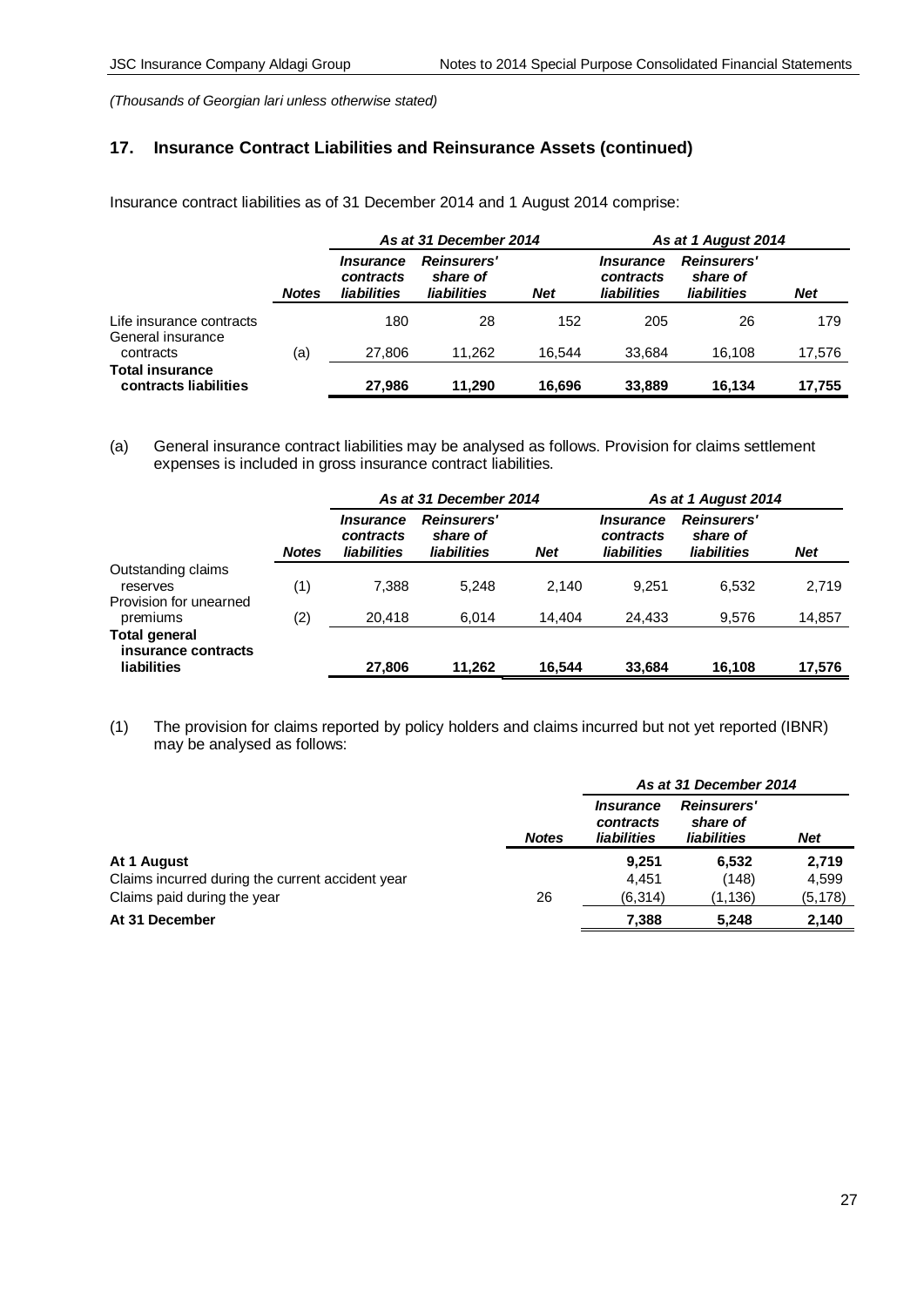# **17. Insurance Contract Liabilities and Reinsurance Assets (continued)**

(2) The provision for unearned premiums may be analysed as follows:

|                                  |              | As at 31 December 2014                              |                                               |            |  |  |
|----------------------------------|--------------|-----------------------------------------------------|-----------------------------------------------|------------|--|--|
|                                  | <b>Notes</b> | <i><b>Insurance</b></i><br>contracts<br>liabilities | <b>Reinsurers'</b><br>share of<br>liabilities | <b>Net</b> |  |  |
| At 1 August                      |              | 24,433                                              | 9.576                                         | 14,857     |  |  |
| Premiums written during the year | 23           | 17.161                                              | 4,762                                         | 12,399     |  |  |
| Premiums earned during the year  |              | (21, 176)                                           | (8,324)                                       | (12,852)   |  |  |
| At 31 December                   |              | 20,418                                              | 6.014                                         | 14.404     |  |  |

## **Insurance contract liabilities and reinsurance assets - terms, assumptions and sensitivities**

- *(a) Life insurance contracts*
- (1) Terms and conditions

Life insurance contracts offered by the Group only consist of annually or monthly renewable term conventional insurance contracts where lump sum benefits are payable on death.

(2) Key assumptions

Premiums for life insurance contracts are based on rates derived from mortality tables that are developed through actuarial research. These annually renewed insurance contracts only pay a lump sum benefit when the insured person dies within that year. At the reporting date, the pro rata premium for the policy year that is not yet earned, is deferred in the caption Insurance Contract Liabilities.

- *(b) General insurance contracts*
- (1) Terms and conditions

The major classes of general insurance written by the Group include cargo, motor, household, property, freight forwarding liability, professional indemnity, financial risk and aviation. Risks under these policies usually cover a twelve month duration.

For general insurance contracts, claims provisions (comprising provisions for claims reported by policyholders and claims incurred but not yet reported) are established to cover the ultimate cost of settling the liabilities in respect of claims that have occurred and are estimated based on known facts at the reporting date.

The provisions are refined monthly as part of a regular ongoing process as claims experience develops, certain claims are settled and further claims are reported. Outstanding claims provisions are not discounted for the time value of money.

(2) Assumptions

For the calculation of the IBNR reserve including the liability adequacy test we refer to note 3 – Summary of accounting policies, Insurance Contract Liabilities.

Insurance contract liabilities on insurance business written in Georgia significantly depend on fluctuations in currency exchange rates as the insured values on these contracts are denominated in US dollars (see analysis of currency risk in the Note 30).

(3) Loss development triangle

Reproduced below is an exhibit that shows the development of claims over a period of time on a gross and net reinsurance basis.

The tables show the reserves for both claims reported and claims incurred but not yet reported and cumulative payments.

In the tables below, the claims estimates are translated into Lari at the rate of exchange that applied at the end of the accident year.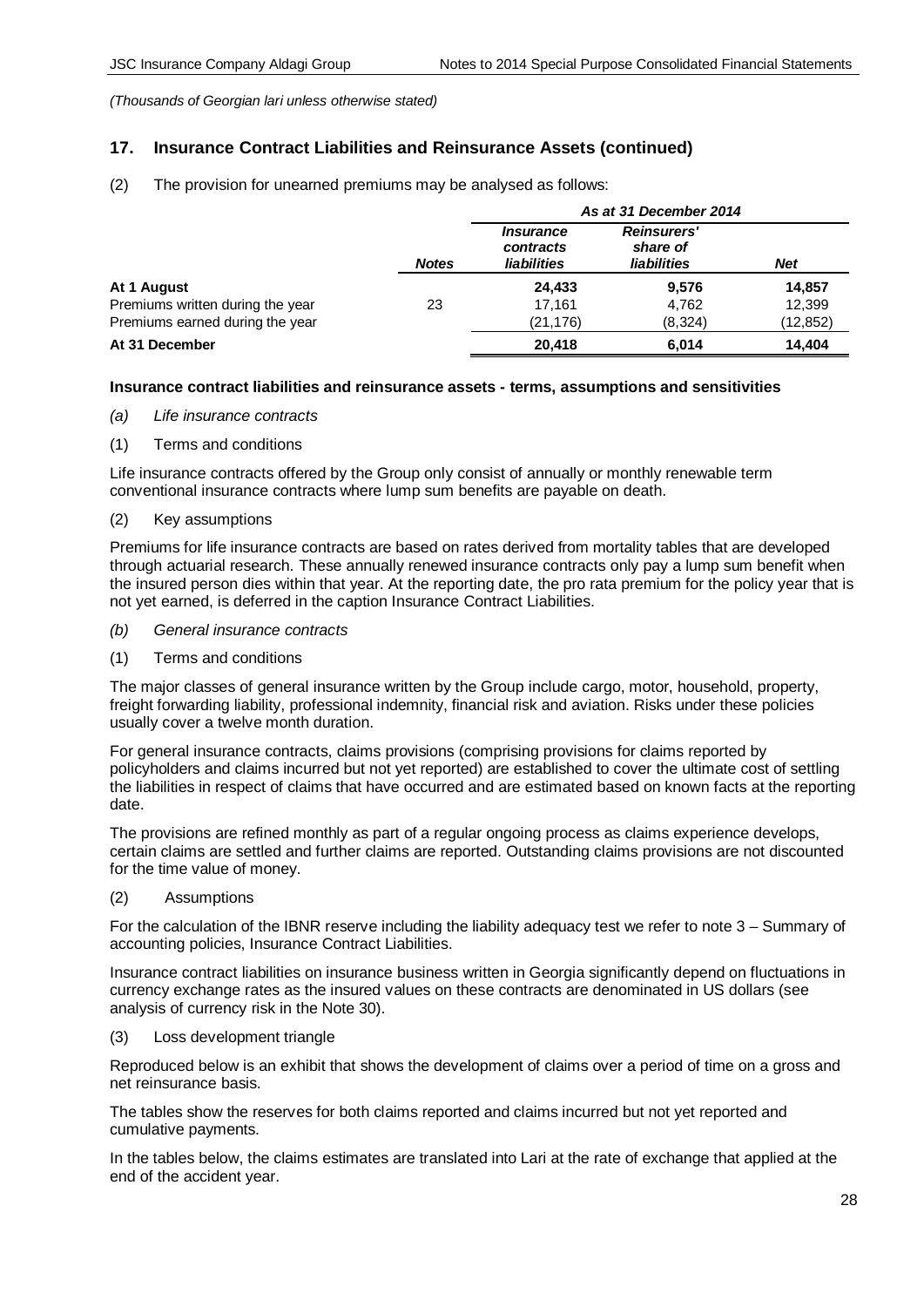# **17. Insurance Contract Liabilities and Reinsurance Assets (continued)**

Before the effect of reinsurance, the loss development table is:

|                                                     | 2010      | 2011     | 2012      | 2013      | 2014      | <b>Total</b> |
|-----------------------------------------------------|-----------|----------|-----------|-----------|-----------|--------------|
|                                                     |           |          |           |           |           |              |
| Accident year                                       | 8,771     | 7,428    | 16,301    | 13,058    | 16,406    |              |
| One year later                                      | 8,702     | 7,653    | 14,048    | 12,570    |           |              |
| Two years later                                     | 9,421     | 7,593    | 14,021    |           |           |              |
| Three years later                                   | 9,399     | 7,556    |           |           |           |              |
| Four years later                                    | 9,367     |          |           |           |           |              |
| Current estimate of cumulative claims               |           |          |           |           |           |              |
| incurred:                                           | 9,367     | 7,556    | 14,021    | 12,570    | 16,406    | 59,920       |
|                                                     |           |          |           |           |           |              |
| Accident year                                       | (6,665)   | (5,700)  | (10, 733) | (8, 867)  | (12, 268) |              |
| One year later                                      | (7, 559)  | (6,904)  | (13,013)  | (10, 520) |           |              |
| Two years later                                     | (7,887)   | (7, 441) | (13,937)  |           |           |              |
| Three years later                                   | (7, 887)  | (7, 441) |           |           |           |              |
| Four years later                                    | (8,220)   |          |           |           |           |              |
| <b>Cumulative payments to date:</b>                 | (8, 220)  | (7, 441) | (13,937)  | (10,520)  | (12,268)  | (52,386)     |
|                                                     |           |          |           |           |           |              |
| Gross Outstanding Claims provision per the          |           |          |           |           |           |              |
| statement of financial position                     | 1,147     | 115      | 84        | 2,050     | 4,138     | 7,534        |
|                                                     |           |          |           |           |           |              |
| Current Estimation of Surplus/(Deficiency)          | (596)     | (128)    | 2,280     | 488       |           |              |
| % of Surplus/ (deficiency) of initial gross reserve | $-6.80\%$ | $-1.72%$ | 13.99%    | 3.74%     |           |              |

After the effect of reinsurance, the loss development table is:

|                                                     | 2010      | 2011     | 2012      | 2013     | 2014      | <b>Total</b> |
|-----------------------------------------------------|-----------|----------|-----------|----------|-----------|--------------|
|                                                     |           |          |           |          |           |              |
| Accident year                                       | 3,937     | 5,788    | 12,355    | 10,337   | 12,857    |              |
| One year later                                      | 3,934     | 6,088    | 12,260    | 10,086   |           |              |
| Two years later                                     | 4,506     | 6,132    | 12,253    |          |           |              |
| Three years later                                   | 4,398     | 6,090    |           |          |           |              |
| Four years later                                    | 4,346     |          |           |          |           |              |
| <b>Current estimate of cumulative claims</b>        |           |          |           |          |           |              |
| incurred:                                           | 4,346     | 6,090    | 12,253    | 10,086   | 12,857    | 45,632       |
|                                                     |           |          |           |          |           |              |
| Accident year                                       | (3,037)   | (5,055)  | (9,865)   | (8, 172) | (10, 963) |              |
| One year later                                      | (3,869)   | (5,979)  | (11, 896) | (9,806)  |           |              |
| Two years later                                     | (4,074)   | (6,055)  | (12, 175) |          |           |              |
| Three years later                                   | (4,013)   | (6,055)  |           |          |           |              |
| Four years later                                    | (4,346)   |          |           |          |           |              |
| Cumulative payments to date:                        | (4, 346)  | (6,055)  | (12, 175) | (9,806)  | (10, 963) | (43, 345)    |
| Net Outstanding Claims provision per the            |           |          |           |          |           |              |
| statement of financial position                     |           | 35       | 78        | 280      | 1,894     | 2,287        |
| Current Estimation of Surplus/(Deficiency)          | (409)     | (302)    | 102       | 251      |           |              |
| % of Surplus/ (deficiency) of initial gross reserve | $-10.39%$ | $-5.22%$ | 0.83%     | 2.43%    |           |              |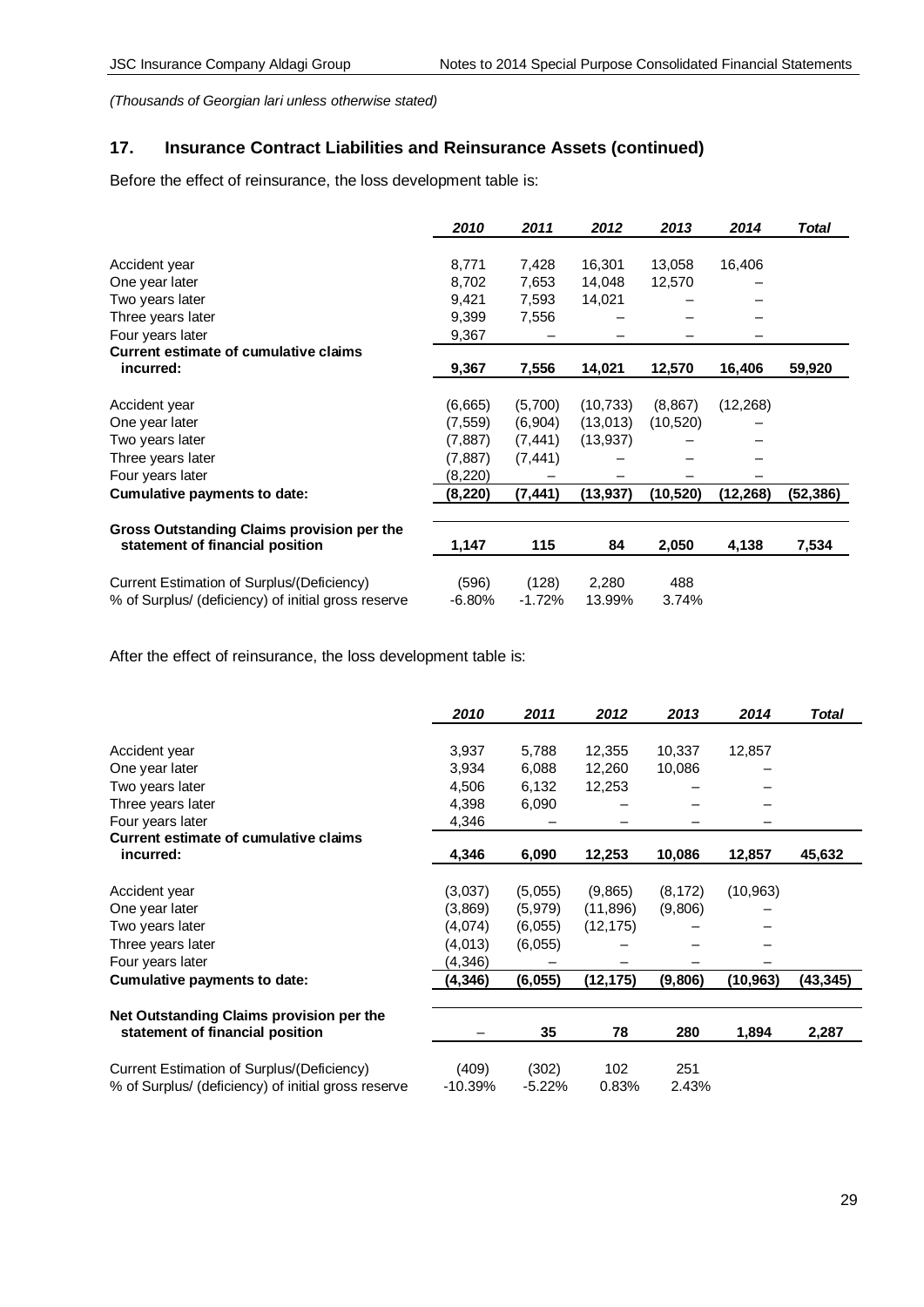## **18. Derivative Financial Liabilities**

On 1 November 2014, the Group entered into foreign exchange forward contract with JSC My Family Clinic. Notional amount for the active contract is USD 17.3 million. As at 31 December 2014, fair value of the derivative financial liability is GEL 1,768.

# **19. Other Insurance Liabilities**

Other insurance liabilities as of 31 December 2014 and 1 August 2014 include:

|                                    | As at 31 December<br>2014 | As at 1 August<br>2014 |
|------------------------------------|---------------------------|------------------------|
| Reinsurance payables               | 11.802                    | 15,705                 |
| Advances received                  | 3.310                     |                        |
| Claims payable                     | 237                       | 709                    |
| <b>Other insurance liabilities</b> | 15.349                    | 16.414                 |

As at 31 December 2014 Advances received consist of prepayments made by state on agricultural insurance policies that commence in January 2015. This new agricultural insurance programme was initiated by the Ministry of Agriculture and was launched in September 2014. State subsidies are defined up to 60%.

# **20. Borrowings**

As at 31 December 2014 borrowings comprised GEL 2,930 (1 August 2014: GEL 3,618). The bank loans have an average interest rate of 12.2% per annum (1 August 2014: 12.63%), maturing on average in 991 days (1 August 2014: 1,353 days). Some long-term borrowings from credit institutions are received upon certain conditions that the Group maintains different limits for leverage, capital investments, minimum amount of immovable property and others – financial covenants. The Group has pledged Land and Building of its subsidiary company Centromed LLC to fulfil collateral requirements. At 31 December 2014 the Group complied with all the covenants of the borrowings.

# **21. Other Liabilities**

Other liabilities as of 31 December 2014 and 1 August 2014 comprise:

|                                    | As at 31 December<br>2014 | As at 1 August<br>2014 |
|------------------------------------|---------------------------|------------------------|
| Accruals for employee compensation | 2,250                     | 960                    |
| <b>Trade Payables</b>              | 309                       | 305                    |
| Operating taxes payable            | 58                        | 5                      |
| Other                              | 954                       | 299                    |
| <b>Other liabilities</b>           | 3.571                     | 1.569                  |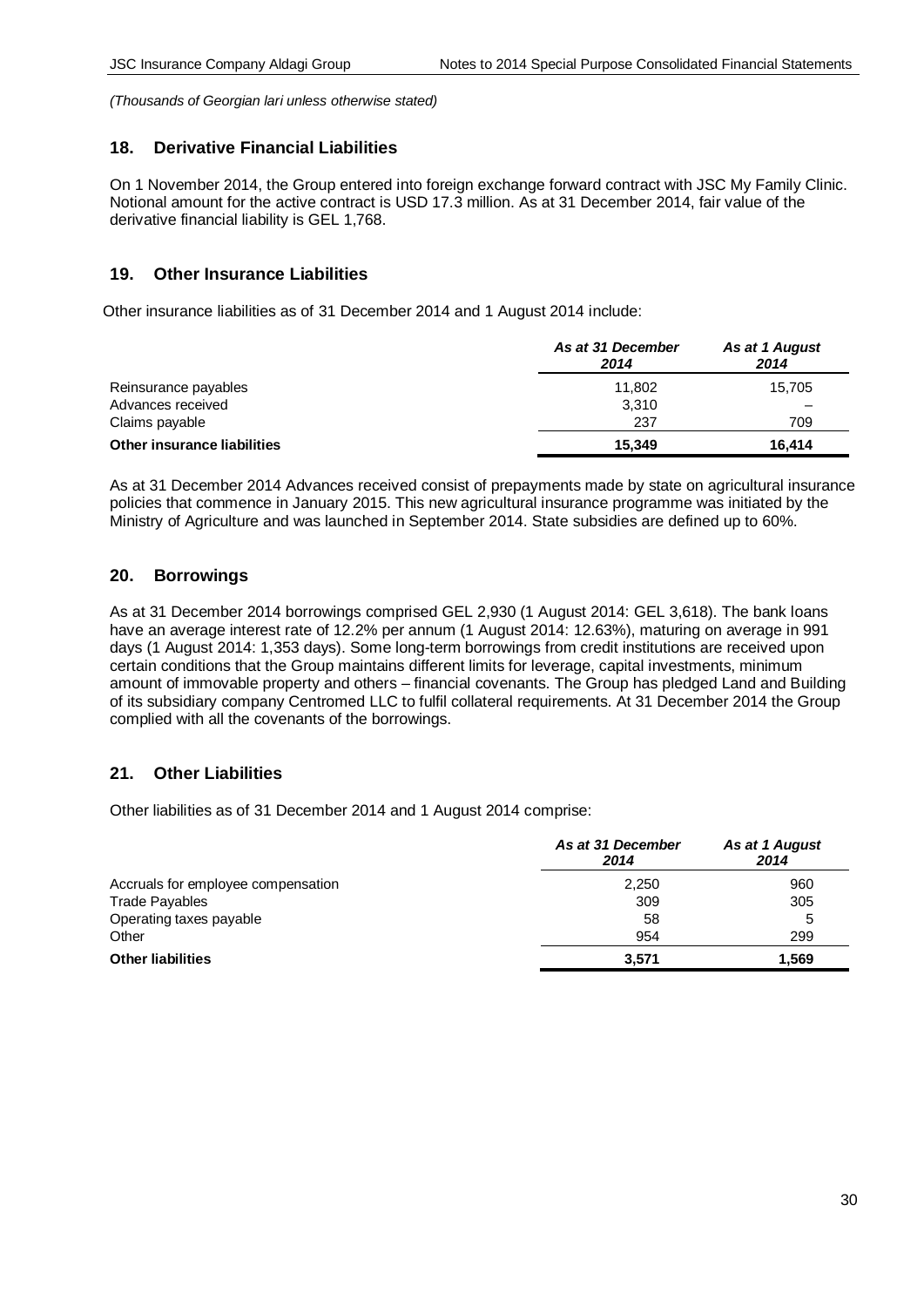# **22. Commitments and Contingencies**

## **Legal**

In the ordinary course of business, the Group is subject to legal actions and complaints. Management believes that the ultimate liability, if any, arising from such actions or complaints will not have a material adverse effect on the financial condition or the results of future operations of the Group.

## **Taxation**

Georgian tax, currency and customs legislation is subject to varying interpretations, and changes, which can occur frequently. Management's interpretation of such legislation as applied to the transactions and activity of the Group may be challenged by the relevant regional and federal authorities. Recent events within the Georgia suggest that the tax authorities are taking a more assertive position in its interpretation of the legislation and assessments and as a result, it is possible that transactions and activities that have not been challenged in the past may be challenged. As such, significant additional taxes, penalties and interest may be assessed. It is not practical to determine the amount of unasserted claims that may manifest, if any, or the likelihood of any unfavourable outcome. Fiscal periods remain open to review by the authorities in respect of taxes for five calendar years proceeding the year of review. Under certain circumstances reviews may cover longer periods.

Management believes that its interpretation of the relevant legislation is appropriate and that it is probable that the Group's tax, currency and customs positions will be sustained.

## **Financial commitments and contingencies**

As of 31 December 2014 and 1 August 2014, the Group's financial commitments and contingencies comprised the following:

|                                                | As at 31 December<br>2014 | As at 1 August<br>2014 |
|------------------------------------------------|---------------------------|------------------------|
| Operating lease commitments:                   |                           |                        |
| -Not later than 1 year                         | 473                       | 634                    |
| -Later than 1 year but not later than 5 years  | 202                       | 254                    |
| <b>Financial commitments and contingencies</b> | 675                       | 888                    |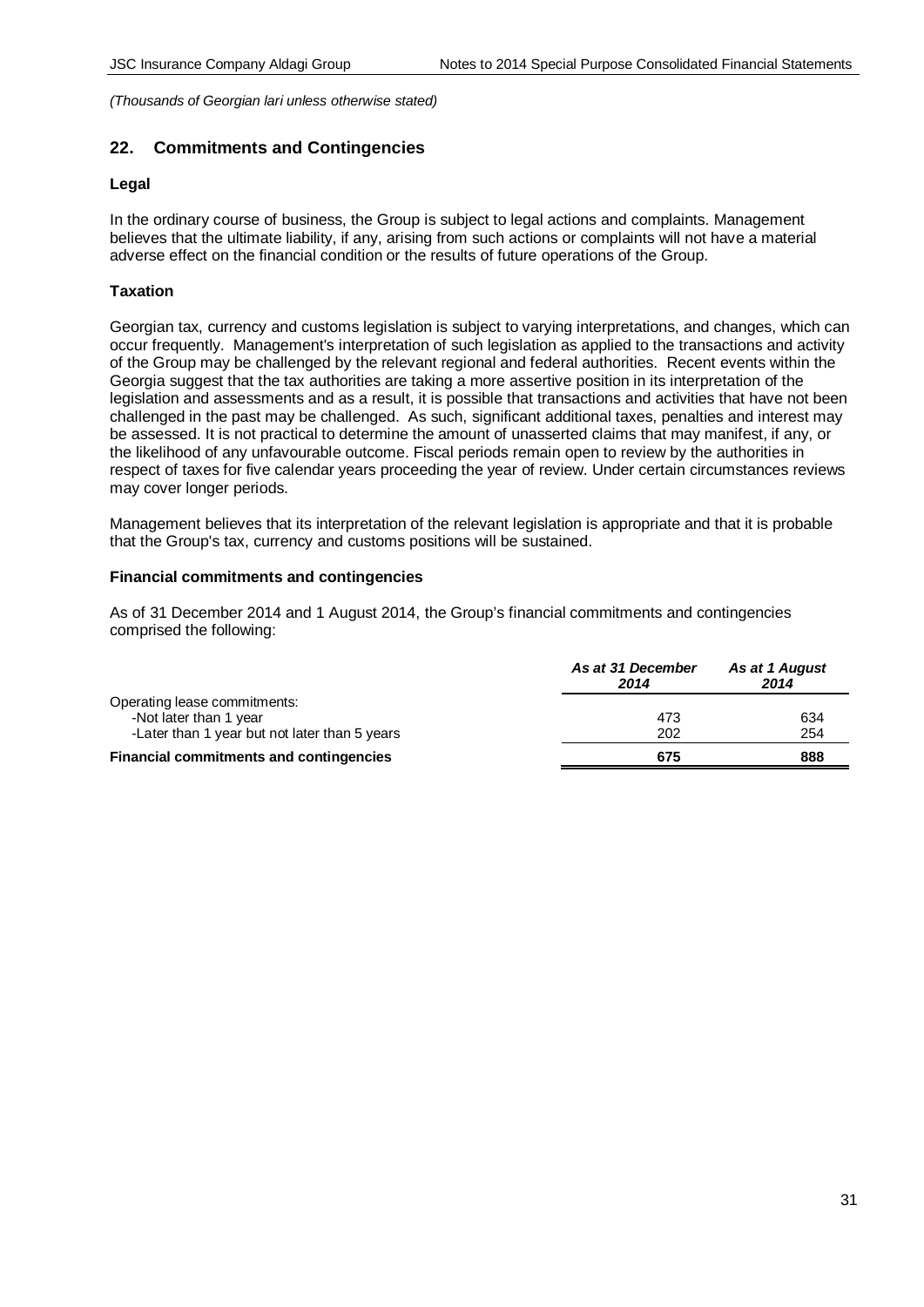# **23. Net Insurance Revenue**

Net insurance revenue comprises:

|                                                                                          | <b>Notes</b> | <b>Five months</b><br>ended<br>31 December<br>2014 |
|------------------------------------------------------------------------------------------|--------------|----------------------------------------------------|
| Premiums written on general insurance contracts                                          | 17           | 17,161                                             |
| Premiums written on life insurance contracts                                             |              | 1,657                                              |
| <b>Total written premiums</b>                                                            |              | 18,818                                             |
| Gross change in life provision                                                           |              | 23                                                 |
| Gross change in unearned premium provision                                               |              | 4,015                                              |
| Total gross earned premiums on insurance contracts                                       |              | 22,856                                             |
| Reinsurers' share of life insurance contracts premium revenue,                           |              | (208)                                              |
| Reinsurers' share of general insurance contracts premium revenue, direct                 | 17           | (4,762)                                            |
| Reinsurers' share of change in life provision                                            |              |                                                    |
| Reinsurers' share of change in general insurance contracts unearned premium<br>provision |              | (3, 562)                                           |
| Total reinsurers' share of gross earned premiums on insurance contracts                  |              | (8,530)                                            |
| Net insurance revenue                                                                    |              | 14,326                                             |

# **24. Interest Income and Interest Expense**

Interest income and interest expense from financial instruments comprises:

|                                      | <b>Five months</b><br>ended<br>31 December<br>2014 |
|--------------------------------------|----------------------------------------------------|
| Interest Income                      |                                                    |
| Amounts Due from credit institutions | 395                                                |
| Loan issued                          | 109                                                |
| <b>Interest Income</b>               | 504                                                |
| Interest expense                     |                                                    |
| <b>Borrowings</b>                    | (155)                                              |

## **25. Other Operating Income**

Other operating income comprises:

|                                  | <b>Five months</b><br>ended<br>31 December<br>2014 |
|----------------------------------|----------------------------------------------------|
| Other operating income           |                                                    |
| Reinsurance commission           | 382                                                |
| Revenue from pension fund        | 147                                                |
| Income from rent of office space | 9                                                  |
| Other                            | 209                                                |
| Total other operating income     | 747                                                |
|                                  |                                                    |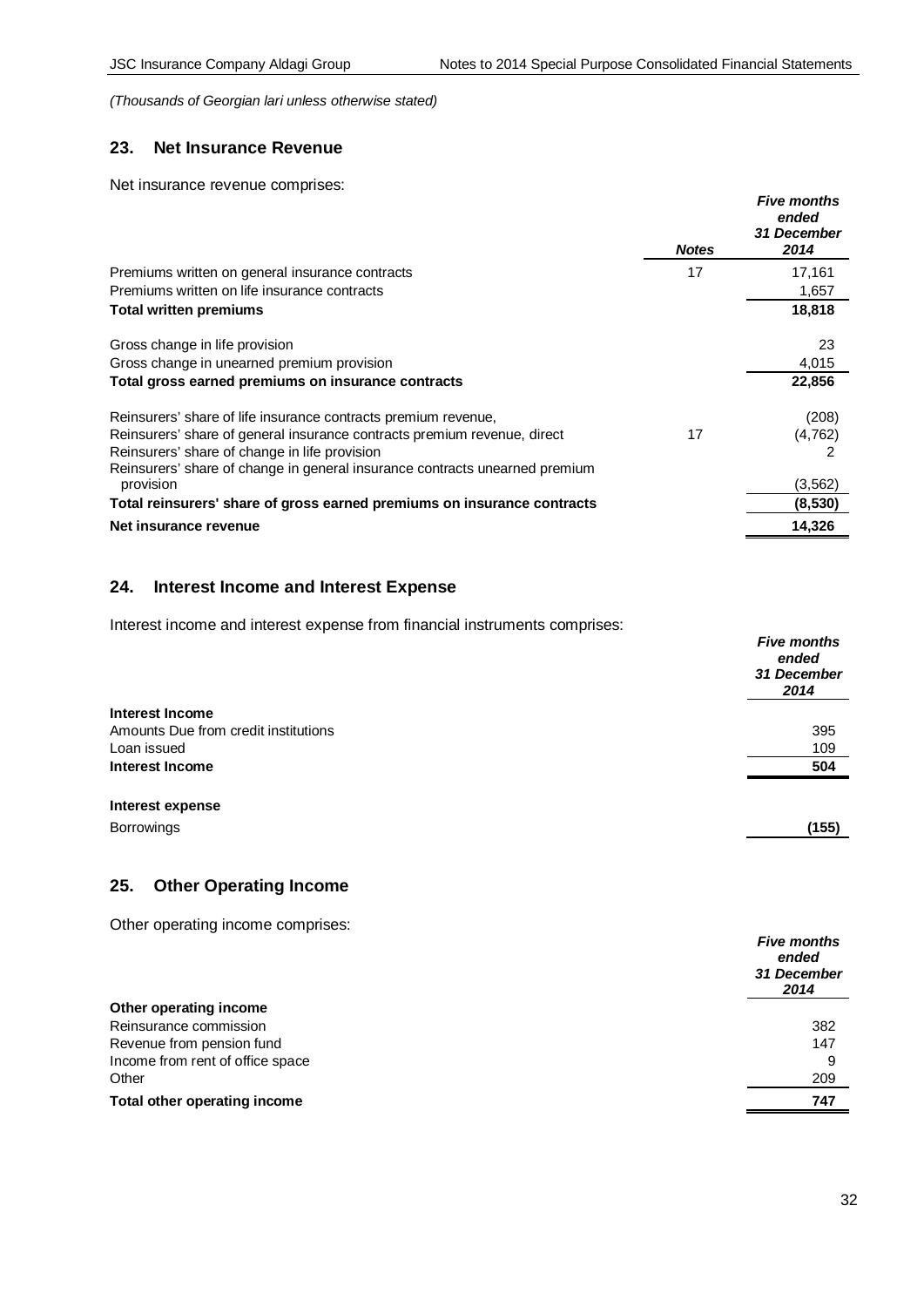# **26. Net Insurance Claims Incurred**

Net insurance claims incurred comprise:

|                                                                     | <b>Notes</b> | <b>Five months</b><br>ended<br>31 December<br>2014 |
|---------------------------------------------------------------------|--------------|----------------------------------------------------|
| General insurance claims paid                                       | 17           | (6, 314)                                           |
| Life insurance claims paid                                          |              | (536)                                              |
| Total insurance claims paid                                         |              | (6, 850)                                           |
| Reinsurers' share of life claims paid                               |              | 98                                                 |
| Reinsurers' share of general claims paid                            | 17           | 1,136                                              |
| Gross change in total insurance contract liabilities                |              | 1,865                                              |
| Reinsurers' share of change in total insurance contract liabilities |              | (1,284)                                            |
| Net insurance claims incurred                                       |              | (5,035)                                            |

## **27. Acquisition Costs, Net of Reinsurance**

Acquisition costs, net of reinsurance comprise:

|                                                      | <b>Five months</b><br>ended<br>31 December<br>2014 |
|------------------------------------------------------|----------------------------------------------------|
| Acquisition costs                                    | (2,347)                                            |
| Acquisition costs deferred (note 10)                 | 822                                                |
| Amortization of deferred acquisition costs (note 10) | (111)                                              |
| <b>Total Acquisition costs</b>                       | (1,636)                                            |

# **28. Salaries and Other Employee Benefits**

Salaries and employee benefits comprise:

|                                      | <b>Five months</b><br>ended<br>31 December<br>2014 |
|--------------------------------------|----------------------------------------------------|
| <b>Salaries</b>                      | (1,568)                                            |
| <b>Bonuses</b>                       | (732)                                              |
| Insurance and other benefits         | (58)                                               |
| Share-based compensation             | (381)                                              |
| Salaries and other employee benefits | (2,739)                                            |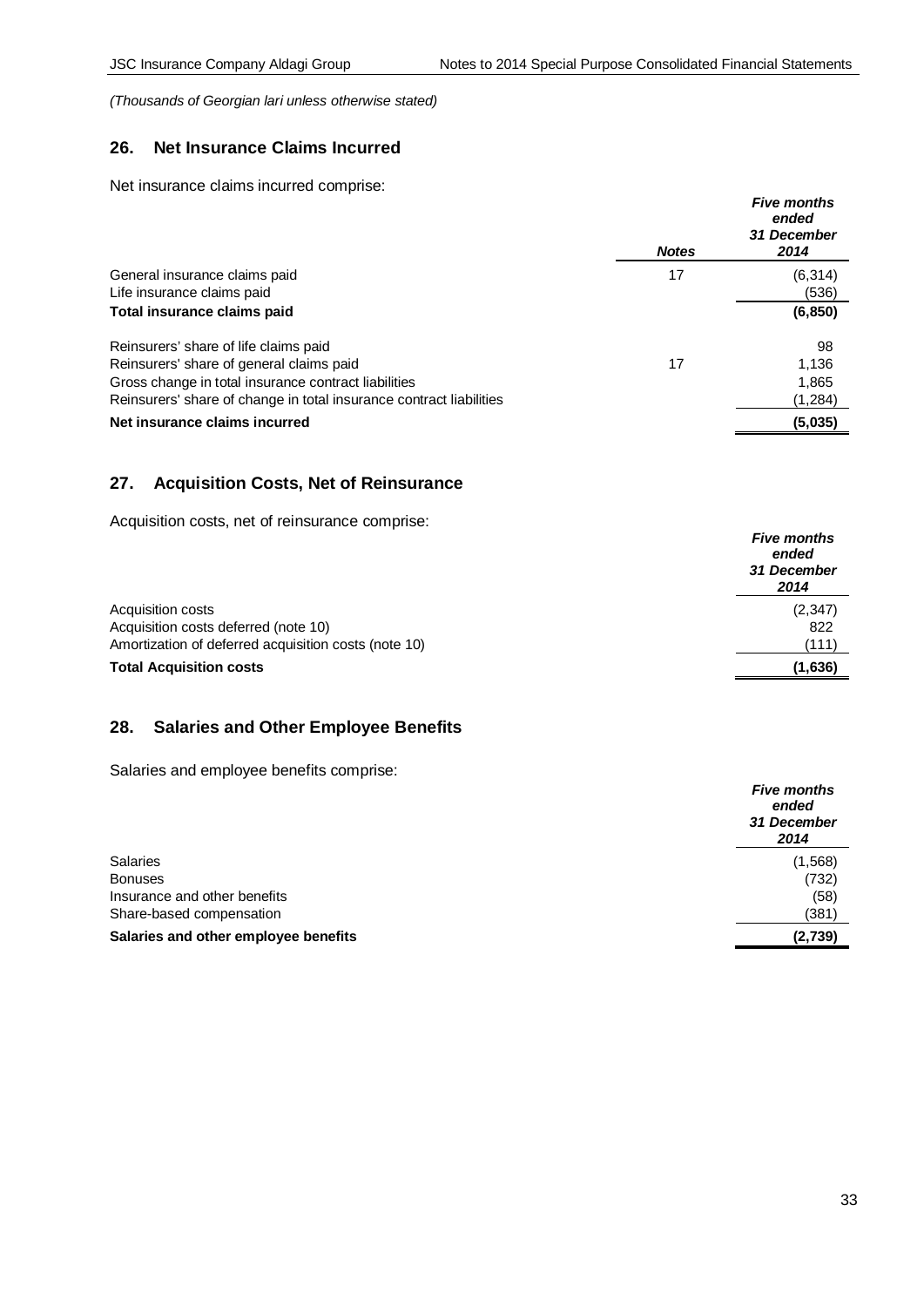# **29. General and Administrative Expenses**

General and administrative expenses comprise:

|                                                  | <b>Five months ended</b><br>31 December 2014 |
|--------------------------------------------------|----------------------------------------------|
| Legal and consultancy                            | (388)                                        |
| Representative                                   | (317)                                        |
| Occupancy and rent                               | (267)                                        |
| Marketing and advertising                        | (150)                                        |
| Operating taxes                                  | (131)                                        |
| Utilities                                        | (73)                                         |
| Communications                                   | (68)                                         |
| Office supplies                                  | (62)                                         |
| Business travel and related                      | (28)                                         |
| Bank fees and commissions                        | (26)                                         |
| Repair and maintenance of property and equipment | (12)                                         |
| Personnel training                               | (9)                                          |
| Printing                                         | (7)                                          |
| Security                                         | (3)                                          |
| Other                                            | (183)                                        |
| Total general and administrative expenses        | (1, 724)                                     |

## **30. Risk Management**

The activities of the Group are exposed to various risks. Risk management therefore is a critical component of its insurance activities. Risk is inherent in the Company's activities but it is managed through a process of ongoing identification, measurement and daily monitoring, subject to risk limits and other controls. Each individual within the Company is accountable for the risk exposures relating to his or her responsibilities. The main financial risks inherent to the Company's operations are those related to credit, liquidity and market movements in interest and foreign exchange rates and equity prices. A summary description of the Company's risk management policies in relation to those risks follows.

## **Governance framework**

The primary objective of the Group's risk and financial management framework is to protect the Group from events that hinder the sustainable achievement of the Group's performance objectives, including failing to exploit opportunities. The Group recognizes the critical importance of having efficient and effective risk management systems in place.

The Company has established a risk management function with clear terms of reference for the Board, its committees and the associated executive management committees. Further a clear organization structure with documented delegated authorities and responsibilities from the Board to executive management committees and senior managers has been developed. Lastly, a Group policy framework which sets out the risk appetite of the Group, risk management, control and business conduct standards for the Group's worldwide operations has been put in place. Each policy has a member of senior management who is charged with overseeing compliance with the policy throughout the Group.

The Board has approved the Group risk management policies and meets regularly to approve on any commercial, regulatory and own organizational requirements in such policies. The policies define the Group's identification of risk and its interpretation, limit structure to ensure the appropriate quality and diversification of assets, alignment of underwriting and reinsurance strategy to the corporate goals and specify reporting requirements.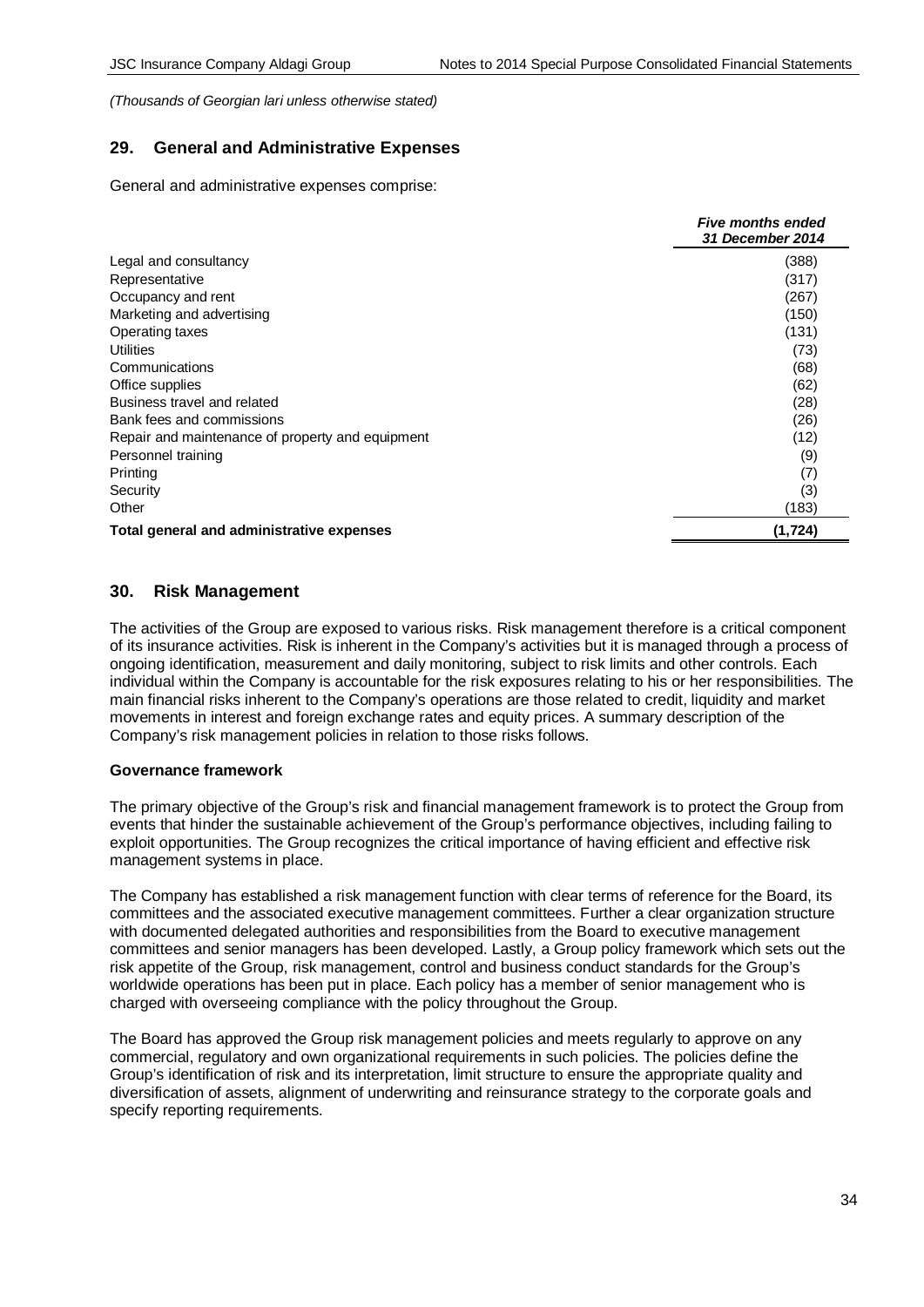## **30. Risk Management (continued)**

#### **Capital management objectives**

The Group has established the following capital management objectives, policies and approach to managing the risks that affect its capital position.

The capital management objectives are:

- To maintain the required level of stability of the Group thereby providing a degree of security to policyholders.
- To allocate capital efficiently and support the development of business by ensuring that returns on capital employed meet the requirements of its capital providers and of its shareholders.
- To retain financial flexibility by maintaining strong liquidity.
- To maintain financial strength to support new business growth and to satisfy the requirements of the policyholders, regulators and stakeholders.

The operations of the Group are also subject to local regulatory requirements within the jurisdiction where it operates. Such regulations not only prescribe approval and monitoring of activities, but also impose certain restrictive provisions e.g. Capital adequacy to minimize the risk of default and insolvency on the part of insurance companies to meet unforeseen liabilities as these arise.

The Group's capital management policy for its insurance and non-insurance business is to hold sufficient liquid assets to cover statutory requirements based on the ISSSG directives.

#### **Approach to capital management**

The Group seeks to optimize the structure and sources of capital to ensure that it consistently maximizes returns to shareholders and policyholders.

The Group's approach to managing capital involves managing assets, liabilities and risks in a co-ordinated manner, assessing shortfalls between reported and required capital levels on a regular basis and taking appropriate actions to influence the capital position of the Group.

## **Insurance risk**

The risk under an insurance contract is the risk that an insured event will occur including the uncertainty of the amount and timing of any resulting claim. The principal risk the Group faces under such contracts is that actual claims and benefit payments exceed the carrying amount of insurance liabilities. This is influenced by the frequency of claims, severity of claims, actual benefits paid are greater than originally estimated and subsequent development of long term claims.

The variability of risks is improved by diversification of risk of loss to a large portfolio of insurance contracts as a more diversified portfolio is less likely to be affected across the board by change in any subset of the portfolio, as well as unexpected outcomes. The variability of risks is also improved by careful selection and implementation of underwriting strategy and guidelines as well as the use of reinsurance arrangements. The Group establishes underwriting guidelines and limits, which stipulate who may accept what risks and the applicable limits. These limits are continuously monitored.

The Group primarily uses loss ratio and combined ratio to monitor its insurance risk. Loss ratio is defined as net insurance claims divided by net insurance revenue. Combined ratio is sum of loss ratio and expense ratio. Expense ratio is defined as operating expenses excluding net interest income and foreign exchange and translation losses divided by net insurance revenue. The Group's loss ratios and combined ratios calculated on a net basis were as follows:

|                | 2014 |
|----------------|------|
| Loss ratio     | 35%  |
| Combined ratio | 77%  |

The business of the Group comprises both life and general insurance contracts.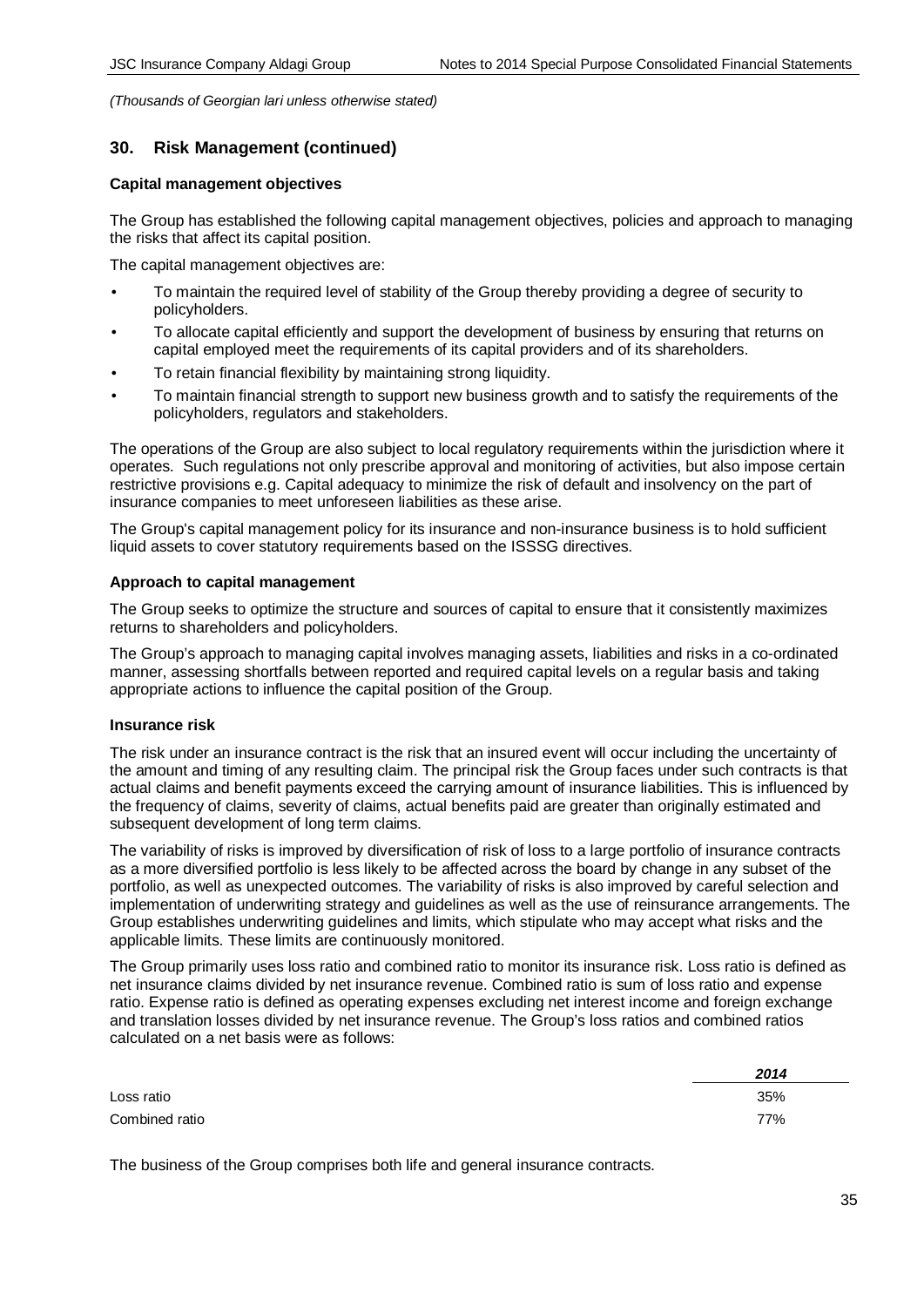# **30. Risk Management (continued)**

## **Insurance risk (continued)**

## **(1) Life insurance contracts**

The Group writes life insurance contracts, where the life of the policyholder is insured against death or permanent disability, usually for a pre-determined amount.

The Group's underwriting strategy is designed to ensure that risks are well diversified in terms of type of risk and level of insured benefits. This is largely achieved through diversification across industry sectors and geography, the use of medical screening in order to ensure that pricing takes account of current health conditions and family medical history, regular review of actual claims experience and product pricing, as well as detailed claims handling procedures. Underwriting limits are in place to enforce appropriate risk selection criteria. For example, the Group has the right not to renew individual policies, it can impose deductibles and it has the right to reject the payment of fraudulent claims. Insurance contracts also entitle the Group to pursue third parties for payment of some or all cost. The Group further enforces a policy of actively managing and promptly pursuing claims, in order to reduce its exposure to unpredictable future developments that can negatively impact the Group.

Currently, insured risks do not vary significantly in relation to the location of the risk insured by the Group whilst undue concentration by amounts could have an impact on the severity of benefit payments on a portfolio basis. For contracts where death or disability is the insured risk, the significant factors that could increase the overall frequency of claims are epidemics, widespread changes in lifestyle and natural disasters, resulting in earlier or more claims than expected. A Group wide reinsurance limit of GEL 5,000 on all high risk individuals insured is in place.

Direct insurance business written is taken in Georgia only and the reinsurance companies are all based outside Georgia. Gross claims liabilities and net claims liabilities at 31 December 2014 on life insurance contracts is GEL 180 and GEL 152, respectively.

## **(2) General insurance contracts**

The Group principally issues the following types of general insurance contracts: motor own damage, property, financial risks, guarantees, cargo, freight forwarding liability, general third party liability, motor third party liability, professional indemnity, marine hull, aviation hull, performance bond. Risks under non-life insurance policies usually cover twelve month duration.

For general insurance contracts the most significant risks arise from climate changes and natural disasters.

These risks vary significantly in relation to the location of the risk insured by the Group, type of risk insured and by industry. Undue concentration by amounts can have a further impact on the severity of benefit payments on a portfolio basis.

The above risk exposure is mitigated by diversification across a large portfolio of insurance contracts. The variability of risks is improved by careful selection and implementation of underwriting strategies, which are designed to ensure that risks are diversified in terms of type of risk and level of insured benefits. This is largely achieved through diversification across industry sectors. Further, strict claim review policies to assess all new and ongoing claims, regular detailed review of claims handling procedures and frequent investigation of possible fraudulent claims are all policies and procedures put in place to reduce the risk exposure of the Group. The Group further enforces a policy of actively managing and prompt pursuit of claims, in order to reduce its exposure to unpredictable future developments that can negatively impact the Group.

The Group has also limited its exposure by imposing maximum claim amounts on certain contracts as well as the use of reinsurance arrangements in order to limit exposure to catastrophic events, for example hurricanes, earthquakes and flood damages.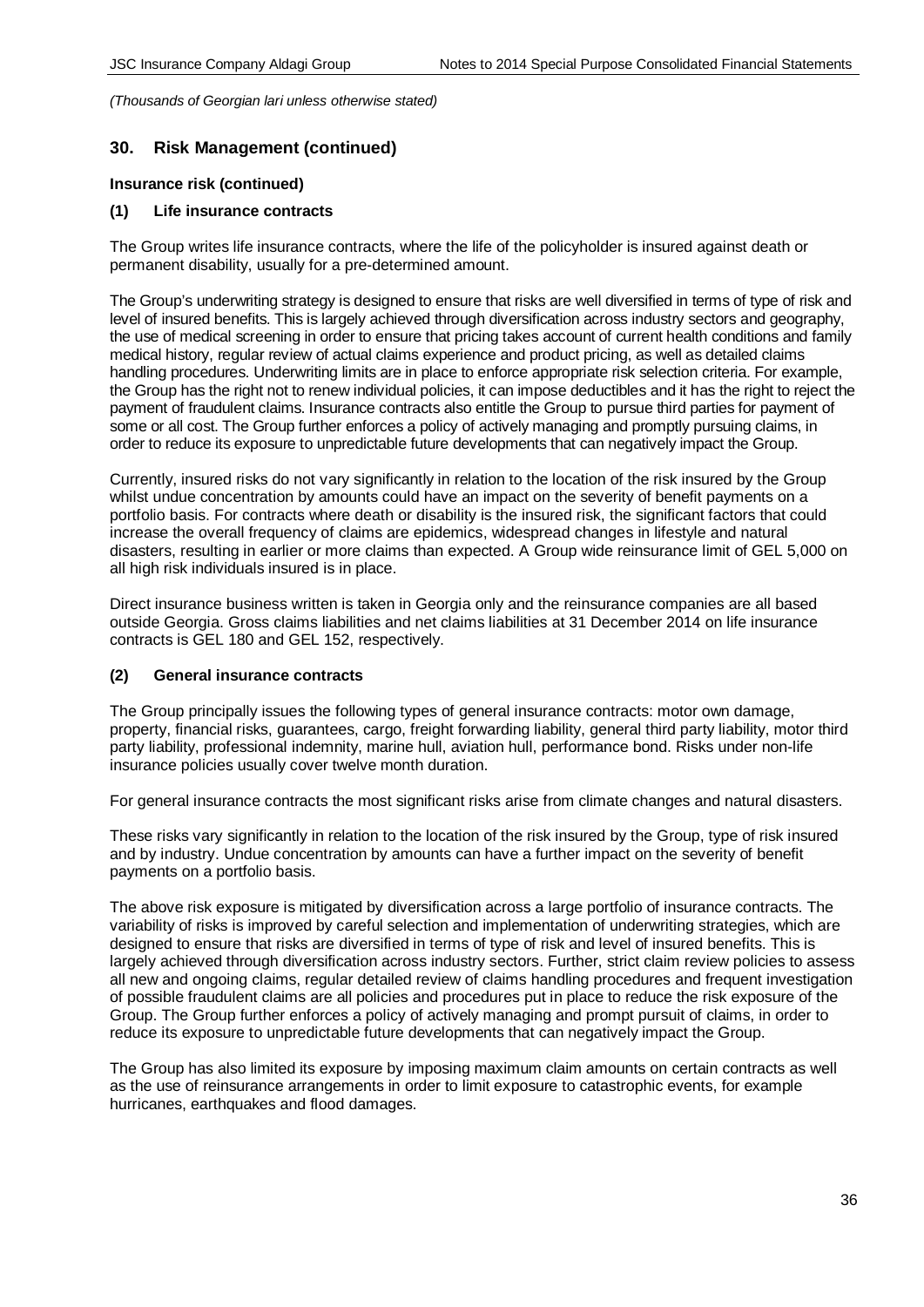## **30. Risk Management (continued)**

#### **Insurance risk (continued)**

#### **(2) General insurance contracts (continued)**

The table below sets out the concentration of general insurance contract liabilities by type of contract.

|            |                                 | As at 31 December 2014                           |                                  |  |  |
|------------|---------------------------------|--------------------------------------------------|----------------------------------|--|--|
|            | <b>Gross claims liabilities</b> | <b>Reinsurers share of</b><br>claims liabilities | <b>Net claims</b><br>liabilities |  |  |
| Motor      | 10,037                          | 46                                               | 9,991                            |  |  |
| Property   | 12,285                          | 7,939                                            | 4,346                            |  |  |
| Guarantees | 2,451                           | 1,628                                            | 823                              |  |  |
| Liability  | 2,669                           | 1,610                                            | 1,059                            |  |  |
| Cargo      | 364                             | 39                                               | 325                              |  |  |
|            | 27,806                          | 11,262                                           | 16.544                           |  |  |

For general insurance contracts, the most significant risks arise from changes in loss frequency and loss severity in motor insurance. These risks vary significantly in relation to the location of the risk insured by the Group, and the type of risks insured.

The variability of risks is improved by diversification of risk of loss to a large portfolio of insurance contracts and geographical areas, as a more diversified portfolio is less likely to be affected across the board by changes in any subset of the portfolio.

The variability of risks is also improved by careful selection and implementation of underwriting strategies. The Group establishes underwriting guidelines and limits that stipulate who may accept risks, their nature and applicable limits. These limits are continuously monitored. Strict claim review policies to assess all new and ongoing claims, as well as the investigation of possible fraudulent claims are in place. The Group also enforces a policy of actively managing and promptly processing claims, in order to reduce its exposure to unpredictable future developments that can negatively impact the Group.

Business ceded is placed on different terms (quota share, excess of loss) with retention limits varying by product line and territory. Amounts recoverable from reinsurers are estimated in a manner consistent with the assumptions used for ascertaining the underlying policy benefits and are presented in the statement of financial position as reinsurance assets.

Direct insurance business written is taken in Georgia only and the reinsurance companies are all based outside Georgia.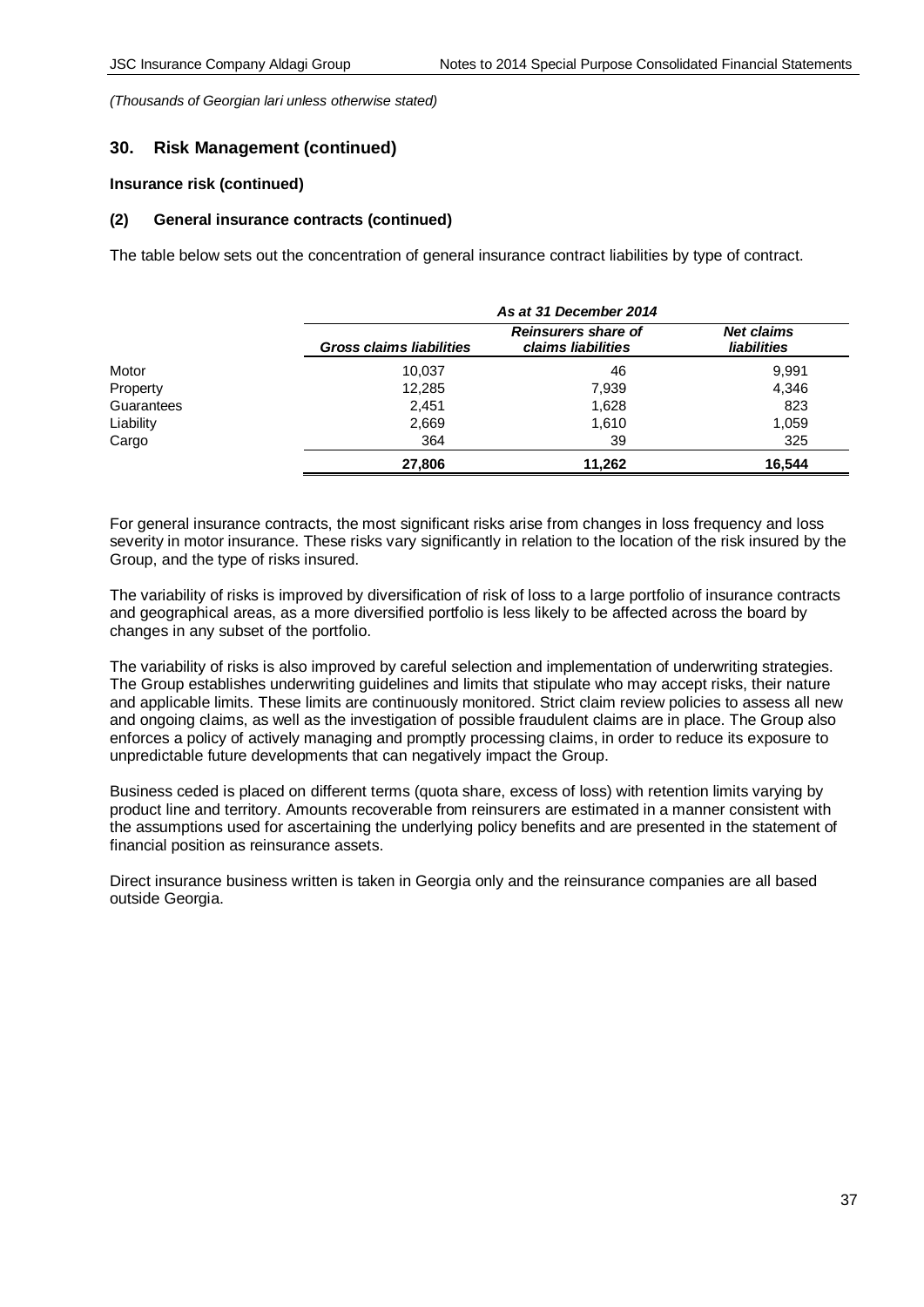# **30. Risk Management (continued)**

#### **Financial risk**

## **(1) Credit risk**

Credit risk is the risk that one party to a financial instrument will fail to discharge an obligation and cause the other party to incur a financial loss.

The Company manages the level of credit risk it accepts through a comprehensive group credit risk policy setting out the assessment and determination of what constitutes credit risk for the Company; setting up of exposure limits by each counterparty or group of counterparties, geographical and industry segments; right of offset where counterparties are both debtors and creditors; guidelines on obtaining collateral and guarantees; reporting of credit risk exposures and breaches to the monitoring authority; monitoring compliance with credit risk policy and review of credit risk policy for pertinence and changing environment.

The following is a brief description of how the Company manages its credit risk exposure.

## *Reinsurance*

Even though the Group may have reinsurance arrangements, it is not relieved of its direct obligations to its policyholders and thus a credit exposure exists with respect to reinsurance ceded, to the extent that any reinsurer is unable to meet its obligations assumed under such reinsurance agreements. The Group is neither dependent on a single reinsurer nor are the operations of the Group substantially dependent upon any reinsurance contract. The highest single counterparty exposure is 28% of total reinsurance assets at the reporting date. The Company evaluates the financial condition of its reinsurers and monitors concentration of credit risks arising from similar geographic regions, activities, or economic characteristics of the reinsurers to minimize its exposure to significant losses from reinsurers' insolvencies.

#### *Loans and receivables*

The Group sets the maximum amounts and limits that may be advanced to/placed with individual corporate counterparties which are set by reference to their long term ratings.

The credit risk in respect of customer balances, incurred on non-payment of premiums or contributions will only persist during the grace period specified in the policy document or trust deed on the expiry of which the policy is either paid up or terminated.

#### *Credit quality per class of financial assets*

The credit quality of financial assets is managed by the Group through internal credit ratings. The table below shows the credit quality by class of asset for loan-related lines in the statement of financial position, based on the Group's credit rating system.

|                      | <b>Notes</b> | <b>Neither past due</b><br>nor impaired as at | Past-due but not<br>impaired as at<br>31 December 2014 31 December 2014 31 December 2014 | Total as at |
|----------------------|--------------|-----------------------------------------------|------------------------------------------------------------------------------------------|-------------|
| <b>Bank Deposits</b> | 6            | 12,655                                        |                                                                                          | 12,655      |
| Loan Issued          | 8            | 5.216                                         |                                                                                          | 5,216       |
| Total                |              | 17.871                                        |                                                                                          | 17.871      |

The Group does not have a credit rating system to evaluate credit quality of either past due or impaired financial assets.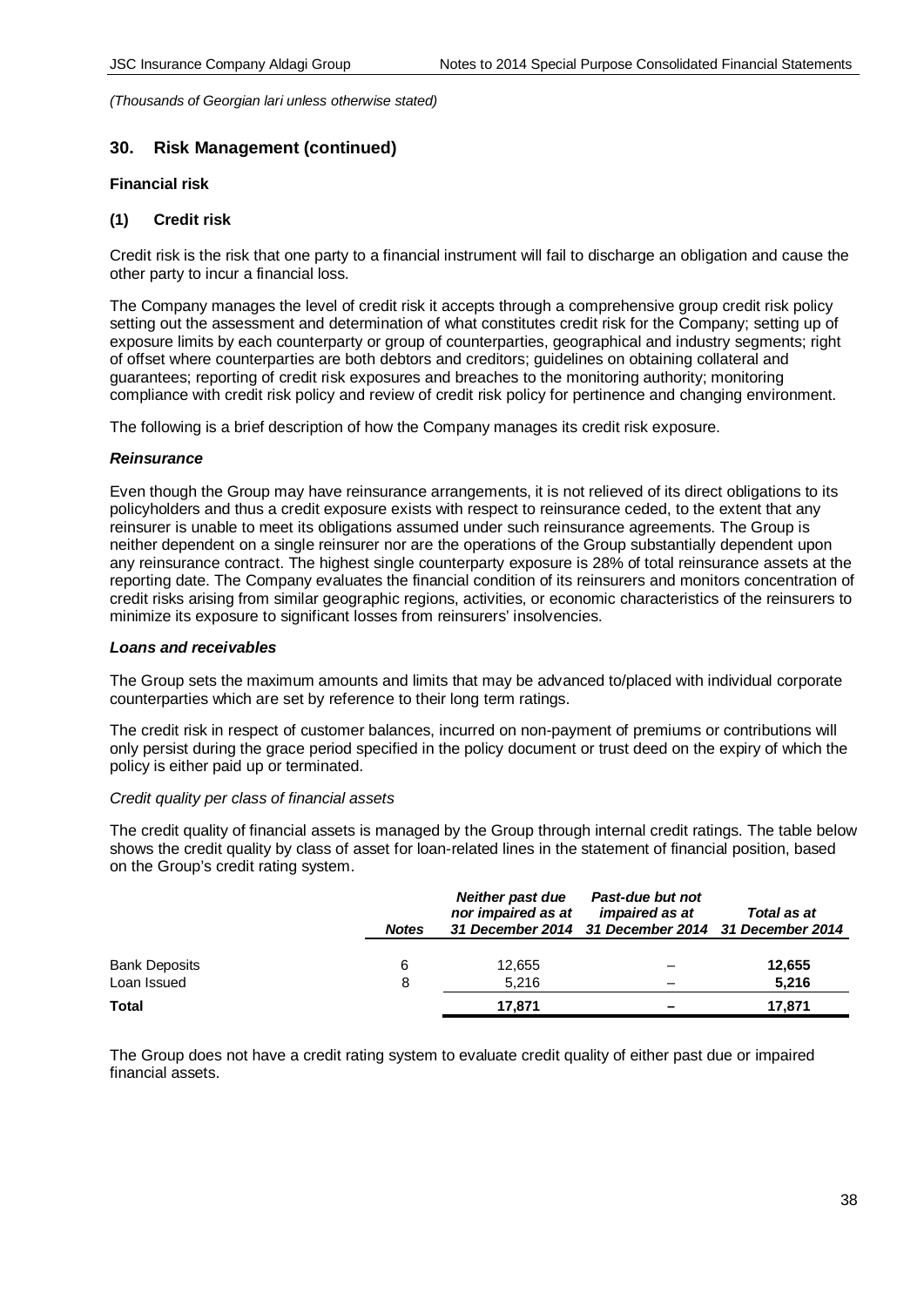## **30. Risk Management (continued)**

#### **Financial risk (continued)**

#### **(2) Liquidity risk**

Liquidity risk is the risk that an entity will encounter difficulty in raising funds to meet cash commitments associated with financial instruments. Liquidity risk may result from either the inability to sell financial assets quickly at their fair values; or counterparty failing on repayment of a contractual obligation; or insurance liability falling due for payment earlier than expected; or inability to generate cash inflows as anticipated.

The major liquidity risk confronting the Group is the daily calls on its available cash resources in respect of claims arising from insurance contracts and the maturity of debt securities.

The Group manages liquidity through a Group liquidity risk policy which determines what constitutes liquidity risk for the Group; specifies minimum proportion of funds to meet emergency calls; setting up of contingency funding plans; specify the sources of funding and the events that would trigger the plan; concentration of funding sources; reporting of liquidity risk exposures and breaches to the monitoring authority; monitoring compliance with liquidity risk policy and review of liquidity risk policy for pertinence and changing environment.

The table below analyses assets and liabilities of the Group into their relevant maturity groups based on the remaining period at the reporting date to their contractual maturities or expected repayment dates.

| 31 December 2014                      | Within one year | More than one year | <b>Total</b> |
|---------------------------------------|-----------------|--------------------|--------------|
| <b>Assets</b>                         |                 |                    |              |
| Cash and cash equivalents             | 2,688           |                    | 2,688        |
| <b>Bank Deposits</b>                  | 11,429          | 1,226              | 12,655       |
| Insurance and reinsurance receivables | 17,822          | 6                  | 17,828       |
| Loan issued                           | 2,328           | 2,888              | 5,216        |
| Reinsurance assets                    | 9,388           | 1,902              | 11,290       |
| Deferred acquisition costs            | 1,348           | 70                 | 1,418        |
| <b>Pension Fund Assets</b>            |                 | 11,289             | 11,289       |
| Other assets                          | 2,258           | 396                | 2,654        |
| <b>Total assets</b>                   | 47,261          | 17,777             | 65,038       |
| Liabilities:                          |                 |                    |              |
| Insurance contract liabilities        | 24,608          | 3,378              | 27,986       |
| Derivative financial liabilities      | 1,768           |                    | 1,768        |
| Other insurance liabilities           | 12,608          | 2,741              | 15,349       |
| <b>Borrowings</b>                     | 2,156           | 774                | 2,930        |
| Pension fund liabilities              |                 | 11,289             | 11,289       |
| Other liabilities                     | 3,571           |                    | 3,571        |
| <b>Total liabilities</b>              | 44,711          | 18,182             | 62,893       |
| <b>Net position</b>                   | 2,550           | (405)              | 2,145        |
| <b>Accumulated gap</b>                | 2,550           | 2,145              |              |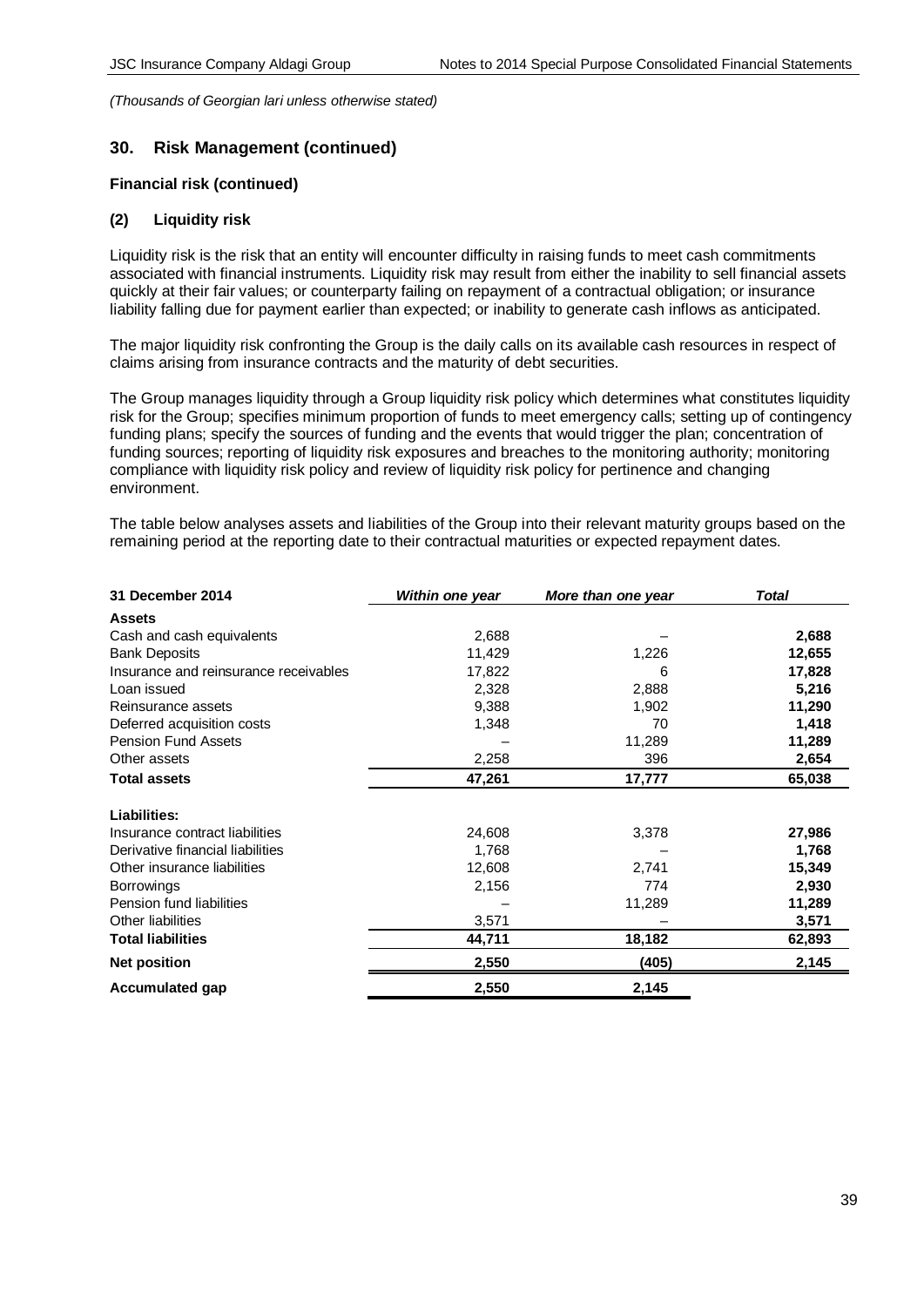# **30. Risk Management (continued)**

## **Financial risk (continued)**

## **(2) Liquidity risk (continued)**

The amounts and maturities in respect of insurance liabilities are based on management's best estimate based on statistical techniques and past experience.

In management's opinion, liquidity is sufficient to meet the Group's present requirements.

The table below summarises the maturity profile of the Group's financial liabilities at 31 December 2014 based on contractual undiscounted repayment obligations. Repayments which are subject to notice are treated as if notice were to be given immediately.

| <b>Borrowings</b><br>as at 31 December 2014 | Less than 3<br>months    | 3 to 12<br>months | 1 to 5<br>vears          | over 5<br>vears          | Total |
|---------------------------------------------|--------------------------|-------------------|--------------------------|--------------------------|-------|
| <b>Borrowings</b>                           | 557                      | 1.758             | 810                      | $\overline{\phantom{m}}$ | 3.125 |
| Derivative financial liabilities            | $\overline{\phantom{0}}$ | 1.768             | $\overline{\phantom{m}}$ | $\overline{\phantom{a}}$ | 1,768 |
| <b>Total undiscounted borrowings</b>        | 557                      | 3.526             | 810                      | -                        | 4,893 |

## **Market Risk**

Market risk is the risk that the value of financial instruments will fluctuate due to changes in market variables such as interest rates and foreign exchanges.

The Group structures levels of market risk it accepts through a Group market risk policy that determines what constitutes market risk for the Group; basis used to fair value financial assets and liabilities; asset allocation and portfolio limit structure; diversification benchmarks by type of instrument and geographical area; sets out the net exposure limits by each counterparty or group of counterparties, geographical and industry segments; control over hedging activities; reporting of market risk exposures and breaches to the monitoring authority; monitoring compliance with market risk policy and review of market risk policy for pertinence and changing environment, periodic estimation of potential losses that could arise from adverse changes in market conditions and establishing and maintaining appropriate stop-loss limits and margins.

## *Currency risk*

The Group is exposed to effects of fluctuation in the prevailing foreign currency exchange rates on its financial position and cash flows. The Company's principal transactions are carried out in Georgian lari and its exposure to foreign exchange risk arise primarily with respect to US Dollars and Euro, as the insurance operations denominated in US dollars form significant part of the Company's operations.

The Group's financial assets are primarily denominated in the same currencies as its insurance and investment liabilities, which mitigate the foreign currency exchange rate risk for the overseas operations. Thus the main foreign exchange risk arises from recognized assets and liabilities denominated in currencies other than those in which insurance and investment liabilities are expected to be settled.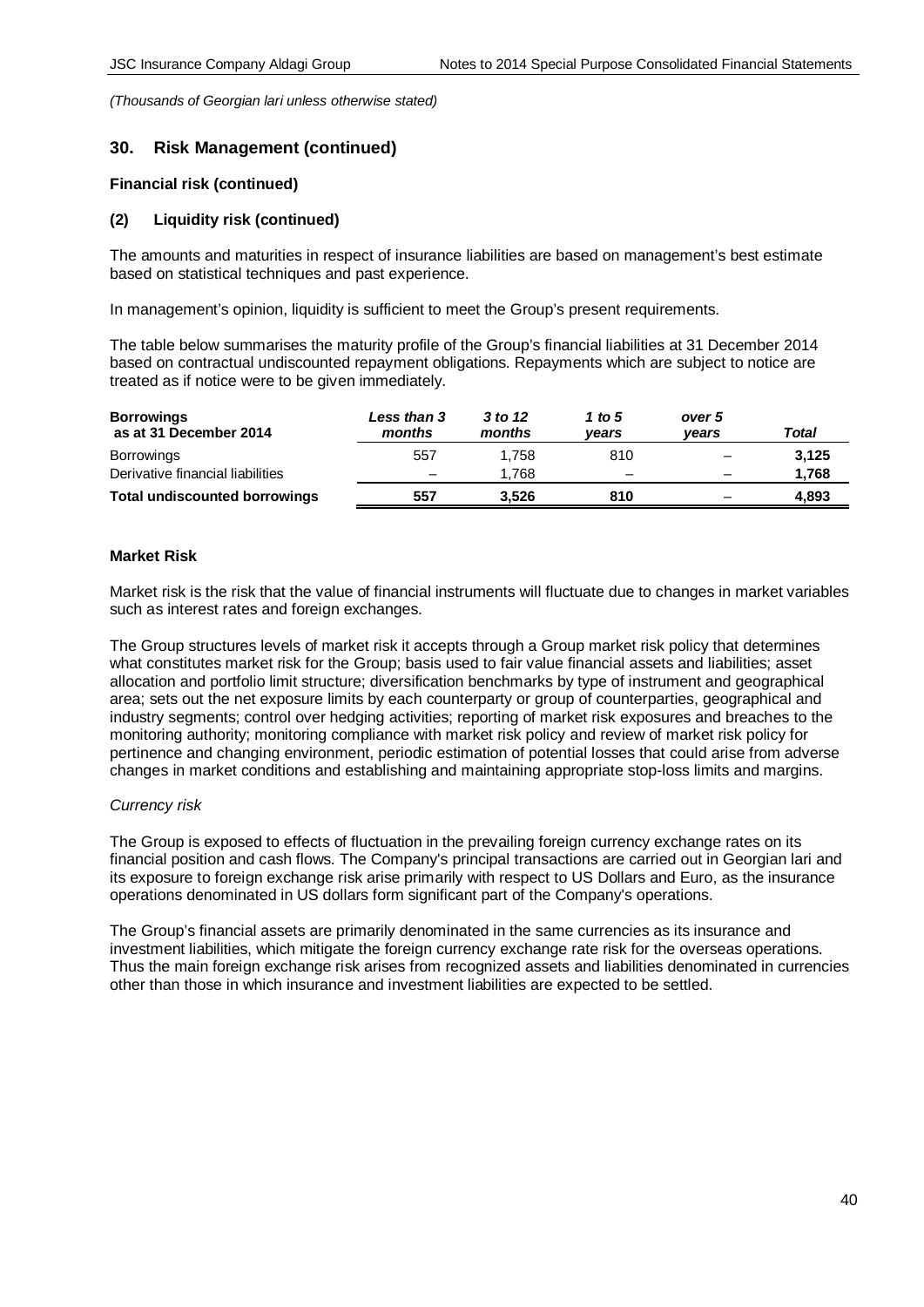## **30. Risk Management (continued)**

#### **Market risk (continued)**

#### *Currency risk (continued)*

The tables below indicate the currencies to which the Company had significant exposure at 31 December 2014 on its non-trading monetary assets and liabilities and its forecast cash flows. The analysis calculates the effect of a reasonably possible movement of the currency rate against the Georgian lari, with all other variables held constant on the income statement. A negative amount in the table reflects a potential net reduction in income statement, while a positive amount reflects a net potential increase.

|                                       | As at 31 December 2014 |            |            |              |
|---------------------------------------|------------------------|------------|------------|--------------|
|                                       | <b>GEL</b>             | <b>USD</b> | <b>EUR</b> | <b>Total</b> |
| Assets:                               |                        |            |            |              |
| Cash and cash equivalents             | 2,381                  | 10         | 297        | 2,688        |
| <b>Bank Deposits</b>                  | 11,029                 | 1,626      |            | 12,655       |
| Loans Issued                          | 2,950                  | 2,266      |            | 5,216        |
| Insurance and reinsurance receivables | 2,477                  | 15,149     | 202        | 17,828       |
| Reinsurance assets                    | 6,103                  | 5,187      |            | 11,290       |
| <b>Total assets</b>                   | 24,940                 | 24,238     | 499        | 49,677       |
| Liabilities:                          |                        |            |            |              |
| Insurance contract liabilities        | 21,404                 | 6,582      |            | 27,986       |
| Derivative financial liabilities      | 1,768                  |            |            | 1,768        |
| Other insurance liabilities           | 3,647                  | 11,508     | 194        | 15,349       |
| <b>Borrowings</b>                     | 30                     | 2,900      |            | 2,930        |
| Other liabilities                     | 3,279                  | 226        | 66         | 3,571        |
| <b>Total liabilities</b>              | 30,128                 | 21,216     | 260        | 51,604       |
| <b>Net position</b>                   | (5, 188)               | 3,022      | 239        | (1,927)      |
| Increase in currency rate in %        |                        | 23.4%      | 6.5%       |              |
| <b>Effect on profit</b>               |                        | 708        | 16         |              |
| Decrease in currency rate in %        |                        | $-23.4%$   | $-6.5%$    |              |
| <b>Effect on profit</b>               |                        | (708)      | (16)       |              |

Foreign currencies represent mainly US Dollar and Euro amounts, but also include currencies from other OECD countries. The Group's principal cash flows (revenues, operating expenses) are largely generated in Georgian lari. As a result, future movements in the exchange rate between the Georgian lari and US Dollar will affect the carrying value of the Group's US Dollar denominated monetary assets and liabilities. Such changes may also affect the Group's ability to realize investments in non-monetary assets as measured in USD in these financial statements.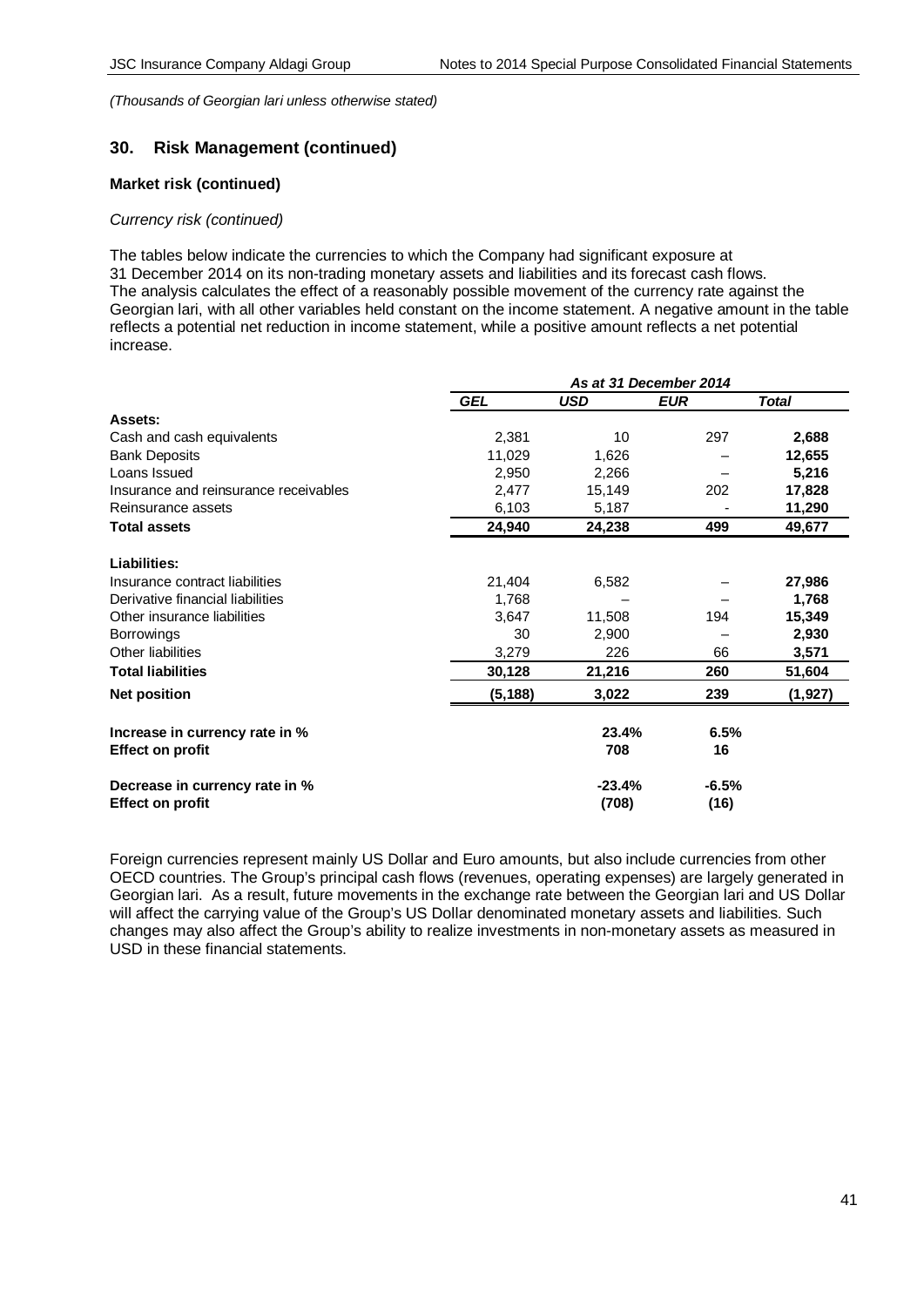# **31. Fair Values Measurements**

## **Fair value hierarchy**

The following tables show analysis of assets and liabilities measured at fair value or for which fair values are disclosed by level of the fair value hierarchy:

|                                                 | Level 1 | Level 2 | Level 3 | Total as at<br>31 December<br>2014 |
|-------------------------------------------------|---------|---------|---------|------------------------------------|
| Assets measured at fair value                   |         |         |         |                                    |
| Office buildings                                |         |         | 7,702   | 7,702                              |
| Assets for which fair values are disclosed      |         |         |         |                                    |
| Cash and cash equivalents                       | 2,688   |         |         | 2,688                              |
| Bank deposits                                   |         | 12,655  |         | 12,655                             |
| Loan Issued                                     |         |         | 5,216   | 5,216                              |
| <b>Pension Fund Assets</b>                      | 2,543   | 8,746   |         | 11,289                             |
| Liabilities measured at fair value              |         |         |         |                                    |
| Derivative Financial liabilities                |         | 1,768   |         | 1,768                              |
| Liabilities for which fair values are disclosed |         |         |         |                                    |
| <b>Borrowings</b>                               |         |         | 2,930   | 2,930                              |

The following is a description of the determination of fair value for financial instruments and property which are recorded at fair value using valuation techniques. These incorporate the Group's estimate of assumptions that a market participant would make when valuing the instruments.

## *Derivative Financial Liabilities*

Derivative Financial Liabilities consist of foreign exchange forward contract used to manage Group's exposure to fluctuations in foreign currency exchange rates. Inputs used to determine fair value of the derivative liability are foreign exchange rates and are all directly observable on the active market.

## *Office Buildings*

Office buildings at fair value consist of land and office buildings, for which fair value is derived by some of the inputs which are not based on observable market data.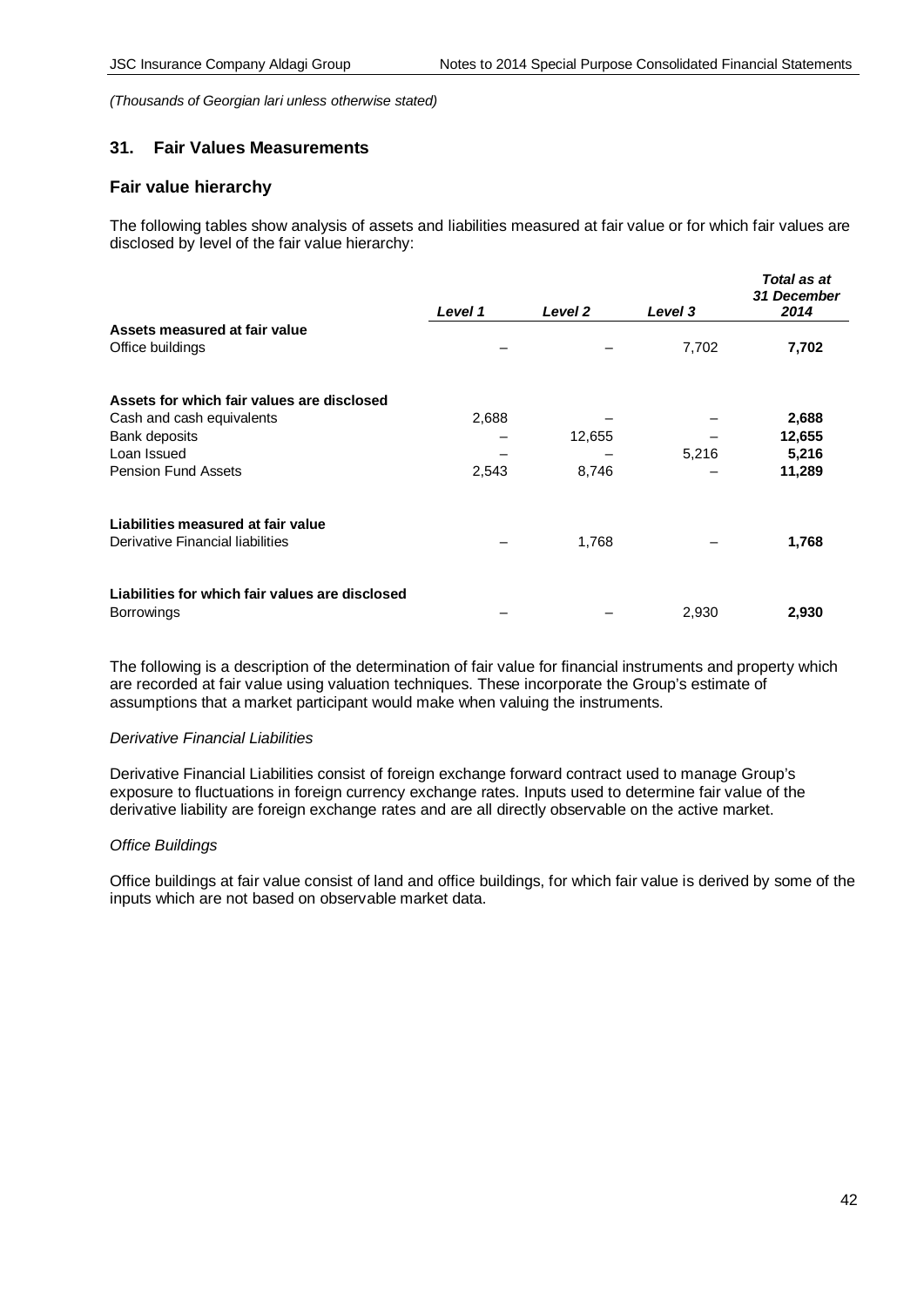# **31. Fair Values Measurements (continued)**

# **Fair value hierarchy (continued)**

## *Description of significant unobservable inputs to valuation:*

The significant unobservable inputs used in the fair value measurement categorised within Level 3 of the fair value hierarchy together with a quantitative sensitivity analysis as at 31 December 2014 are as shown below:

|                                   |                                            | Valuation          | <b>Significant</b>                              |                        | Other key                     |               | <b>Sensitivity</b>                                                                                                                              |
|-----------------------------------|--------------------------------------------|--------------------|-------------------------------------------------|------------------------|-------------------------------|---------------|-------------------------------------------------------------------------------------------------------------------------------------------------|
|                                   | <b>As at 31</b><br><b>December</b><br>2014 | technique          | unobser-<br>vable<br>inputs                     | <b>Amount</b><br>Range | information                   | Area<br>Range | of the input<br>to fair value                                                                                                                   |
| <b>Office</b><br><b>Buildings</b> | 7,702                                      |                    |                                                 |                        |                               |               |                                                                                                                                                 |
|                                   | 3,652                                      | Market<br>approach | Price per<br>square<br>metre                    | 779 - 5,311            | Square<br>metres,<br>building | $68 - 593$    | 10% increase<br>(decrease) in the price<br>per square metre<br>would result in<br>increase (decrease) in<br>fair value by GEL 386               |
|                                   | 4,050                                      | Cost<br>approach   | Replace-<br>ment<br>cost per<br>square<br>metre | 1,846                  | Square<br>metres,<br>building | 1,609         | 10% increase<br>(decrease) in the<br>replacement cost per<br>square metre would<br>result in increase<br>(decrease) in fair<br>value by GEL 297 |
|                                   |                                            |                    | Developers'<br>profit<br>margin                 | 10%                    |                               |               | 1% increase<br>(decrease) in the<br>developers' profit<br>margin would result in<br>increase (decrease) in<br>fair value by GEL 30              |
|                                   |                                            |                    | Land price<br>per square<br>metre               | 388                    | Square<br>metres.<br>land     | 1,085         | 10% increase<br>(decrease) in the price<br>per square metre<br>would result in<br>increase (decrease) in<br>fair value by GEL 42                |

## **Level 3 property at fair value**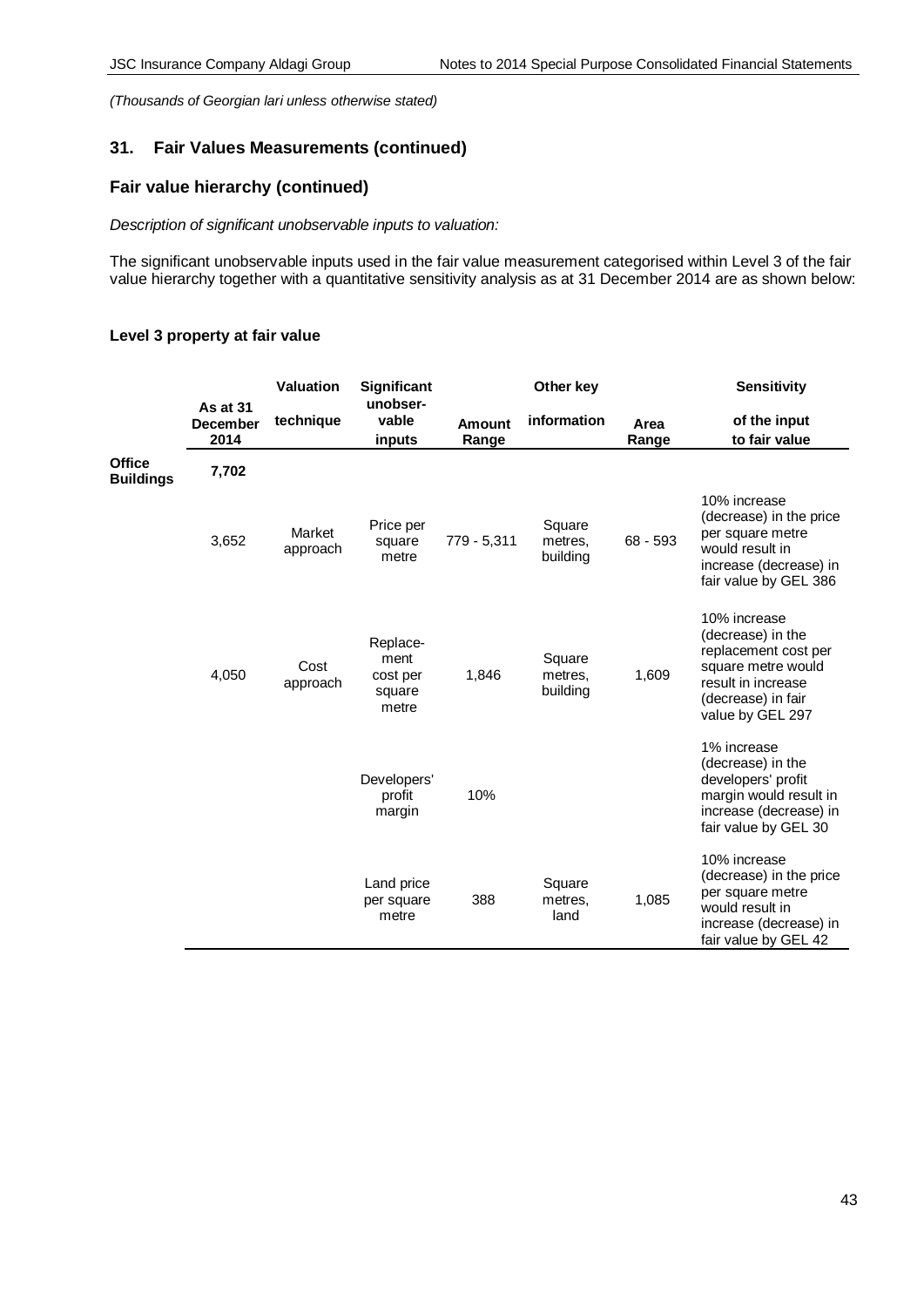## **31. Fair Values Measurements (continued)**

## **Fair value of financial assets and liabilities not carried at fair value**

Set out below is a comparison by class of the carrying amounts and fair values of the Group's financial instruments that are carried in the financial statements. The table does not include the fair values of nonfinancial assets and non-financial liabilities.

|                                                    | <b>Carrying Value</b><br>as at 31<br>December 2014 | Fair Value as at<br>31 December<br>2014 | <b>Unrecognized</b><br>gain (loss) 2014 |
|----------------------------------------------------|----------------------------------------------------|-----------------------------------------|-----------------------------------------|
| <b>Financial Assets</b>                            |                                                    |                                         |                                         |
| Cash and cash Equivalents                          | 2,688                                              | 2,688                                   |                                         |
| Bank deposits                                      | 12,655                                             | 12,655                                  |                                         |
| Loans issued                                       | 5.216                                              | 5.216                                   |                                         |
| Pension fund assets                                | 11,289                                             | 11.289                                  |                                         |
| <b>Financial Liabilities</b>                       |                                                    |                                         |                                         |
| <b>Borrowings</b>                                  | 2,930                                              | 2,930                                   |                                         |
| Total unrecognized change in unrealized fair value |                                                    |                                         |                                         |
|                                                    |                                                    |                                         |                                         |

The following describes the methodologies and assumptions used to determine fair values for those financial instruments which are not already recorded at fair value in the consolidated financial statements.

## **Assets for which fair value approximates carrying value**

For financial assets and financial liabilities that are liquid or have a short term maturity (less than three months) it is assumed that the carrying amounts approximate to their fair value. This assumption is also applied to variable rate financial instruments. The fair value of fixed rate financial assets and liabilities carried at amortised cost are estimated by comparing market interest rates when they were first recognised with current market rates offered for similar financial instruments.

The fair value of loans issued and borrowings carried at amortised cost are estimated by comparing market interest rates when they were first recognised with current market rates offered for similar financial instruments.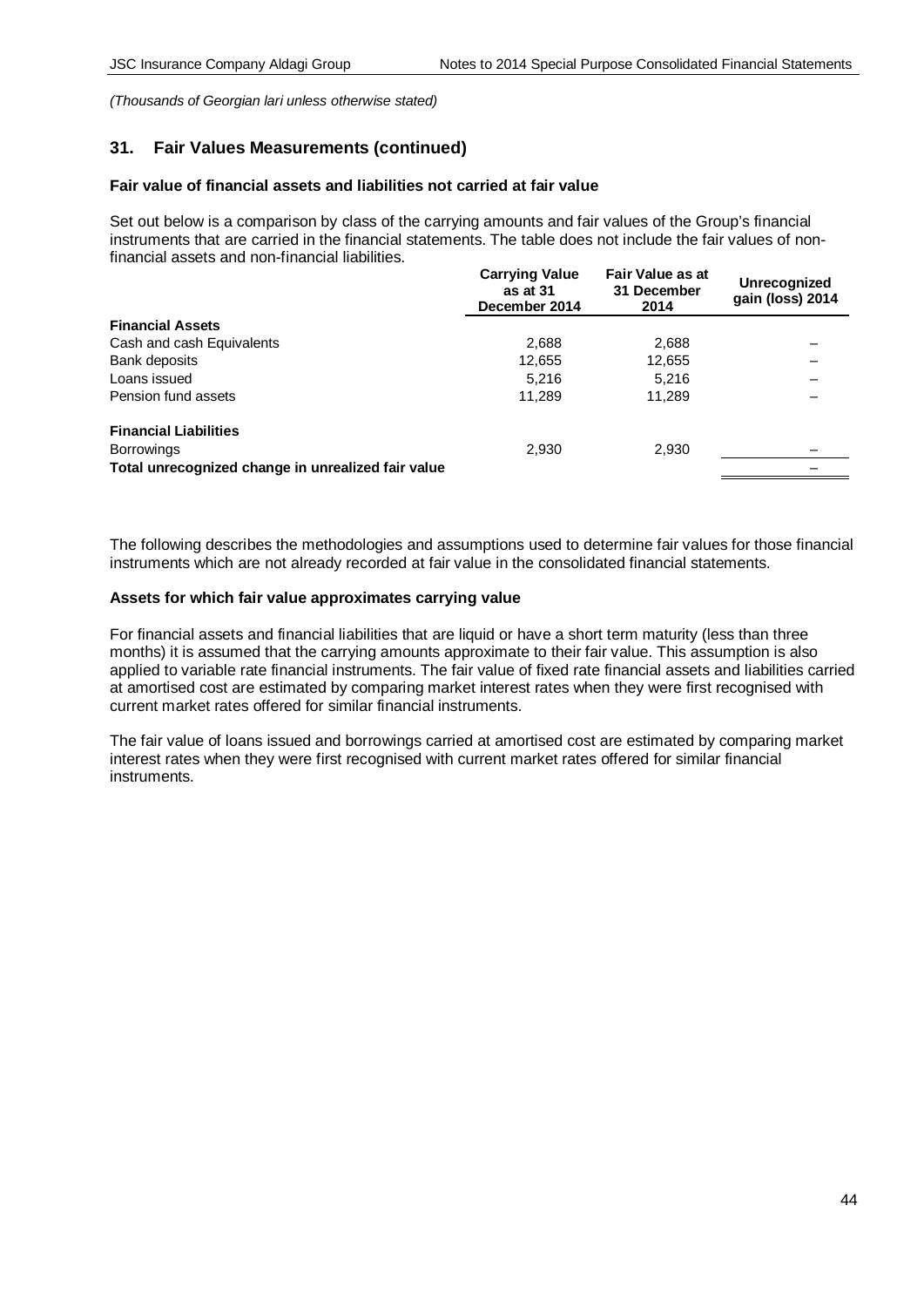## **32. Related Party Transactions**

In accordance with IAS 24 "Related Party Disclosures", parties are considered to be related if one party has the ability to control the other party or exercise significant influence over the other party in making financial or operational decisions. In considering each possible related party relationship, attention is directed to the substance of the relationship, not merely the legal form.

Related parties may enter into transactions which unrelated parties might not, and transactions between related parties may not be effected on the same terms, conditions and amounts as transactions between unrelated parties. All transactions with related parties disclosed below have been conducted on an arm'slength basis.

The volumes of related party transactions, outstanding balances at the year end, and related expense and income for the year are as follows:

|                                       | As at 31 December 2014 |                                          |  |
|---------------------------------------|------------------------|------------------------------------------|--|
|                                       | <b>Parent</b>          | <b>Entities under</b><br>common control* |  |
| Assets:                               |                        |                                          |  |
| Cash and cash equivalents             | 2,417                  |                                          |  |
| Bank deposits                         | 2,563                  |                                          |  |
| Insurance and reinsurance receivables | 380                    | 303                                      |  |
| <b>Pension Fund Assets</b>            | 1,790                  |                                          |  |
| Other assets                          | 140                    | 148                                      |  |
| Loan Issued                           |                        | 2,947                                    |  |
|                                       | 7,290                  | 3,398                                    |  |
| Liabilities:                          |                        |                                          |  |
| <b>Borrowings</b>                     | 1,181                  |                                          |  |
| Derivative financial liabilities      |                        | 1,768                                    |  |
| Other liabilities                     | 136                    | 640                                      |  |
|                                       | 1,317                  | 2.408                                    |  |

|                                                          | Five months ended 31 December 2014 |                                          |  |
|----------------------------------------------------------|------------------------------------|------------------------------------------|--|
|                                                          | <b>Parent</b>                      | <b>Entities under</b><br>common control* |  |
| Income and expenses:                                     |                                    |                                          |  |
| Insurance premium earned                                 | 1,652                              | 321                                      |  |
| Interest income on current and deposit accounts in banks | 61                                 |                                          |  |
| Interest Income on loans                                 |                                    | 39                                       |  |
| Other operating income                                   |                                    | 40                                       |  |
| General and administrative expenses                      | (215)                              |                                          |  |
| Acquisition costs, net of reinsurance                    | (34)                               | (12)                                     |  |
| Interest expense on borrowings                           | (66)                               |                                          |  |
| Salaries and other employee benefits                     |                                    | (26)                                     |  |
| Foreign exchange and translation loses                   |                                    | (2, 299)                                 |  |
|                                                          | 1,398                              | (1, 937)                                 |  |

\*Entities under common control include Bank of Georgia Holdings plc subsidiaries.

Compensation of key management personnel (2014: 11 persons) comprised the following:

|                                   | <b>Five months ended</b><br><b>31 December 2014</b> |
|-----------------------------------|-----------------------------------------------------|
| Salaries and bonuses              | 704                                                 |
| Share-based payments compensation | 381                                                 |
| Total key management compensation | 1.085                                               |